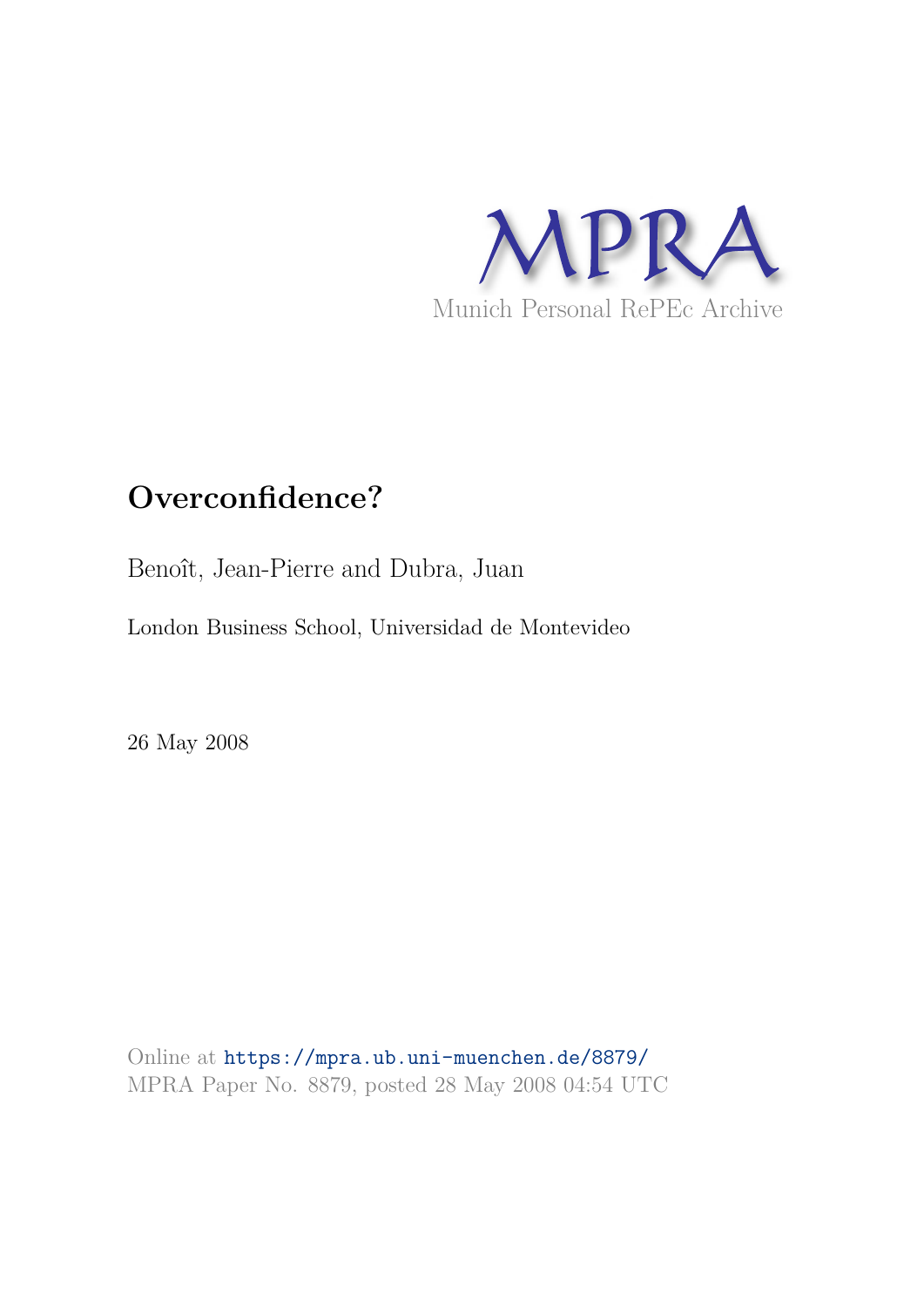# Overconfidence?\*

Jean-Pierre Benoît London Business School

Juan Dubra<sup>†</sup> Universidad de Montevideo

#### Abstract

Many studies have shown that people display an apparent overconfidence. In particular, it is common for a majority of people to describe themselves as better than average. The literature takes for granted that this better-than-average effect is problematic. We argue, however, that, even accepting these studies completely on their own terms, there is nothing at all wrong with a strict majority of people rating themselves above the median.

Keywords: Overconfidence; Better than Average; Experimental Economics; Irrationality; Signalling Models.

Journal of Economic Literature Classification Numbers: D11, D12, D82, D83

When it comes to overconfidence, there is a consensus on a consensus: writers agree that researchers have found overconfidence to be common. Typical comments include "Dozens of studies show that people...are generally overconfident about their relative skills" (Camerer, 1997), "Perhaps the most robust finding in the psychology of judgment is that people are overconfident" (DeBondt and Thaler, 1995), and "The tendency to evaluate oneself more favorably than others is a staple finding in social psychology" (Alicke et al. 1995). While the study of overconfidence originated in the psychology literature, the phenomenon has migrated into the economics and finance literature, taking its place in the growing list of ìirrationalî aspects of human attitudes and behaviour that were once on the fringes but are now on the forefront of mainstream thinking.<sup>1</sup>

If people are indeed overconfident there are important implications for our understanding of the economy and for public policy. For instance, a basic principle of competition is that firms will enter an industry only up to the point that they earn zero expected profits. But if, to take one industry, restaurateurs overestimate their abilities, we can expect too many

We thank Stefano Sacchetto for his research assistance. We also thank Ariel Rubinstein, Rafael Di Tella, Federico Echenique, Emilio Espino, PJ Healy, Richard Lowery, Henry Moon, Don Moore, Nigel Nicholson, Luís Santos-Pinto, and Madan Pilutlla for their comments.

<sup>&</sup>lt;sup>†</sup>email: dubraj@um.edu.uy

<sup>&</sup>lt;sup>1</sup>Papers on overconfidence in economics include Camerer and Lovallo  $(1999)$ , Fang and Moscarini  $(2005)$ , Garcia, Sangiorgi and Urosevic (2007), Hoelzl and Rustichini (2005), Koszegi (2006), Menkhoff et al. (2006), Noth and Weber (2003), Sandroni and Squintani (2008), Van den Steen (2004), Zabojnik (2004). In finance, recent (published) papers include Barber and Odean (2001), Biais et al. (2005), Bernardo and Welch (2001), Chuang and Lee (2006), Daniel, Hirshleifer and Subrahmanyam (2001), Kyle and Wang (1997), Malmendier and Tate (2005), Peng and Xiong (2006), Wang (2001).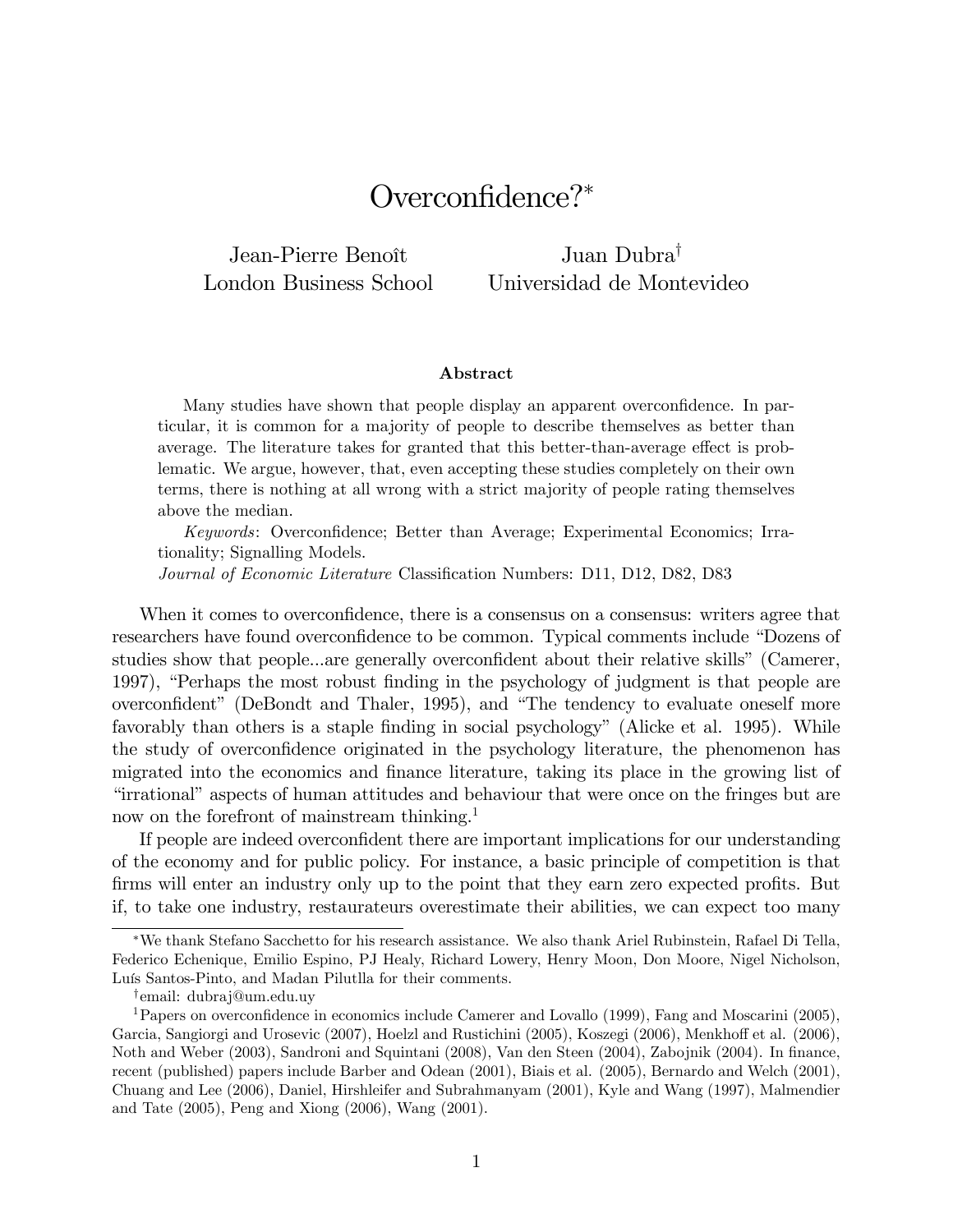restaurants to open only to close shortly thereafter, and the restaurant business to lose money on average. At the same time, if people overestimate their driving ability, then merely informing them of general risks will not induce them to take sufficient care.

Overconfidence has been reported in peoples' beliefs in the precision of their estimates, in their beliefs about the likelihood their answers to questions are correct, and in their appraisal of their relative skills and virtues. In this paper, we are concerned with the last form of overconfidence.<sup>2</sup> As Myers (1999,  $p.57$ ) writes, "on nearly any dimension that is both *subjective* and *socially desirable*, most will see themselves as better than average." As evidence, he cites research showing that most people perceive themselves as more intelligent than their average peer, most business managers rate their performance as better than their average fellow manager, and most high school students rate themselves as more original than the average high-schooler. In an oft-quoted study, Svenson found that 77% of Swedish subjects felt they were safer drivers than the median, and 69% felt they were more skillful. These findings, and others like them, are typically cited as evidence of overconfidence, at least in peoples' estimation of their relative skills, without any explanation as to why such data is indicative of mistaken self-appraisals. For instance, Alicke et al. (1995) simply assert that "the better-than-average effect provides compelling evidence that people maintain unrealistically positive images of themselves relative to others" [italics added]. Presumably, the reason for the lack of explanation is that, since "it is logically impossible for most people to be better than averageî (Taylor and Brown (1988)), it seems obvious that some people must be making errors in their self-evaluations. But the simple truism that most people cannot be better than average  $-$  more precisely, the median  $-$  does not imply that most people cannot rationally rate themselves above average. Indeed, we will show that none of the evidence cited above is evidence of unrealistically positive images at all. This is true even if we accept the evidence described on its own terms (and do not, for example, argue that subjects misunderstood the questions or disagreed in their interpretations). Failure to recognize this fact comes from a failure to frame the issue of overconfidence precisely.

To illustrate the main point of this paper, consider a large population with three types of drivers, low skilled, medium skilled, and high skilled, and suppose that the probabilities of any one of them causing an accident in any single period are  $p_L = \frac{4}{5}$  $\frac{4}{5}, p_M = \frac{2}{5}$  $\frac{2}{5}$ , and  $p_H = 0$ , respectively. In period 0, nature chooses a skill level for each person with equal probability. Initially no driver knows his or her own skill level, and so each person (rationally) evaluates himself as no better or worse than average. In period 1, everyone drives and learns something about his skill, based upon whether or not he has caused an accident. Each person is then asked how his driving skill compares to the rest of the population. How does a driver who has not caused an accident reply?

 $2$ Some authors, such as Burson et al. (2005) reserve the term "overconfidence" for people who overestimate their absolute abilities, but we see no reason for this restriction. In any case, the literarture uses the term in all the ways we have listed, and more.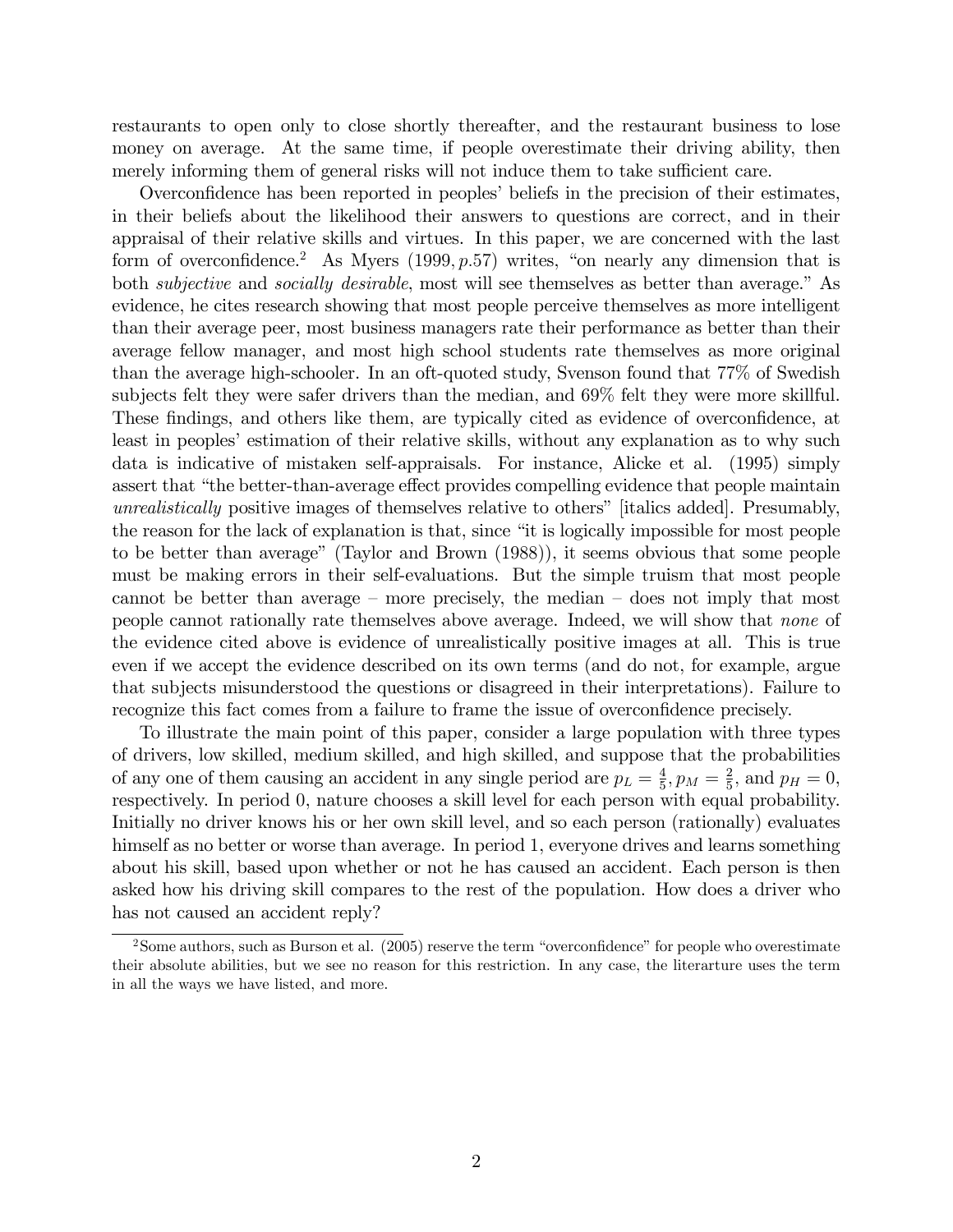Using Bayes' rule, he evaluates his own skill level as follows:

$$
p(\text{High skill} \mid \text{No accident}) = \frac{\frac{1}{3}}{\frac{1}{3} + \frac{1}{3}\frac{3}{5} + \frac{1}{3}\frac{1}{5}} = \frac{5}{9}
$$

$$
p(\text{Median skill} \mid \text{No accident}) = \frac{\frac{13}{3}\frac{3}{5}}{\frac{1}{3} + \frac{13}{3}\frac{3}{5} + \frac{1}{3}\frac{1}{5}} = \frac{1}{3}
$$

$$
p(\text{Low skill} \mid \text{No accident}) = \frac{\frac{11}{3}\frac{1}{5}}{\frac{1}{3} + \frac{13}{3}\frac{5}{5} + \frac{1}{3}\frac{1}{5}} = \frac{1}{9}
$$

Such a driver thinks there is over a  $\frac{1}{2}$  chance (in fact,  $\frac{5}{9}$ ) that his skill level is in the top third of all drivers. His mean probability of an accident is  $\frac{5}{9}0 + \frac{1}{3}$  $rac{2}{5} + \frac{1}{9}$ 9  $\frac{4}{5} = \frac{2}{9}$  $\frac{2}{9}$ , which is better than for  $\frac{2}{3}$  of the drivers, and better than the population mean. Furthermore, his beliefs about himself strictly first order stochastically dominate the population distribution. Any way he looks at it, a driver who has not had an accident should evaluate himself as better than average. Since  $\frac{3}{5}$  of drivers have not had an accident,  $\frac{3}{5}$  rank themselves better than average. Thus, the population of drivers seems overconfident on the whole. However, rather than being *overconfident*, which implies some error in their judgements, they are simply using all the information available to them in the best possible manner.

We emphasize that in this paper, we do not provide an explanation for overconfidence. Quite the contrary, we show that, as in the above driving example, much of the supposed evidence for overconfidence does not indicate overconfidence at all; the apparent overconfidence may be an illusion. At the same time, we do not argue that people are, in fact, not overconÖdent. Rather, we argue that better-than-average data does not provide evidence one way or the other. Thus, for example, a finding that  $80\%$  of the people in a population rate themselves as above median intelligence does not work against the null hypothesis that no one suffers from overconfidence.

Missing from the discussion in the literature has been the recognition that when people rank themselves, their rankings are just summary statistics which provide only limited information about the entire distributions of their beliefs. In the above driving example, although the statement  $\frac{3}{5}$  of the people rank themselves above average" appears to be problematic, an examination of the complete beliefs of the population shows that there is no anomaly. Indeed, since the  $\frac{2}{5}$  of the population that do cause an accident have beliefs "I am low skill with probability  $\frac{2}{3}$ , medium with probability  $\frac{1}{3}$ , and high with probability 0," the beliefs of the population average out to the actual population distribution, as they should.

We will also show that not only can a majority of people rationally rank themselves above the median, but, depending upon the definitions one adopts, even 99% of the population can rank itself in the top 1% without any cognitive error being implied. Moreover, the failure to properly frame the issue has led authors to make plausible sounding statements that are simply wrong, such as Camerer's  $(1997, p. 173)$  claim that two firms cannot both think they are each more likely to have the most skill (assuming a common prior). We will return to Camerer's claim in Section 1.3.

In some experiments, subjects are asked to take actions, rather than answer questions. Overconfidence is then inferred from their actions. But actions, too, provide only a summary statistic of beliefs, and the same errors that have been made in interpreting answers to questionnaires have been made in interpreting the actions that subjects take.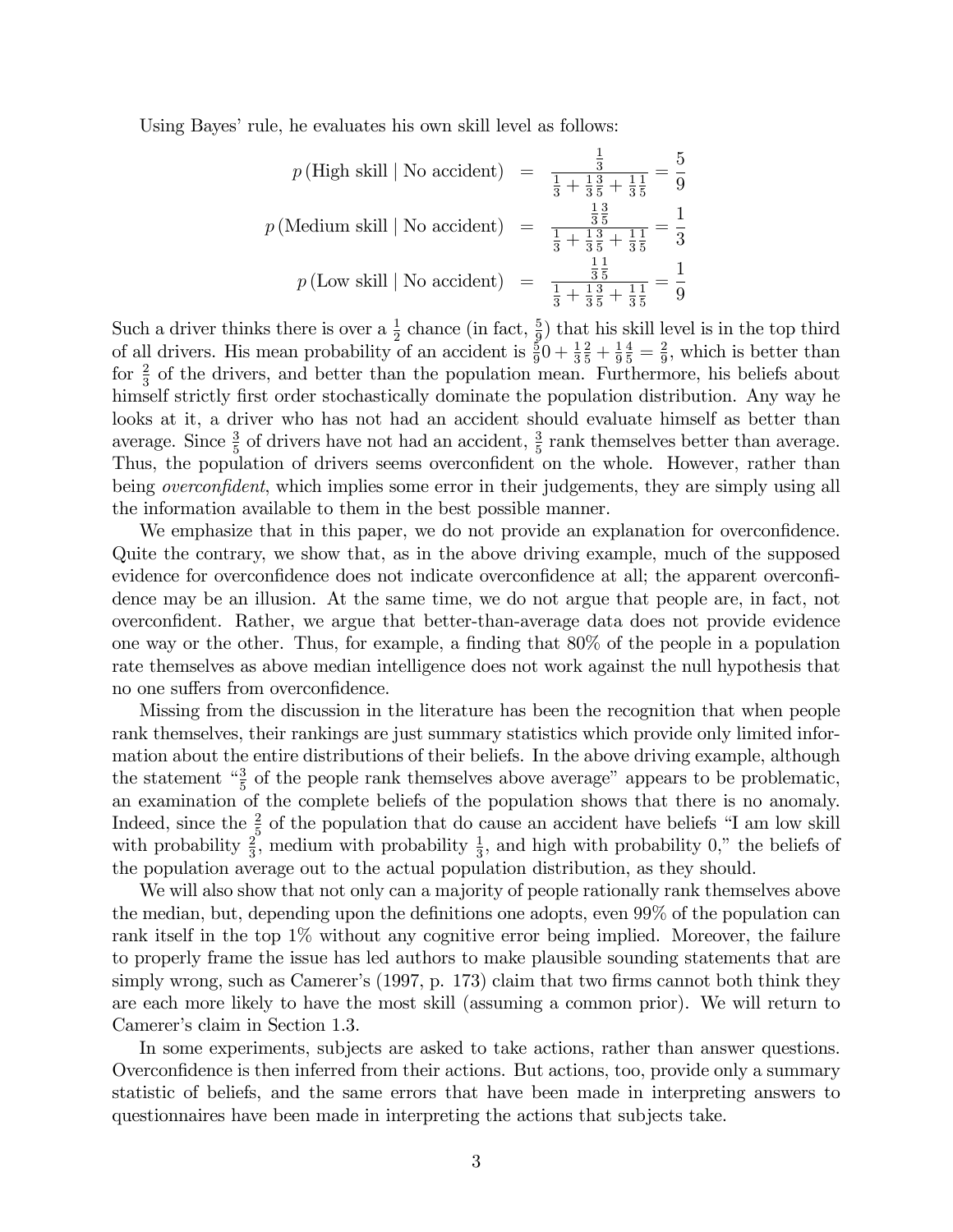The remainder of this paper is organized as follows. In Section 1 we provide a careful framework for analyzing overconfidence. We distinguish between *apparent* overconfidence, which gives a possibly misleading impression of overconfidence (as in the above driving example), and (true) overconfidence. We show that much of the evidence in the literature purporting to show overconfidence does nothing of the sort. At the same time, we identify two types of evidence that can show overconfidence (Theorems 3 and 6). In this section, we analyze experiments in which subjects are asked to evaluate themselves. In Section 2 we look at two papers in which subjects are asked to take actions, rather than make statements. Using the framework developed in Section 1, we show that the experiments in these papers do not provide proper tests of overconfidence. In Section 3 we suggest two experiments that do provide a proper test of overconfidence.

Recent work has challenged the universality of the finding that most people rate themselves as above average. In particular, there is evidence that this effect is attenuated when the attribute under consideration is objectively measurable, and even reversed when the skill under consideration is a difficult one to master. In Section 4 we provide an explanation for these findings. In Section 5 we discuss why it is important to distinguish between apparent overconÖdence and overconÖdence. In Section 6 we present some evindence on our approach. In Section 7 we review some of the literature. Section 8 is the conclusion.

### 1 Questionnaires

Consider a person who asserts "I am very intelligent." How are we to tell whether or not this confidence is merited? It may well be impossible, given the vagueness of the term "very". Suppose that instead the person asserts "I am more intelligent than most people." The concept "more than most" is clearer than "very," but the statement remains difficult to assess, since it is unclear how to measure intelligence, IQ tests notwithstanding.

Researchers have attempted to surmount these difficulties by considering entire populations at once. The idea is that, while it may be difficult to judge whether or not a specific individual is overconfident, it may be possible to determine that a population is overconfident on the whole. For instance, if everyone in a room asserts "I am definitely the most intelligent person in this room", it could be concluded that all but one of them is overconfident, at least in their evaluations of their relative abilities<sup>3</sup> (and assuming that they agree on what constitutes intelligence). Note that for many economic problems, these types of relative rankings are the relevant ones. For instance, the wisdom of attempting a career as a professional football player depends on a person's ability relative to other would-be footballers.

This research can be divided into two types: work that proceeds by means of questionnaires and work that asks subjects to take actions. We consider the questionnaire work first, and subdivide this work into two categories, one ordinal and one cardinal:

1. Ranking questionnaires: People are asked to rank themselves relative to others on some attribute ( $\text{``I am more intelligent than } 80\%$  of the people in this room").

<sup>&</sup>lt;sup>3</sup>Each individual may or may not also have an overflated opinion of his absolute level of intelligence. In fact, individuals may not even have a clear notion of what this absolute level is.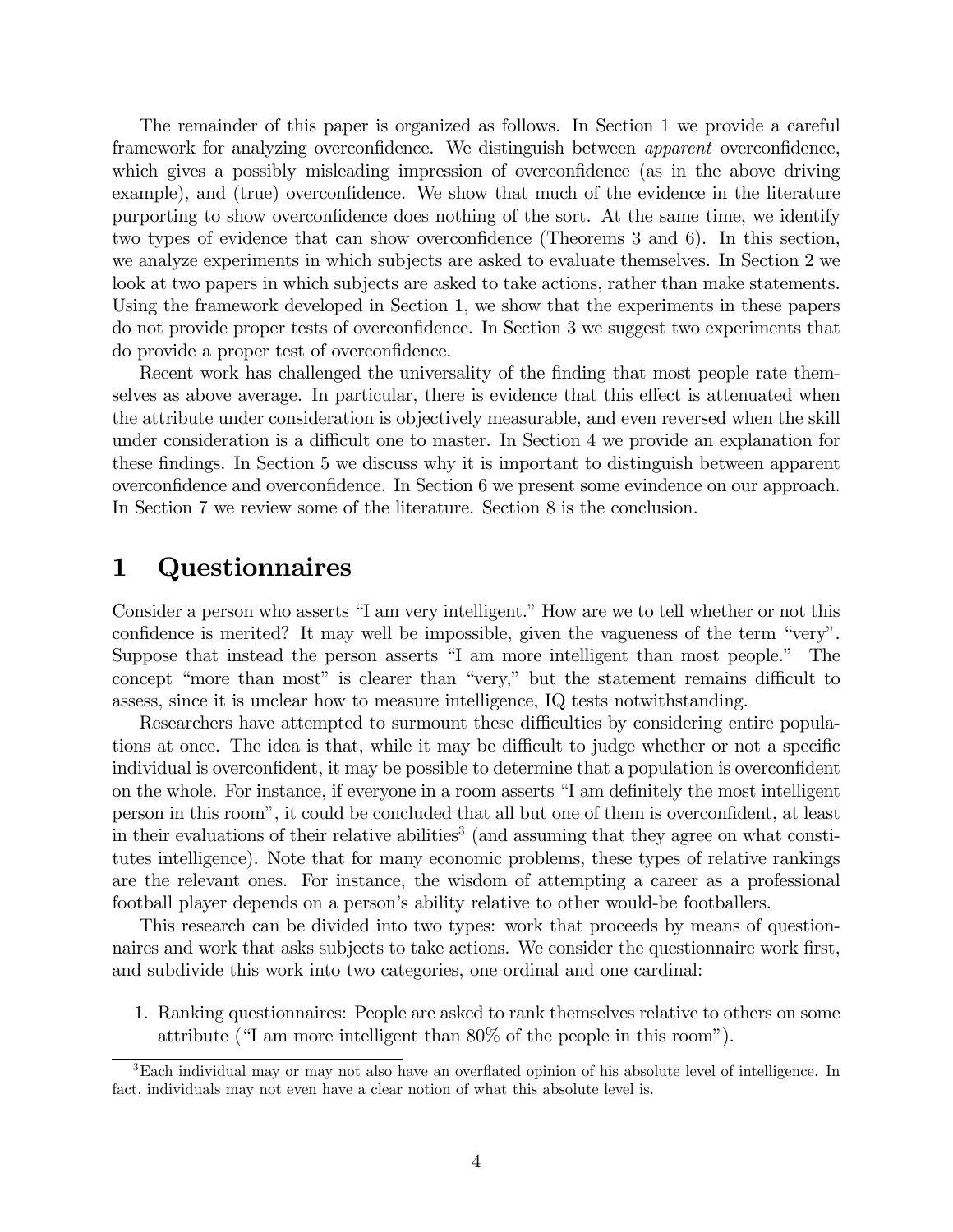2. Scale questionnaires: People are asked to compare themselves to the population on a scale ( $\degree$ On a scale of  $-5$  (much less intelligent than average) to 5 (much more intelligent than average), I am a  $3$ ."

We consider the ranking literature first.

### 1.1 Ranking Questions

Svenson's (1981) work is a prototypical example of a ranking questionnaire. Svenson gathered subjects into a room and presented them with the following instructions (among others):

We would like to know about what you think about how safely you drive an automobile. All drivers are not equally safe drivers. We want you to compare your own skill to the skills of the other people in this experiment. By definition, there is a least safe and a most safe driver in this room. We want you to indicate your own estimated position in this experimental group. Of course, this is a difficult question because you do not know all the people gathered here today, much less how safely they drive. But please make the most accurate estimate you can.

Each subject was then asked to place himself or herself into a safety decile. In one respect, Svenson was very careful. Realizing that the subjects had little information about the other drivers in the room, he explicitly stated: Of course, this is a difficult question because you do not know all the people gathered here today, much less how safely they drive. But there is another aspect he left unaddressed: Does a driver know how safely he himself drives? Of course, a driver has more information about himself than about a stranger (for instance, he knows the number of accidents he has had), but there is no reason to presume that he knows precisely how safe his driving is<sup>4</sup> (even assuming that he knows exactly what it means to drive "safely"<sup>5</sup>). This raises the question of what exactly a respondent means when he ranks himself as being, say, in the  $7<sup>th</sup>$  decile of drivers when it comes to safety.

To isolate the nature of the problem, let us consider a more carefully delineated problem. Suppose a subject is asked to rank her "reaction time". She is told that reaction time is measured to the nearest tenth of a second, and that it varies in the general population uniformly from 1 second to  $0.1$  seconds, so that, for instance, a time of  $.3$  seconds places a person in the  $8<sup>th</sup>$  decile (smaller reaction times are better). She is asked to estimate her position in the population. Suppose that her beliefs about her own reaction time are given by Chart I below (she estimates that with probability 0:16 her reaction time is :5 seconds,

<sup>&</sup>lt;sup>4</sup>Many authors explicitly acknowledge that people are not likely to be certain of their skill levels. Thus, Alicke et al. (1995) ask subjects to make "point estimates" of their skill, while Hoelzl and Rustichini (2005) note that a subject in their experiment has only "some idea of his skills in it". However, these and other authors do not fully explore the implications of this uncertainty.

 $5$ Dunning et. al (1989) argue that people may have different notions of what it means to drive safely, so that the data is not what it appears to be. Here, we give the best case for the data and assume that all subjects agree on the meaning of a safe driver.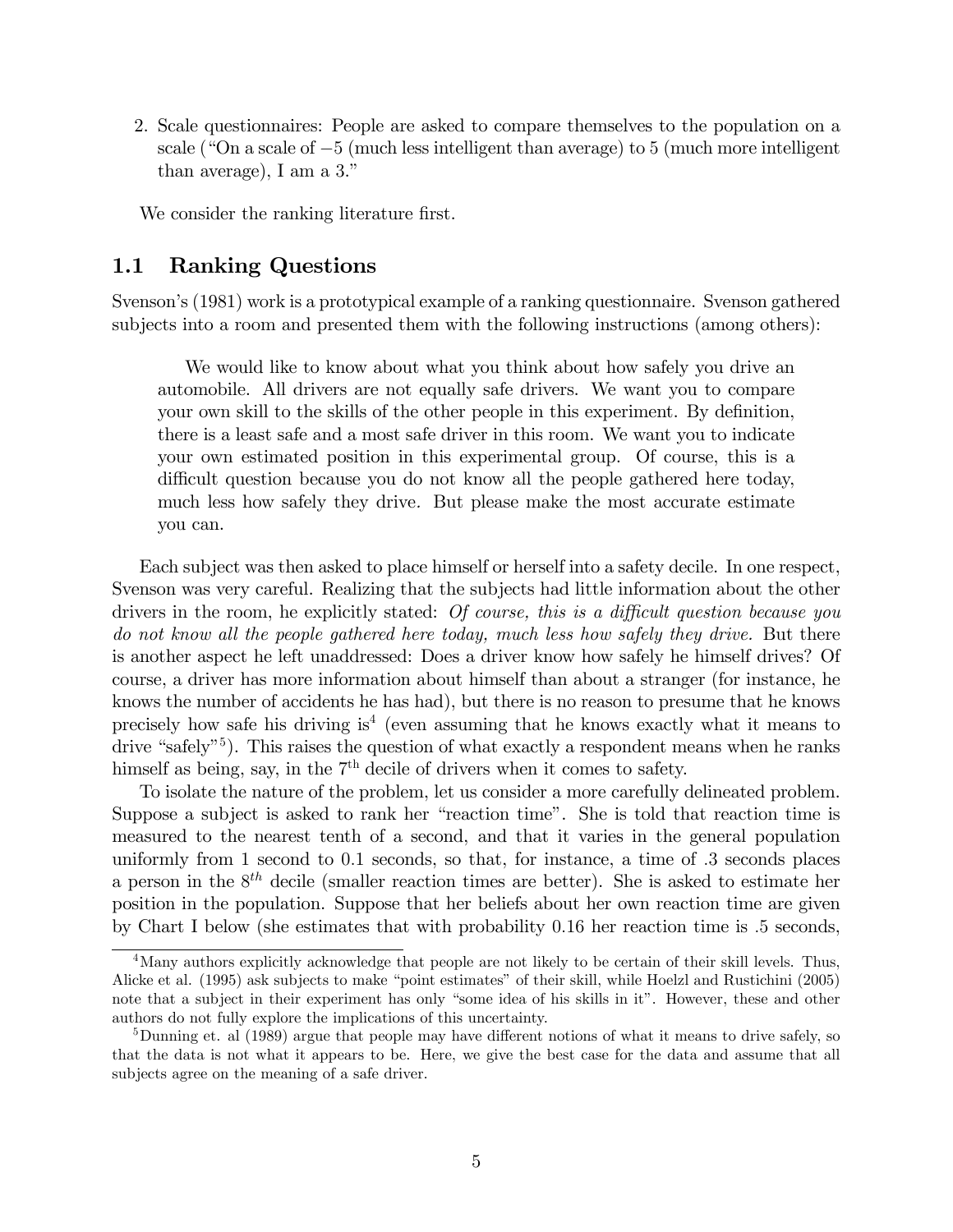with probability  $0.2$  her reaction time is  $.4$  seconds, etc...). The chart also lists population deciles.

| Reaction Time 1 .9 .8 .7 .6 .5 .4 .3 .2 .1                                                                 |  |  |  |  |  |  |  |  |  |  |  |
|------------------------------------------------------------------------------------------------------------|--|--|--|--|--|--|--|--|--|--|--|
| Prob. own time $\begin{array}{cccccc} 0 & 0 & 0 & 0.16 & 0.16 & 0.16 & 0.20 & 0.30 & 0.02 & 0 \end{array}$ |  |  |  |  |  |  |  |  |  |  |  |
| Decile 1 2 3 4 5 6 7 8 9 10                                                                                |  |  |  |  |  |  |  |  |  |  |  |
| Chart I                                                                                                    |  |  |  |  |  |  |  |  |  |  |  |

In what decile will she place herself? Three reasonable answers immediately come to mind, corresponding to three common notions of "average".

- ( $\alpha$ ) She can reasonably place herself in the 7<sup>th</sup> decile. After all, there is over a 50% chance that her reaction time will be :4 or better, and this is the fastest time for which she can make such a claim. Another way of saying this is that :4 is the median of her distribution, and this places her in the  $7<sup>th</sup>$  decile.
- $(\beta)$  She can reasonably place herself in the 6<sup>th</sup> decile. After, all .462 is her mean reaction time, which rounds up to  $.5$  which is in the  $6<sup>th</sup>$  decile.
- $(\mu)$  She can reasonably place herself in the  $8<sup>th</sup>$  decile. After all, her modal time .3 places her in the  $8^{th}$  decile.

Certainly, this list is not exhaustive. Thus, when a person places herself in a certain decile, we, as researchers, have no real way of knowing the significance of her answer. Is there a "correct" or "rational" answer? No; she is being asked to summarize her beliefs with a single parameter, but no single reply supplies the best information for all circumstances. For instance, if she is risk-neutral, and we are interested in knowing whether she would place an even money bet that her reaction time is better than that of  $x\%$  of the population, then her median belief provides the requisite information. On the other hand, if we would like to know whether she would place a bet where she receives a payment based on how much faster or slower she is than other people, her mean answer may be more informative. If she is not risk-neutral, then no single parameter may be of much use.

Returning to Svensonís driving question, a person may consider herself to be quite a safe and skillful driver since she has never had an accident and always manoeuvres well in traffic, but at the same time realize that her limited experience restricts her ability to make a precise self-appraisal. In ranking herself, she must estimate her own ability as well as that of the others in the room. As a result, it is unclear what to make of her answer to Svensonís question and, hence, of Svenson's data. Rather than ascribe a particular meaning, we will consider several possibilities.

#### 1.1.1 Population Median Data

Consider a population where each person is asked to rank his or her skill level relative to the other people in the population. (We use the word "skill" loosely here to denote the attribute under consideration.) The literature is not always very careful in defining when this population displays overconfidence (or, equivalently for this paper, when the population displays the so-called better-than-average effect), but the general idea is that there is overconfidence if, as Myers  $(1999, p.57)$  writes, most people "see themselves as better than average."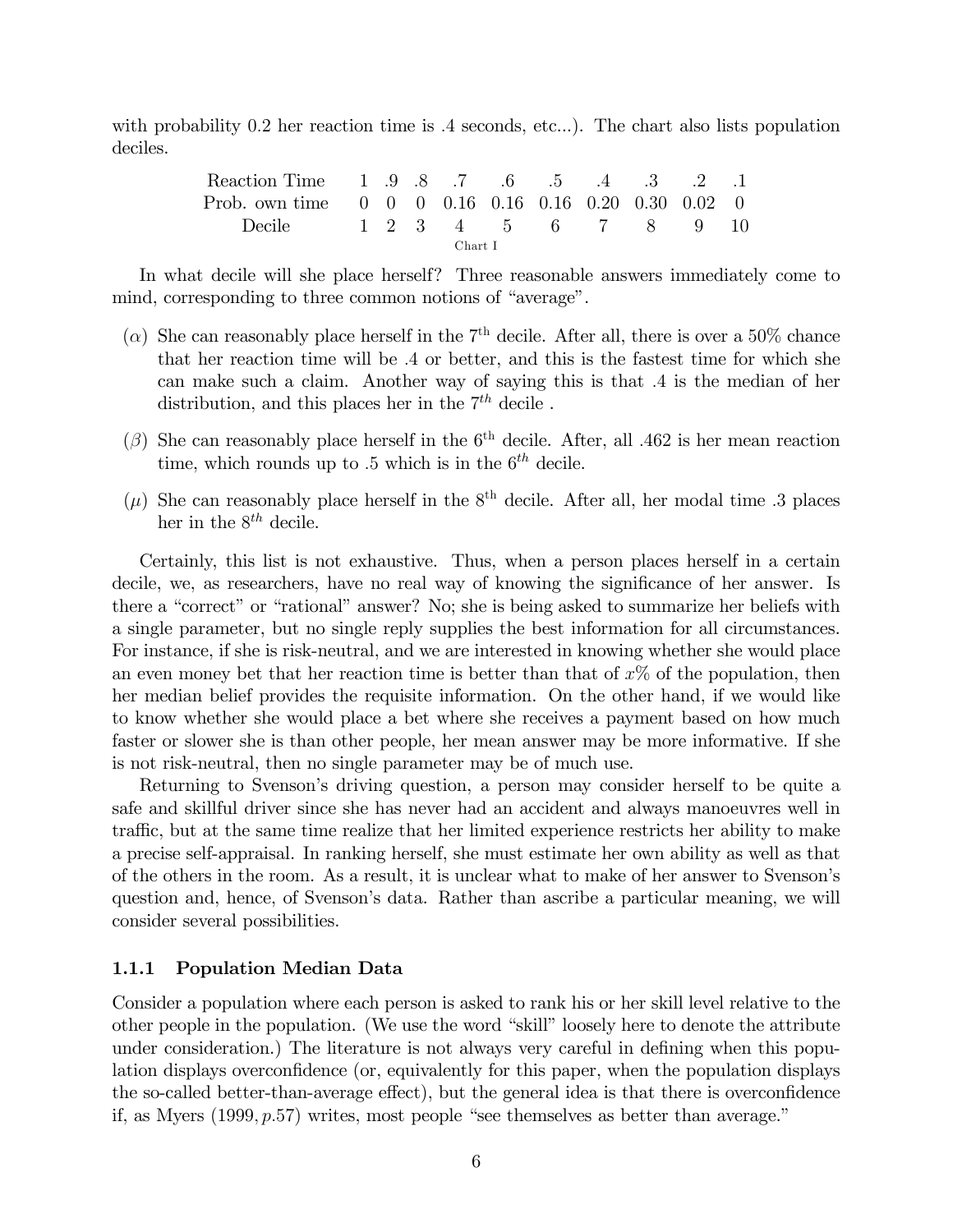An immediate difficulty with this formulation is the ambiguity in the notion of "average" – does this refer to the mean or the median? It is easy to see that the mean cannot possibly provide the right definition, at least when the underlying trait distribution may be skewed. For example, in a population of ten people, one who has scored 0 on a test and nine who have scored 50, the nine have, in fact, performed better than the mean, so there is certainly nothing wrong in them believing that they have. Thus, Definition 1 below, which uses the median, is what the literature has in mind, whether explicitly or implicitly.<sup>6</sup>

Given a set of individuals who are asked to rank themselves, let *population median data* x be the fraction of people who rank themselves strictly above the median.

# **Definition 1** Population median data x is **apparently overconfident** if  $x > \frac{1}{2}$ .

The reader will have noticed that we have used the word "apparently" in the above definition. To understand the reason, we must ask why a population that ranks itself highly on average should be called *overconfident*, rather than simply confident. Clearly, the idea is that in an overconfident population there is something incorrect, or at the very least inconsistent, in people's self-evaluations. To determine if a population that is apparently overconfident is truly overconfident, we need a notion of what it means for peoples' selfevaluations to be correct and consistent. Fortunately, we have such a notion readily available, given by the Harsanyi common prior approach in which nature picks a skill level, or type, for each person, and over time each person receives information about her type and updates her beliefs about herself using Bayes' rule. We formalize this below.

**Definition 2** A signalling structure is a triplet  $\sigma = (S, \Theta, f)$ , where S is a set of signals,  $\Theta \subset \mathbf{R}$  is a type space, and  $f = \{f_{\theta}\}_{{\theta \in \Theta}}$  is a collection of probability distributions over S.

If, for example, S is finite,  $f_{\theta}(s)$  is the probability that a person of type  $\theta$  receives the signal s.

Throughout this paper we interpret higher types as more skillful.

**Definition 3** A signalling model consists of a population of individuals and a signalling structure  $\sigma = (S, \Theta, f)$  such that:

i) In period 0, nature picks a type  $\theta \in \Theta$  for each individual, resulting in some distribution p; initially, each personís belief about her own type is given by this distribution.

ii) In period 1, an individual of type  $\theta$  receives a signal  $s \in S$  according to the probability distribution  $f_{\theta}$ ; each person updates her initial belief using Bayes' rule.

This definition of a signalling model reflects a standard approach to a situation of incomplete information.<sup>7</sup> Although it is not necessary for us, we posit that each individual knows the distribution of types in the population. On the one hand, this is certainly a plausible

 $6$  For instance, Hoelzl and Rustichini say that a population exhibits overconfidence if "a majority of people estimates their skills or abilities to be better than the median".

<sup>&</sup>lt;sup>7</sup>In the literature, it is often assumed that nature chooses a type for each person independently. Imposing this restriction would not modify our results.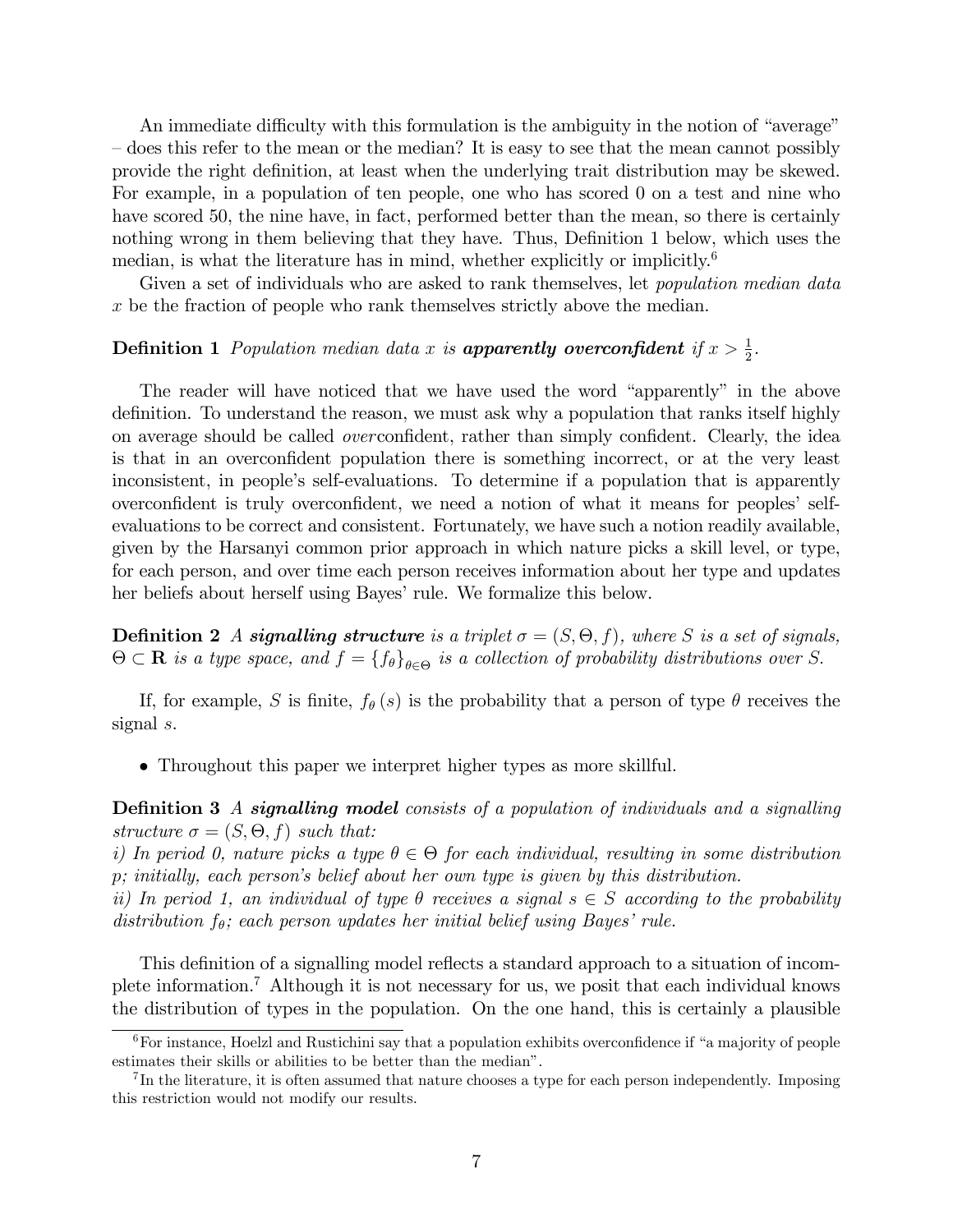condition. For instance, an individual might know the distribution of the number of accidents a person can expect to have in a lifetime, or the distribution of IQs in the population, without knowing either figure for herself.<sup>8</sup> More importantly, this condition makes our task more difficult: we will show that apparently overconfident data can rationally arise, even if everyone has a perfect understanding of the level of skills in the population. Note that, although it is not explicit in the definition of a signalling model, a dynamic time structure is allowed. In particular, the signal that an individual receives in "period  $1$ " may consist of various pieces of information obtained over time (for instance, from her driving experience).

This is quite a rational model; indeed for many it is the definition of full rationality. As such, it provides a proper foundation for judging the rationality of a population. Note that since agents in a signalling model use Bayes' rule, for a large population their beliefs average out to the (true) population distribution.

The following proposition indicates that apparent overconfidence is incompatible with rationality when people know their skill levels exactly.

**Proposition 1** Consider a signaling model. If everybody's updated beliefs after receiving their signals are degenerate, the population median data cannot be apparently overconfident.

**Proof.** All proofs not in the text are in the appendix  $\blacksquare$ 

If people are certain of their types, then a strict majority of them cannot rationally believe they are strictly better than the median.<sup>9</sup> However, this certainty is a rather implausible condition  $-\text{ in most, if not all, situations each person will have only an imperfect indication}$ of his own skill.<sup>10</sup> How imperfect can a rational persons' self-knowledge be? A priori, it seems difficult to require more of a rational population than that its members derive their beliefs in a rational and consistent manner; that is, that they derive them from a signalling model.<sup>11</sup>

In ranking questionnaires, people do not report their full beliefs, but only a ranking. Rational and consistent individuals report rankings that come from beliefs that are derived from a signalling model; however, as discussed in the previous section, there are many legitimate ways to report a ranking derived from a particular belief. Therefore, in interpreting ranking data we need to consider several possibilities.

Suppose that people use their median beliefs about themselves in their self-evaluations (as in  $\alpha$  of Section 1.1). The next definition says that a fraction x can rationally and consistently report themselves as being better than the population median, if, starting from a common prior, and using Bayes' rule, a fraction  $x$  can come to believe their median type is better

<sup>&</sup>lt;sup>8</sup>In experiments, the comparison population is sometimes the group of subjects in the room. Even if a subject knows the skill distribution in the general population (or relevant subpopulation, for instance, students), he may not know the distribution of skills in the room. However, the best case for the validity of an experiment is when the subject group is large enough to be representative of the larger population.

 $9$ Propostion 1 remains true if we modify the definition of a signalling model to allow people to be uncertain of the population distribution. For instance, nature could pick one of several population distributions with probabilities that are common knowledge.

 $10\,\text{As}$  Benabou and Tirole (2002) write, "The psychology literature generally views introspection as quite inaccurate (Nisbett and Wilson (1977)), and stresses that learning about oneself is an ongoing process."

<sup>&</sup>lt;sup>11</sup>We might further ask that this signalling model be, in some sense, reasonable. We explore this issue in Section 1.1.3.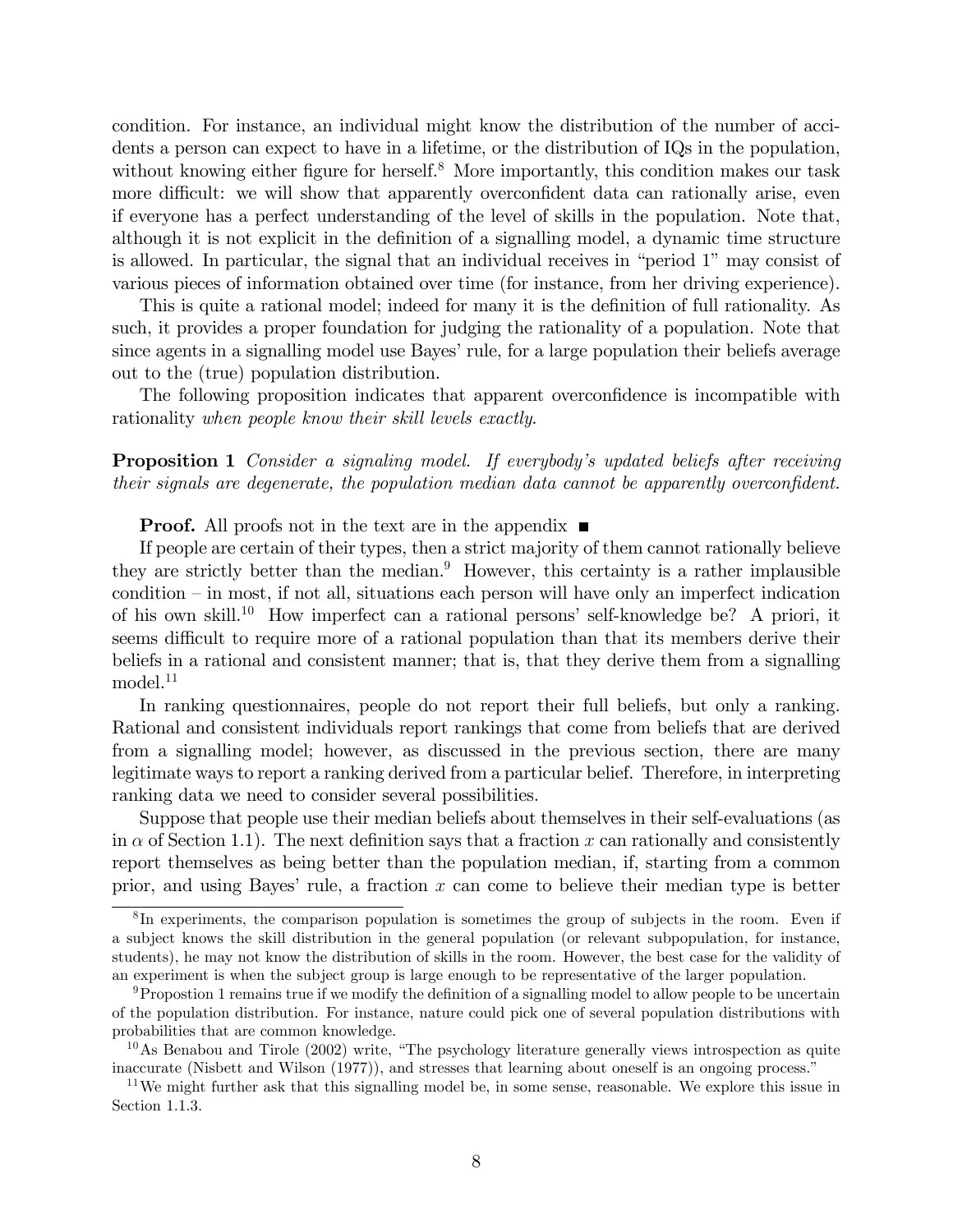than the population median. To avoid ambiguities, we require that the distribution of types has a unique median.

**Definition 4** Population median data x can be  $\alpha$ -**rationalized** if there exists a signalling model in which the distribution of types has a unique median and x is the expected fraction of people who will believe that their median type is strictly greater than the population median, after receiving their signals and updating.

More formally, x can be  $\alpha$ -rationalized if there exists a signalling model as follows: Let m be the median of the prior p. Let  $S_{med} \subset S$  be the set of signals such that an individual who receives a signal  $s \in S_{med}$  has a median belief about himself that is strictly greater than the (unique) population median. Thus,  $s \in S_{med}$  if and only if  $P(\theta \le m \mid s) < \frac{1}{2}$  $\frac{1}{2}$ . Let F denote the probability distribution of the signals in  $S$ , often called the "marginal". That is, for each (measurable)  $T \subset S$  let

$$
F(T) = \int_{\Theta} \int_{T} df_{\theta}(s) dp(\theta)
$$

Then, x can be  $\alpha$ -rationalized if  $x = F(S_{med})$ .

In a stochastic environment it is possible to "explain" a wide range of experimental data as the outcome of a random, although possibly unlikely, process. Definition 4 avoids this "cheat" by insisting that the data  $x$  be the *expected* fraction of people who believe themselves to be above average. This can also be interpreted as restricting ourselves to data that comes from large populations.<sup>12</sup> Thus, Definition 4 is a demanding notion of rationalizing. When people self-evaluate using their median types and the data can be  $\alpha$ -rationalized, there is no prima facie case for calling it "overconfident".

The following definition is for a population in which people use their mean beliefs about themselves (as in  $\beta$  of Section 1.1) for their self-evaluations.

**Definition 5** Population median data x can be  $\beta$ -**rationalized** if there exists a signalling model in which the distribution of types has a unique median and  $x$  is the expected fraction of people who will believe that their mean type is strictly greater than the population median, after receiving their signals and updating.

Although reporting a modal belief strikes us as a plausible way to answer a questionnaire, it also strikes us as less compelling than reporting either a median or a mean belief. Therefore, in the interest of space, from now on we no longer consider mode reports. (Considering mode reports would not modify our results in any essential way.) Instead, we turn to a slightly different approach than the one we have adopted so far.

It is reasonable for a person with no information about herself, other than that she is a random member of the population, to rate herself as average.<sup>13</sup> Suppose the person now

 $12$  In Section 1.3 we briefly discuss small populations, where more extreme data can be rationalized.

<sup>&</sup>lt;sup>13</sup>A person who has no private information about herself and who self-evaluates using the median of her type, ranks herself as equal to the population median; if she uses her mean type, she ranks herself as equal to the population median if the prior is symmetric, but not necessarily otherwise (which may be an argument against the reasonableness of the mean).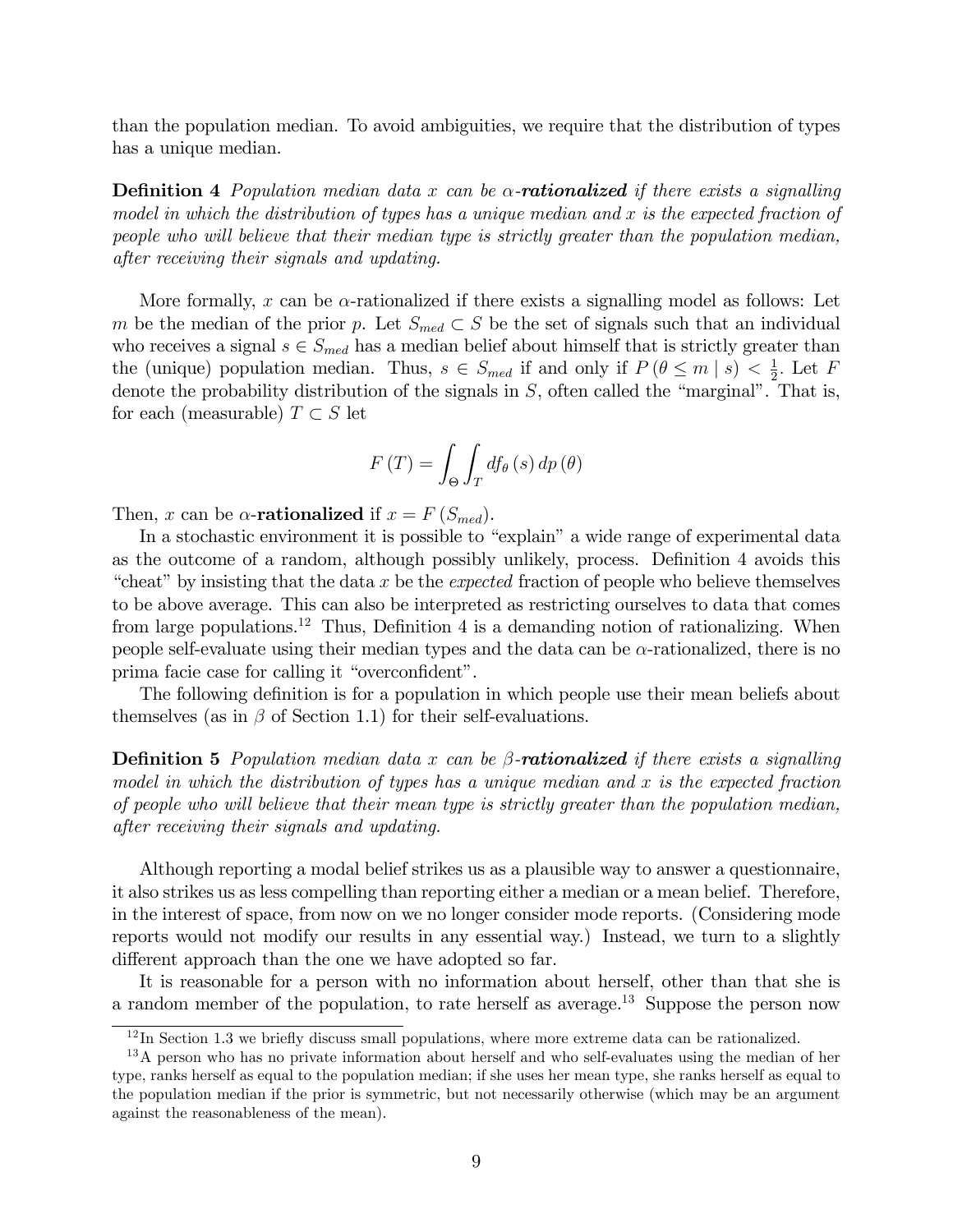receives a signal that causes her beliefs about her own type to strictly first order stochastically dominate the population distribution. It is natural for this person to now rank herself above the median person.<sup>14</sup> This leads to the following definition.

**Definition 6** Population median data x can be  $\gamma$ -**rationalized** if there exists a signalling model in which the distribution of types has a unique median and  $x$  is the expected fraction of people who, after receiving their signals and updating, will have beliefs about their own type that strictly first order stochastically dominate the population distribution.

The existing literature assumes that apparent overconfidence implies cognitive errors, or inconsistencies, on the part of (some) respondents without considering the meaning of their replies. In our terms, the literature assumes that apparent overconfidence implies that the data cannot be rationalized without specifying which sense of rationalizing. In some cases, there may be a reason to focus on a particular sense (as in Section 2.2). Absent such a reason, a stringent definition of overconfidence requires that population median data be called overconfident only when it cannot be rationalized using any of the above concepts, for only then can we be sure that there is a "problem" with the data<sup>15</sup>; a lax definition requires only that data be called overconfident when it cannot be rationalized using at least one of the concepts.<sup>16</sup>

**Definition 7** Population median data x is **strongly overconfident** if it is apparently overconfident and it cannot be  $\alpha$ -rationalized, and cannot be  $\beta$ -rationalized, and cannot be  $\gamma$ rationalized.

**Definition 8** Population median data x is **weakly overconfident** if it is apparently overconfident and it cannot be  $\alpha$ -rationalized, or it cannot be  $\beta$ -rationalized, or it cannot be  $\gamma$ -rationalized.

In a *symmetric* signalling model, the population distribution is symmetric.<sup>17</sup> In what follows, we note when the data can (also) be rationalized by a symmetric signalling model (and hence the rationalizing does not depend upon a discrepancy between the mean and median).

The following theorem shows that population median data cannot prove even the weak version of overconfidence.

<sup>17</sup>If P is the distribution, and h is the midpoint of the support,  $P(\theta \le h - y) = P(\theta \ge h + y)$  for all y.

 $14$ Note, however, that if the population distribution is not symmetric, the fact that a person's beliefs about herself strictly first order stochastically dominate the population distribution does not imply that either her median or mean type is strictly better than the population median type.

 $15$  In fact, even then we could not be sure as there could be still other reasonable ways for people to evaluate themselves. Morevover, although in the interest of space, we have assumed that the entire population selfevaluates in the same way, nothing precludes different people using different ways. For instance,  $\frac{1}{3}$  of the population could self-evaluate with their mean type and  $\frac{2}{3}$  with their median type.

 $16$ It is the *data* (i.e., the evidence at hand) which we are defining as overconfident, or not, rather than the population. Note, for instance, that even a group of people that is apparently underconfident could, in fact, be overconfident if they are ranking themselves more highly than a rational appraisal of their life experiences would justify (although it might be difficult, or impossible, for an analyst to determine this).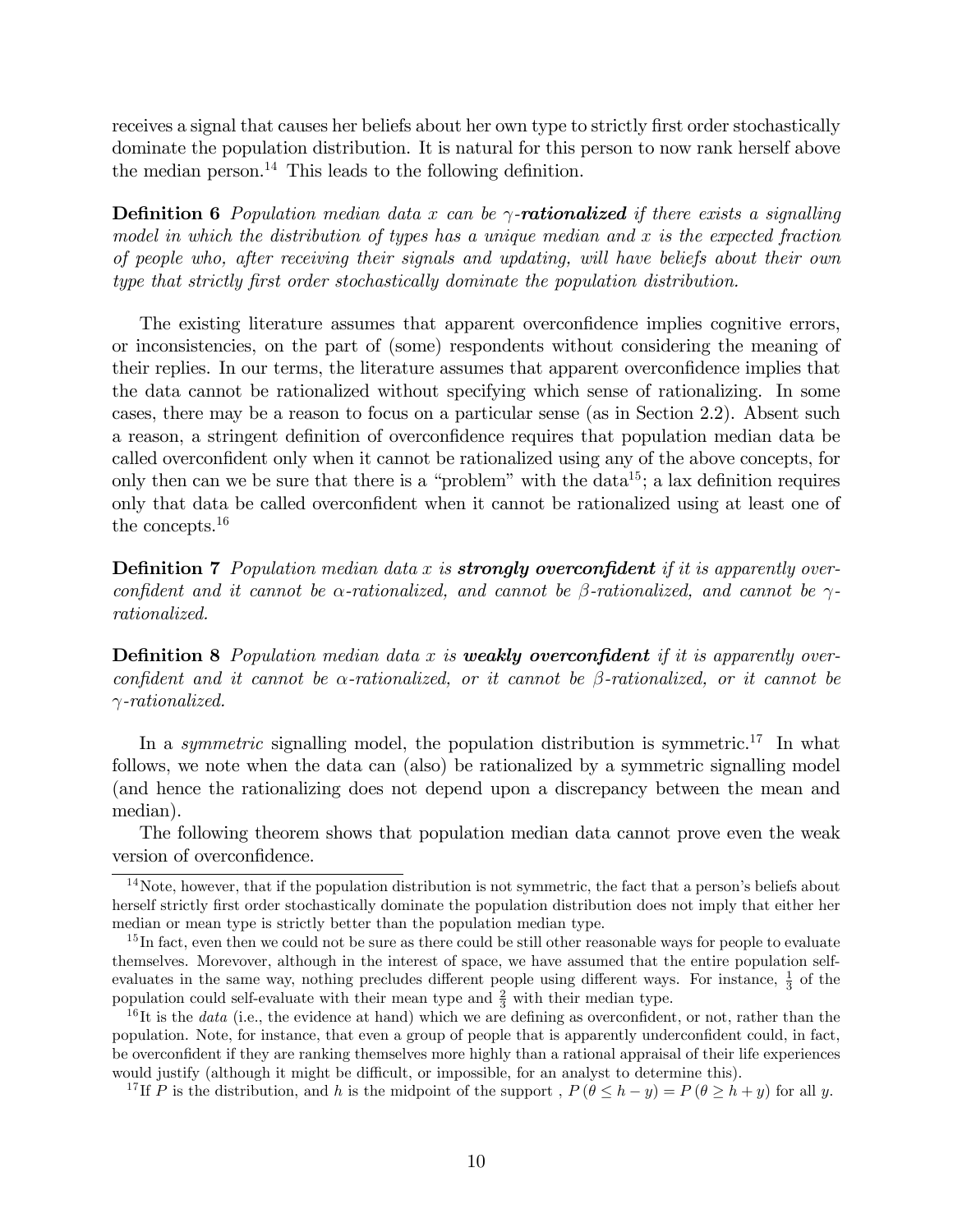**Theorem 1** Apparent overconfidence of population median data x implies weak overconfidence only if  $x = 1$ . Put differently, it is possible to  $\alpha$ -rationalize, and  $\beta$ -rationalize, and  $\gamma$ -rationalize any fraction  $x \in [\frac{1}{2}]$  $(\frac{1}{2}, 1)$  of the population rating themselves above the median. Moreover, these rationalizations can be done with symmetric signalling models.

Theorem 1 shows that when people have imperfect information about their skills, and receive information about these skills over time, there is nothing wrong with a strict majority of them ranking themselves above the median. Thus, apparent overconfidence should not be used as an indication of overconfidence. For instance, Svenson's (1981) finding that "a majority of subjects regarded themselves as more skillful and less risky than the average driver" is unproblematic. Note that Theorem 1 restricts x to be greater than  $\frac{1}{2}$  only because we are concentrating on overconfidence. The theorem remains true for all  $x \in (0, 1)$ , so that apparent *underconfidence* is also not problematic. Although the three notions of rationalizing used in Theorem 1 are independent of each other, the drivers example in the introduction illustrates the theorem for all three.

The above theorem concerns a population of individuals who place themselves relative to the median person. The next theorem is even more dramatic: almost everyone can rationally believe that their mean skill level is strictly higher than the skill level of any fraction of the population (even if the population distribution is symmetric).

**Theorem 2** Data in which any fraction  $x \in (0,1)$  of the population ranks itself strictly higher than any fraction  $q \in (0,1)$  of the population can be  $\beta$ -rationalized by a signalling model. In particular, 99% of the people can rationally believe that their mean skill level is strictly higher than the skill level of 99% of the people. Moreover, this rationalizing can be done with a symmetric signalling model.

#### 1.1.2 Population Ranking Data

Although the results of ranking experiments are typically summarized by the number of people who rank themselves above the median, most of these experiments collect more detailed data, such as the deciles into which subjects place themselves. While the previous section shows that population median data is essentially useless for determining whether or not people are overconfident, this more complete data is potentially helpful.

Suppose that each person is asked to place himself into a "k-cile", where to be in the  $j<sup>th</sup>$  kcile means that the person ranks himself strictly above the fraction  $\frac{j-1}{k}$  of the population, but not strictly above the fraction  $\frac{j}{k}$ .<sup>18</sup> Population ranking data is a vector  $x \in \mathbb{R}^k$ ,  $\sum_{i=1}^k x_i = 1$ , where  $x_i$ ,  $i = 1, ..., k$  is the fraction of people who rank themselves in the i<sup>th</sup> k-cile. We have the following:

**Definition 9** The population ranking data x is **apparently overconfident** if x strictly first order stochastically dominates  $\left(\frac{1}{k}\right)$  $\frac{1}{k},...,\frac{1}{k}$  $\frac{1}{k}$ ).

If neither one of x and  $\left(\frac{1}{k}\right)$  $\frac{1}{k},...,\frac{1}{k}$  $\frac{1}{k}$ ) first order stochastically dominates the other, then the data has neither an unambiguously overconfident nor underconfident appearance. For

 $18\,\text{By}$  definition, each person ranks himself striclty above the empty set, so that everyone is in a (unique) k-cile.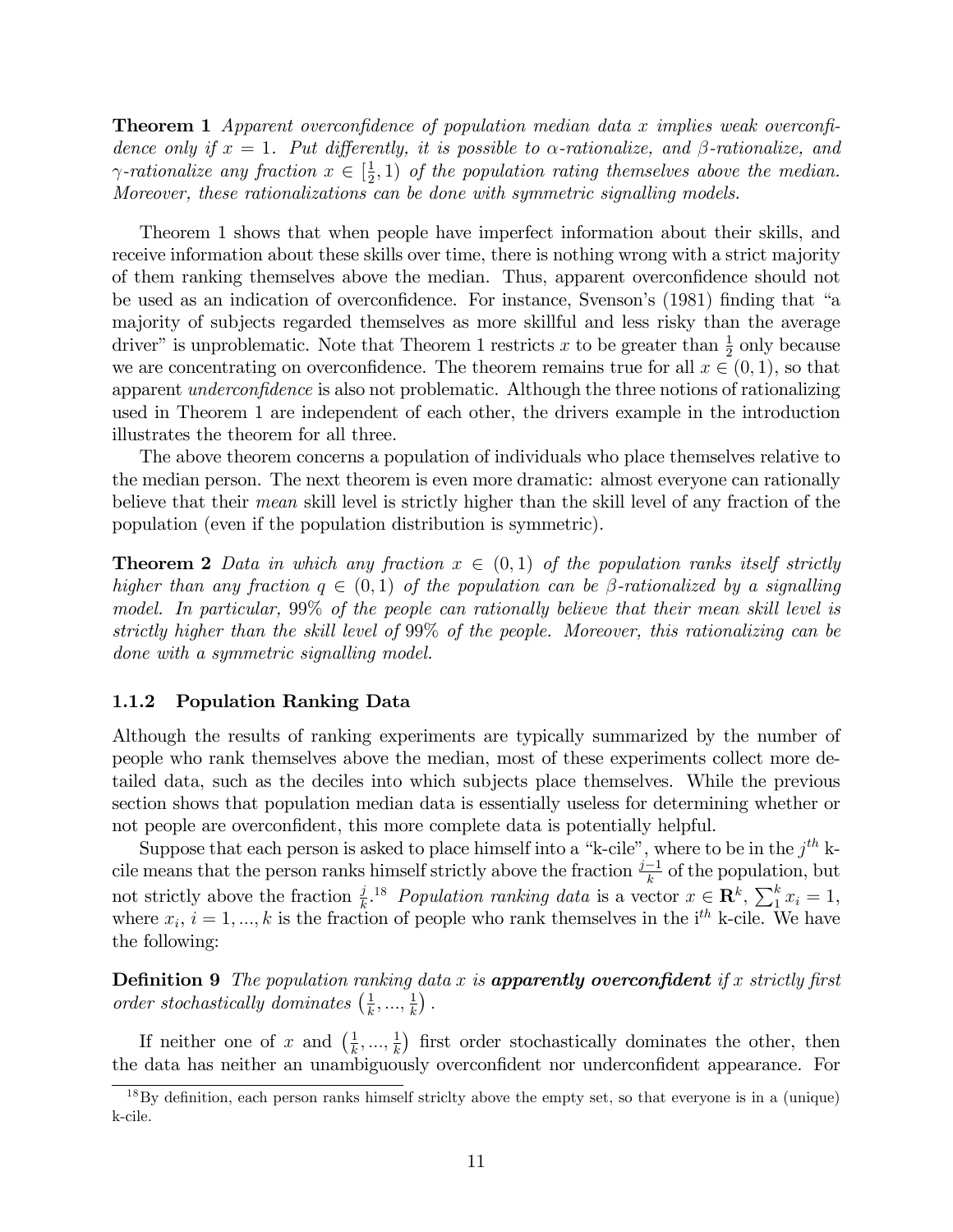instance, the data  $\left(\frac{1}{5}\right)$  $\frac{1}{5}, \frac{1}{5}$  $\frac{1}{5}$ ,  $\frac{3}{10}$ , 0,  $\frac{3}{10}$ ) contains a disproportionately large number of people who consider themselves to be in the top fifth, but a disproportionately small number who place themselves in the top two fifths.

**Definition 10** The population ranking data x can be  $\alpha$ -**rationalized** if there exists a signalling model in which nature assigns a fraction  $\frac{1}{k}$  of the population to each k-cile and the expected number of people whose updated beliefs will place their median type in the  $j<sup>th</sup>$  k-cile is  $x_j, j = 1, ..., k$ .<sup>19</sup>

The following theorem says that when people report the median of their beliefs, a rational population can be "twice as confident" as reality would suggest, but no more. For instance, suppose that people place themselves into deciles  $(k = 10)$ . Then apparently overconfident data in which  $\frac{2}{10}$  of the people rank themselves in the top decile,  $\frac{4}{10}$  rank themselves in the top two deciles, and  $\frac{2i}{10}$  rank themselves in the top i deciles for  $i = 3, 4, 5$  can be rationalized. However, data in which  $\frac{3}{10}$  of the population place themselves in the top decile can not be explained as rational. (Although we have been emphasizing overconfident looking data, there is a similar constraint put on underconfident looking data, and that is captured by the second inequality in the theorem.) Let  $\lceil n \rceil$  denote the least integer weakly greater than  $n \in \mathbf{R}$ .

**Theorem 3** The population ranking data x can be  $\alpha$ -rationalized if and only if

$$
\sum_{i}^{k} x_{j} \leq \frac{2}{k} (1 + k - i), i = \left\lceil \frac{k+1}{2} \right\rceil, ..., k \quad and
$$
  

$$
\sum_{1}^{i} x_{j} \leq \frac{2}{k} i, i = 1, ..., \left\lceil \frac{k-1}{2} \right\rceil
$$

Moreover, the rationalizing can be done with a symmetric signalling model.

Corollary 1 Population ranking data in which the median declared placement is as high as the  $75<sup>th</sup>$  percentile, but no higher, can be  $\alpha$ -rationalized.

While almost everyone can rationally think they are better than the median, only half can rationally think they are better than the  $75<sup>th</sup>$  percentile.

Theorem 3 provides hope for detecting overconfidence by the use of ranking questionnaires. It is worth looking at Svenson's data in greater detail than that provided by his population median data. Svenson questioned students in Sweden and the United States, asking them both about their driving safety and driving skill. Swedish drivers placed themselves into deciles in the following proportions when asked about their safety:

| Decile 1 2 3 4 5 6 7 8 9 10                              |  |  |  |  |  |
|----------------------------------------------------------|--|--|--|--|--|
| Reports (%) 0.0 5.7 0.0 14.3 2.9 11.4 14.3 28.6 17.1 5.7 |  |  |  |  |  |

<sup>&</sup>lt;sup>19</sup>The definition assumes that nature places a fraction  $\frac{1}{k}$  of the population in each k-cile in order to avoid trivialities. For instance, if the entire population were assigned a single type then, even without receiving any signals, 100% of the population would place themselves in the 1st decile. Most of the experimental work seems to carry a presumption that the population divides evenly into the k-ciles.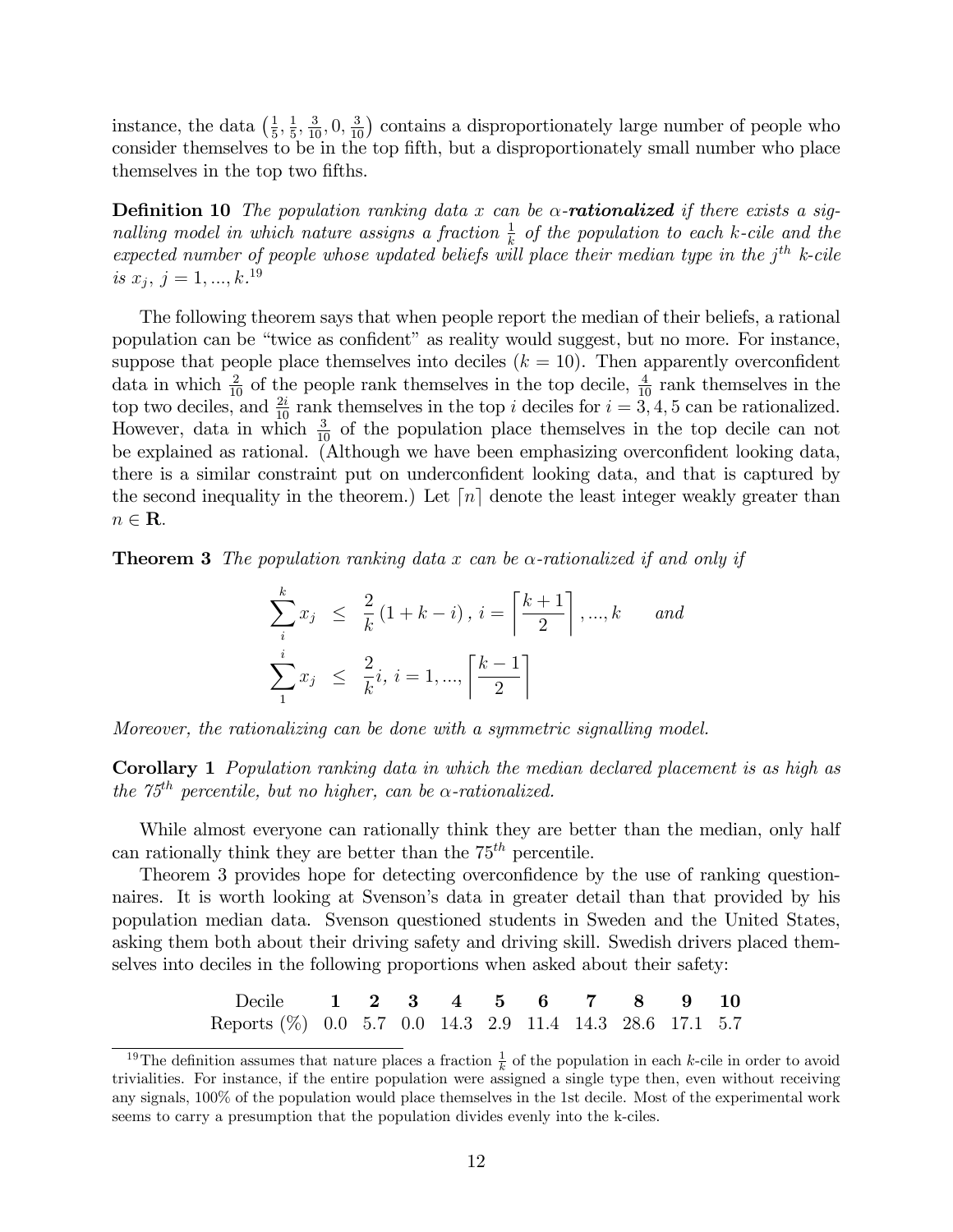We first note that although the population ranking data has an overconfident feel to it, the data is not, strictly speaking, apparently overconfident, since fewer than  $10\%$  of the population ranks itself in the top 10%. More importantly, Theorem 3 implies that the data can be  $\alpha$ -rationalized, so that it is not indicative of cognitive biases.<sup>20</sup> Note, for instance, that while 65:7% of the people rank themselves among the top 40%, Theorem 3 would allow up to 80% to rationally do so. Furthermore, the median ranking is between the seventh and eighth decile, which Corollary 1 permits of a rational population. In fact, out of Svenson's four questions, only half yield answers that cannot be  $\alpha$ -rationalized – namely, the American answers. The median safety placement for American students is between 81% and 90%, which violates Corollary 1. While the median skill placement is in the acceptable  $61 - 70\%$ range, 46% of the population places itself in the top 20% of skill level, which is too many to  $\alpha$ -rationalize. Thus, Svenson does find some evidence of overconfidence *(if his subjects*) based their answers on their median types), but it is not as strong as commonly believed. Note that when 46% of the population place themselves in the top 20% this is only 6% too many, not 26%.

Theorem 3 is our first positive result: if people self-evaluate using their median rankings, then questionnaires have the potential to detect overconfidence. Unfortunately, our next result indicates that if people use their mean rankings, then even the more complete population ranking data is useless.<sup>21</sup>

**Definition 11** The population ranking data x can be  $\beta$ -**rationalized** if there exists a signalling model in which nature assigns a fraction  $\frac{1}{k}$  of the population to each k-cile and the expected number of people whose updated beliefs will place their mean type in the  $j<sup>th</sup>$  k-cile is  $x_j, j = 1, ..., k.$ 

**Theorem 4** Any population ranking data can be  $\beta$ -rationalized.

#### 1.1.3 Reasonableness

The previous discussion has been in the rather abstract language of signalling models. Some readers may wonder if the results depend upon signalling models that are somehow "bizarre". In this section, we address this concern.

One obvious reason for a person to consider herself a safe driver is that she has not had any accidents. Thinking of driving as a "test", and not having an accident as passing the test, motivates the next definition.

**Definition 12** A testing model consists of a population of individuals and a type space  $[0, 1]$  such that:

i) Nature chooses a type  $\theta \in [0,1]$  for each individual independently, resulting in some distribution p; initially, each person's beliefs about his own type are described by p.

ii) A person of type  $\theta$  receives a signal "pass" with probability  $\theta$  and "fail" with probability

<sup>&</sup>lt;sup>20</sup>Theorem 4 below shows that the data can also be  $\beta$ -rationalized.

 $21$ Theorem 4 is the first result that relies on a signalling model that is not symmetric. This could be considered to be a defect of the theorem, if there is a reason to believe that the trait under consideration is symmetrically distributed in the population. As far as we know, no one in the literature has argued that their data is significant because the trait distriubtion is symmetric.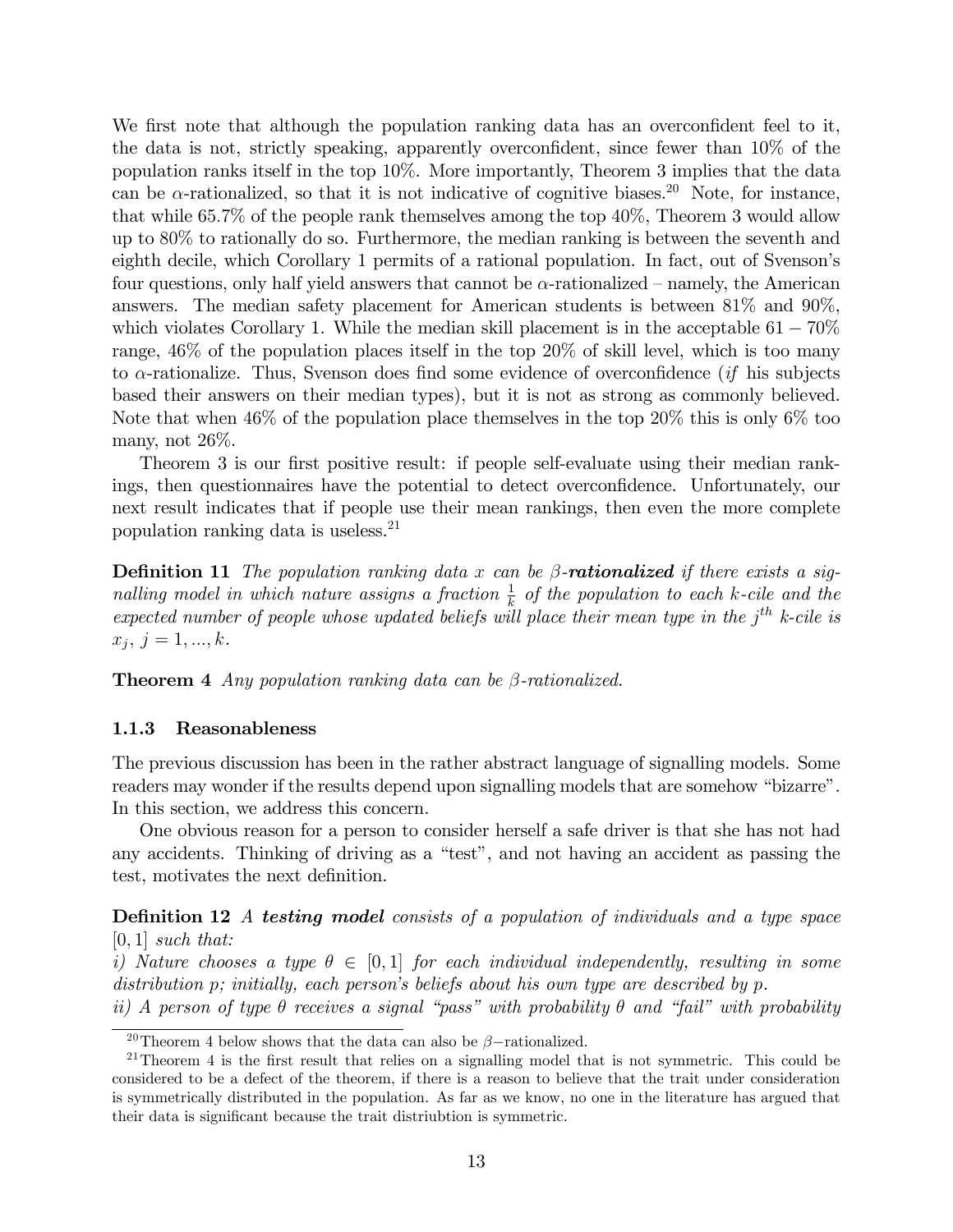$1 - \theta$ . iii) Each person updates his beliefs about himself using Bayes' rule.

A testing model is a natural and simple signalling model. In a symmetric testing model, the prior distribution is symmetric.

**Theorem 5** Population median data x, for any  $x \in (0,1)$ , can be  $\alpha$ -rationalized,  $\beta$ -rationalized, and  $\gamma$ -rationalized by a symmetric testing model. Furthermore, data in which any fraction  $x \in (0,1)$  of the population rank themselves strictly above any fraction  $q \in (0,1)$  of the population can be  $\beta$ -rationalized by a symmetric testing model.

Theorem 5 implies Theorems 1 and 2 of Section 1.1.1. As it depends only upon a symmetric testing model, which is quite simple and straightforward, it shows that those results do not depend upon a strained signalling model.

While the simplicity of a testing model is a virtue, it has a cost: since it involves only two signals, pass and fail, it can only generate data in which the population's updated beliefs divide into at most two sets. Thus, while population median data can be rationalized by a testing model, population ranking data in which the population places itself into more than two k-ciles  $(k > 2)$  cannot be. At the same time, a driver, for example, self-evaluates using not only the number of accidents she has had, but also the number of near-accidents, her beliefs about her reflexes and eyesight, and myriad other factors, which may be better captured by the abstractness of a signalling model than by a more concretely specified model.

What makes for a reasonable signalling model? A standard restriction found in the literature is that a signalling structure  $(S, \Theta, f)$  should satisfy the monotone likelihood ratio property (mlrp): for all  $\theta' > \theta$ ,  $\frac{f_{\theta'}(s)}{f_o(s)}$  $\frac{f_{\theta'}(s)}{f_{\theta}(s)}$  is increasing in s. The following proposition shows that the mlrp has implications for population ranking data.

**Proposition 2** For  $\varepsilon < \frac{1}{14}$ , the population ranking data  $(\varepsilon, \varepsilon, \frac{1}{2} - \varepsilon, \frac{1}{2} - \varepsilon)$  cannot be  $\alpha$ -rationalized by a signalling model with a signalling structure that satistfies mlrp.

Proposition 2 stands in contrast to Theorem 3 of Section 1.1.2. This proposition leaves open the possibility that population ranking data might be more useful than is implied by that theorem. For instance, one might hope to argue that Svenson's Swedish data is, in fact, indicative of some overconfidence, as it could not be rationalized by a "reasonable" signalling model. While this possibility is intriguing, the following example shows that imposing mlrp still leaves plenty of room for overconfidence.

**Example 1** The data  $x = \left(\frac{1}{6}\right)$  $\frac{1}{6}, \frac{1}{6}$  $\frac{1}{6}, \frac{1}{3}$  $\frac{1}{3}, \frac{1}{3}$  $\frac{1}{3}$  can be  $\alpha$ -rationalized by a signalling model with a signalling structure that satisfies mlrp. In particular, let the type space be  $\Theta = \{1, 2, 3, 4\}$ , let the set of signals be  $S = \{1, 2, 3, 4\}$ , and let the probability with which type  $\theta$  receives signal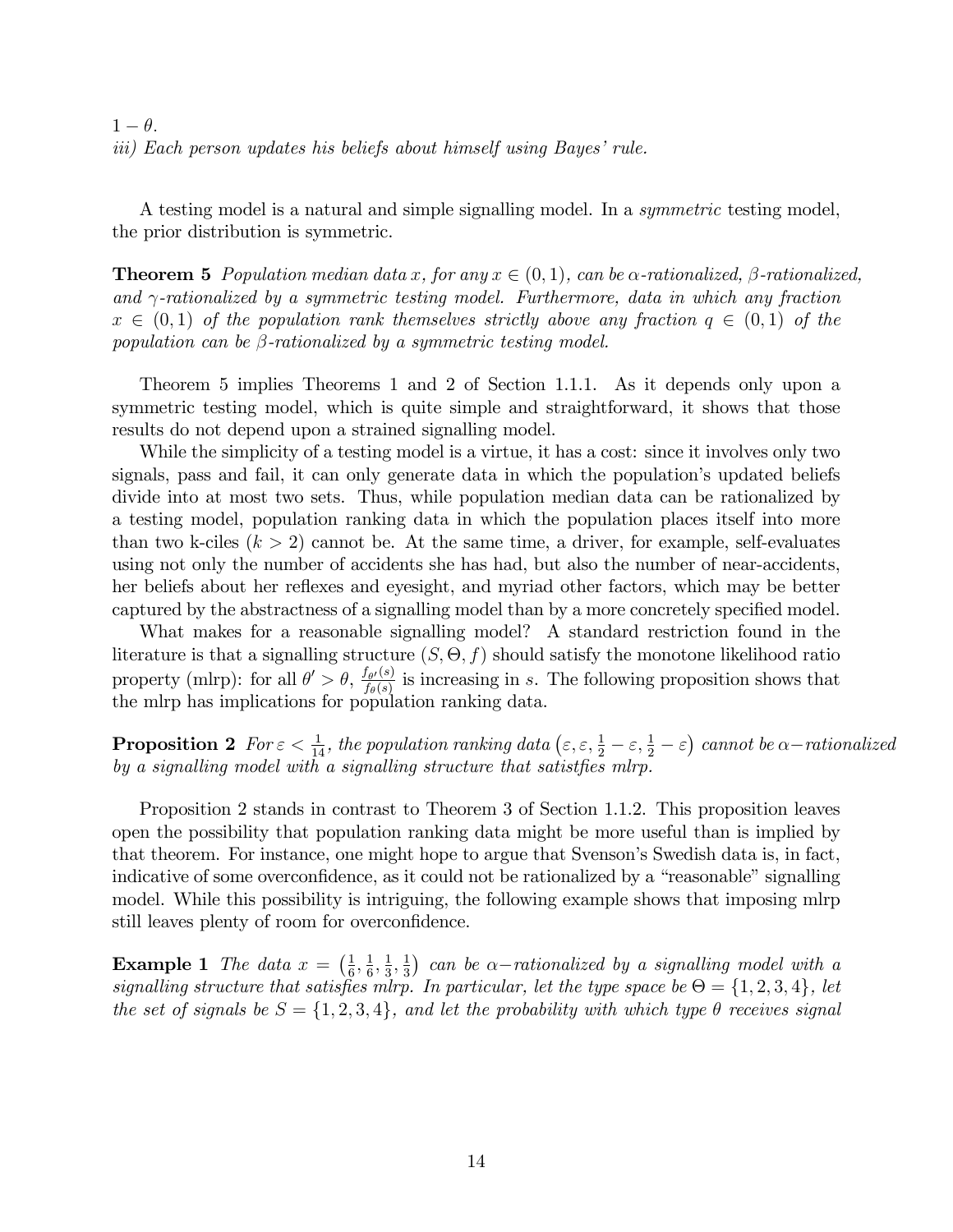s be given by, for  $\varepsilon < \frac{7}{180}$ ,  $f_{\theta}(s)$ :

$$
f_1(s) = \begin{cases} \frac{1}{3} + 4\varepsilon & s = 1\\ \frac{1}{3} - 2\varepsilon & s = 2\\ \frac{1}{3} - 3.5\varepsilon & s = 3\\ 1.5\varepsilon & s = 4 \end{cases}, \quad f_2(s) = \begin{cases} \frac{1}{3} - 5\varepsilon & s = 1\\ \frac{1}{3} & s = 2\\ \frac{1}{3} + 3\varepsilon & s = 3\\ 2\varepsilon & s = 4 \end{cases}
$$

$$
f_3(s) = \begin{cases} \frac{5}{3\varepsilon} & s = 1\\ \frac{5}{3\varepsilon} & s = 2\\ \frac{1}{3\varepsilon} + \frac{1}{3\varepsilon}\varepsilon & s = 3\\ \frac{1}{2\varepsilon} + \frac{1}{3\varepsilon}\varepsilon & s = 3\\ \frac{1}{2\varepsilon} + \frac{1}{3\varepsilon}\varepsilon & s = 4 \end{cases}, \quad f_4(s) = \begin{cases} \frac{1}{3\varepsilon} - 5\varepsilon & s = 1\\ \frac{1}{3\varepsilon} + 3\varepsilon & s = 3\\ \frac{5}{6\varepsilon} & s = 2\\ \frac{1}{6\varepsilon} - \frac{17}{30\varepsilon} & s = 4 \end{cases}
$$

Finally, let the types be uniformly distributed. It is easily verified that the signalling structure satisfies mlrp. Moreover the fraction of people who see the signal  $s = 1$  is  $\frac{1}{6}$  and the median of their posteriors is  $\theta = 1$ ; the fraction of people who see the signal  $s = 2$  is  $\frac{1}{6}$  and the median of their posteriors is  $\theta = 2$ ; the fraction of people who see the signal  $s = 3$  is  $\frac{1}{3}$  and the median of their posteriors is  $\theta = 3$ ; the fraction of people who see the signal  $s = \frac{3}{4}$  is  $\frac{1}{3}$ and the median of their posteriors is  $\theta = 4$ .

As to  $\beta$ -rationalizing, Theorem 5 shows that even a simple testing model permits any fraction of the population to place their mean type in the top 1% of the population, so that imposing mlrp has no hope of eliminating extremely overconfident looking data.

### 1.2 Scale Questions

In scale questionnaires, participants are asked to make evaluations using a scale. There are variations, but in the version we consider people are asked to compare themselves to the average person on a designated scale.<sup>22</sup> For instance, Alicke et al.  $(1995)$  present subjects with a personality trait, such as intelligence or dependability, and ask them "to rate the extent to which the trait describe(s) themselves relative to the average college student of the same sex, on a single 9-point scale  $(0=much$  less than the average college student;  $4=about$ the same as the average college student; $8$ =much more than the average college student)."

More generally, in a scale survey (of this type), a comparison scale  $T$  and "average" m are specified, and each person  $i$  is asked to compare himself to this average by choosing an  $x_i \in T$ . **Population scale data** is a quadruple  $(T, m, n, \bar{x})$ , where  $T \subset \mathbf{R}$  is the scale used in the questionnaire,  $m \in T$  is the specified scale average, n is the number of individuals, and  $\bar{x} = \frac{1}{n}$  $\frac{1}{n}\sum_{i=1}^{n}x_i$ , where each  $x_i \in T$ . The literature uses the notion that the population scale data is apparently overconfident if  $\bar{x} > m$ .

Before proceeding, we must note that the fundamental methodology in many scale questionnaires seems a bit dubious. The basic idea, apparently, is that in a rational population, the answers given should average out. But given the subjective nature of many of these scales, it is unclear why this should be so, even when there is no uncertainty at all and

 $^{22}$ In a common variant each person places him or herself on a scale from 1 to T and indicates the fraction of the population that falls into each scale position. This is formally equivalent for defining apparent overconfidence. However, the notions of rationalizing becomes relatively involved, as the different population distributions must also be explained.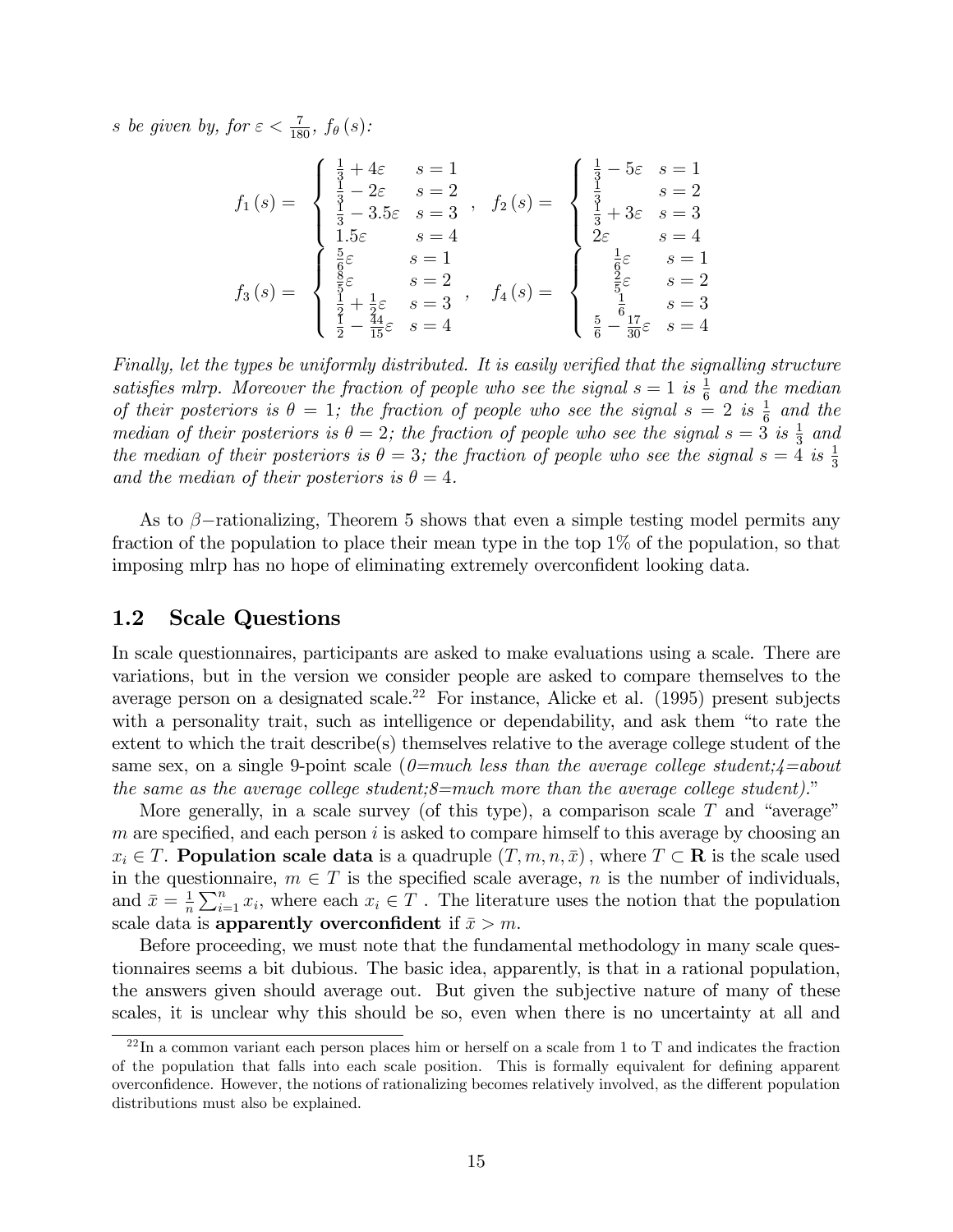everyone is in perfect agreement. Imagine the following question posed to two drummers, A and  $B$ , in a room:

On an integer scale from  $-5$  (much worse), 0 (the same) to 5 (much better), please rate yourself as a drummer compared to the other drummer.

Suppose that, as it happens, both  $A$  and  $B$  are of the opinion that the only skill that matters in a drummer is accurate time keeping. Furthermore, they both agree that  $A$ 's time keeping is 80% accurate, while B's is 30% accurate. There seems to be little scope for "true" overconfidence (or underconfidence). There also seems to be nothing wrong with  $A$  rating himself with a 4, and B rating herself with a  $-2$ . After all, the scale markings are subjective. Nonetheless, the standard measure indicates overconfidence since the average rating is 1, not 0. 23

Despite our reservations, we will proceed as if the scales are interpreted in a consistent manner by all concerned. Alternatively, we will only be considering scale questionnaires in which there is an objective scale. As an example, Weinstein (1980) asks students how their chances of obtaining a good job offer before graduation compare to those of other students at their college, with choices ranging from 100% less than average to 5 times the average. Here there is no ambiguity in the meaning of the scale, but two ambiguities remain; namely, what is meant by an average student,<sup>24</sup> and what a subject means by a point estimate of his or her own type?

As we saw, in ranking questionnaires the median is the only notion of an average student that it is reasonable for us to consider.<sup>25</sup> It turns out that in scale questionnaires, only the mean provides us with a useful notion of an average student, although it is reasonable for respondents to use either the mean or the median.

To illustrate, suppose for the sake of discussion that all of Weinstein's subjects agree that there are two types of students at their college, low and high, with job offer probabilities  $p_L = 0.3$  and  $p_H = 1$ , and that 80% of the population are low type. A reasonable interpretation of an average student is one whose chance of obtaining an offer is 0.3. Consider a respondent who thinks that there is a 50% chance that she is a low type. Her probability of obtaining a good job offer is  $(.5 \times 0.3) + (.5 \times 1) = 0.65$ . A perfectly reasonable response to Weinstein's question is that her chances are  $35\%$  above average. Note that we are claiming that a reasonable, perhaps the most reasonable, way to answer uses the median (or mode) in determining the population average, but the mean (of her own beliefs) for self-evaluating. It is not necessary that the reader accept this as the most reasonable way of answering, but merely that he or she accepts this as a plausible way. Of course, this is not to deny that it is also reasonable for a respondent to use the population mean in defining the average student and her own mean for self-evaluating. Moreover, for other questions, in particular those not

 $23$ There are still other potential problems with scale questions. For instance, Schwarz et al. (1991) ask subjects how successful they have been in life, and find that answers differ significantly depending upon whether subjects are presented with a scale from  $-5$  to 5, or 0 to 10.

<sup>&</sup>lt;sup>24</sup>Weinstein asks subjects to compare themselves to "other Cook students" using terms such as "50% less" than average". Alicke et al. ask their subjects to compare themselves to the average student.

<sup>&</sup>lt;sup>25</sup>More precisely, if the trait described is not symmetrically distributed, there is no reason for  $50\%$  of the people to be ranked above the mean. If the trait is symmetrically distributed, then the mean equals the median anyway.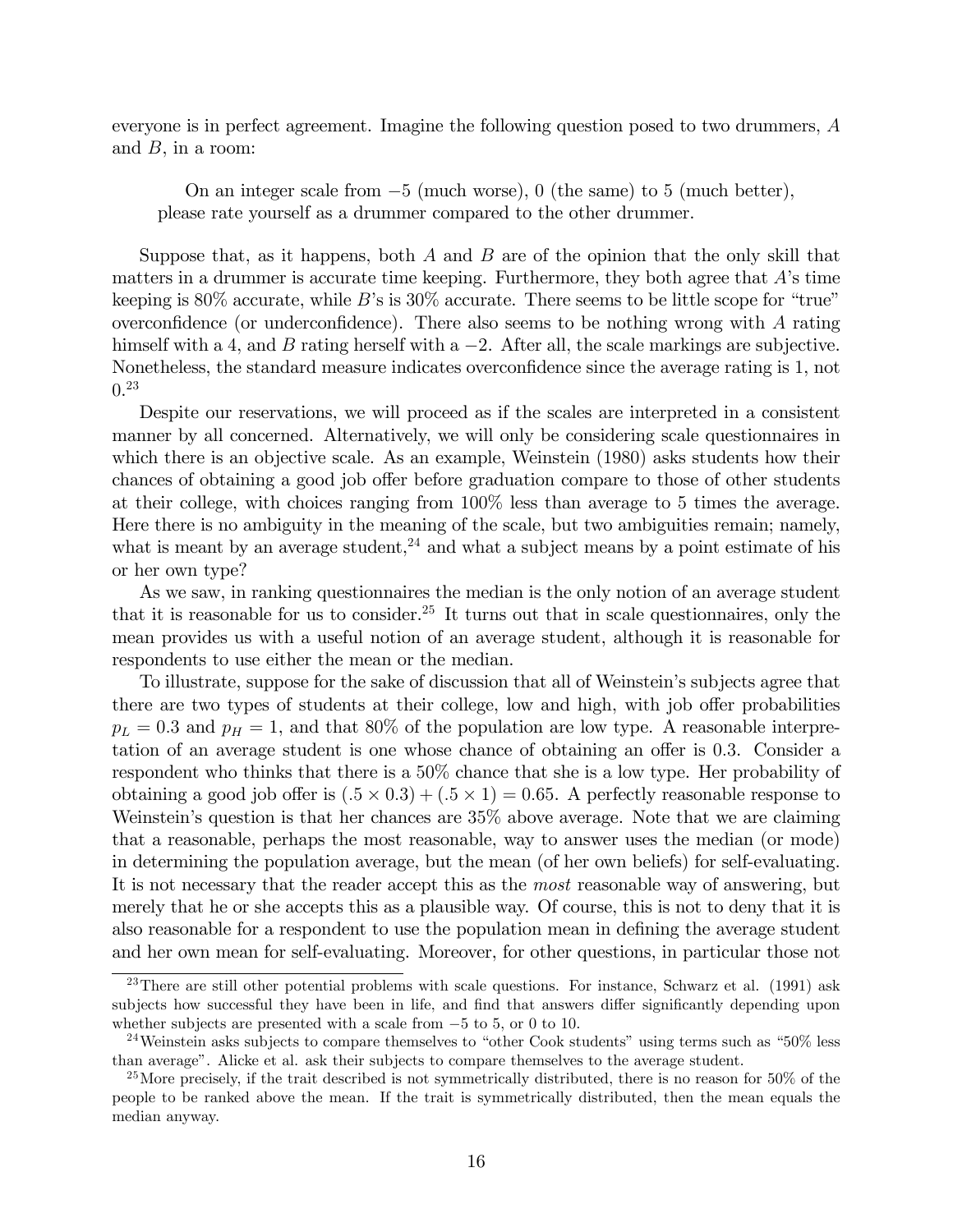involving probabilities, it may be reasonable for subjects to use their median type, rather than mean type, when self-evaluating. Thus, just considering medians and means, there are four ways to interpret answers to scale questions.

We will spare the reader the formalization of all four treatments. It is fairly obvious that in the two cases where people self-evaluate using the median of their beliefs, apparent overconfidence will not imply overconfidence, since there is no particular reason for the weighted average of medians to equal the population median or mean. Example 2 below shows that apparent overconfidence also does not imply overconfidence when people selfevaluate using their mean belief, and the population "average" is taken to be the median. Theorem 6 below covers the fourth case.

Example 2 Consider an experiment in which 150 subjects are asked to compare themselves to others on a scale  $T = \{0, 1, ..., 9, 10\}$ , where 5 is "average", 0 indicates "much below average", and 10 indicates "much above average." Suppose that the number of people who place themselves at 5 is 50, and that for each of 6, 7, 8, 9, and 10 the number is 20. Clearly, the data is apparently overconfident, since nobody places himself below the average, and  $2/3$ of the people place themselves strictly above. We now show how to rationally explain this data when the average 5 represents the median type, and respondents self-evaluate using their mean type.

Suppose that, in fact, of the 150 subjects, 90 are 5's and 60 are 10's. Note that the median type is 5. This general information is common knowledge. Beyond this, each person receives a signal giving him further information about his own type. The set of signals is  $S =$  $\{0, 1, ..., 9, 10\}$  and, for the two types in the population, the probability of receiving a signal are given by:

$$
f_5(s) = \begin{cases} 0 & s < 5\\ \frac{5}{9} & s = 5\\ \frac{20-2s}{45} & s > 5 \end{cases} and f_{10}(s) = \begin{cases} 0 & s \le 5\\ \frac{s-5}{15} & s > 5 \end{cases}
$$

Some simple calculations show that the expected number of people who will receive the signal 5 is 50, and that any one receiving this signal knows that his type is 5. For each  $i = 6,...10$ , the expected number who will receive the signal is 20, and, using Bayes' rule, a person receiving the signal i has a mean type of i. Therefore, we expect 50 people to rationally rate themselves as 5s, and 20 people to rationally rate themselves each of 6, 7, 8, 9, and 10, as reported in the experiment.

The next theorem contrasts markedly with this example. It shows that if "average student" is interpreted as the mean of the population, and people self-evaluate using the mean of their beliefs, then apparent overconfidence implies overconfidence. More precisely, consider a (large) population whose mean type is  $m$ , and whose members know the overall distribution of types and learn about themselves over time. Then, if individuals report their mean type, at any point in time, the expected average report must be  $m$ .

**Theorem 6** Consider a population where individual  $i = 1, ..., n$  is of type  $t_i \in T \subset R$ , and m is the mean type. Suppose that each person knows the distribution of types in the population and receives a signal about his own type. Then  $E\left(\frac{1}{n}\right)$  $\frac{1}{n}\sum_{i=1}^{n} \bar{t}_i$  = m, where  $\bar{t}_i$  is the mean of person iís updated beliefs.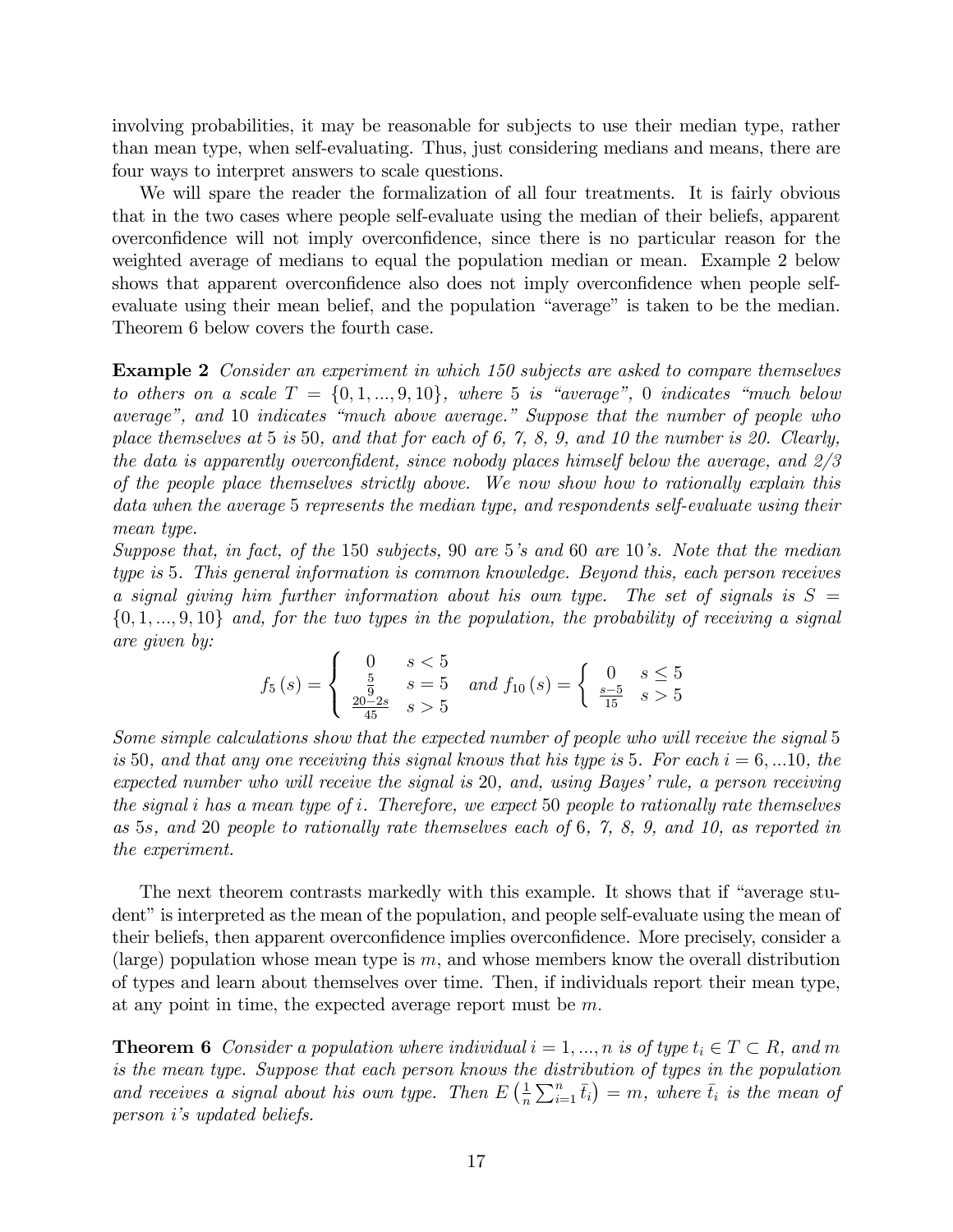Theorem 6 provides the first case where the standard interpretation of the data found in the literature has merit. Weinstein finds that his subjects display apparent overconfidence. If we assume that his subjects consider the average subject to be represented by the mean of the population, and that they self-evaluate using their mean type, then his subjects also display overconfidence. Since Weinstein asks his subjects for probability information, it does seem most reasonable to interpret their responses as reflecting their mean self-evaluations. On the other hand, as we argued earlier, it may be more reasonable for subjects to consider the average of the population to be the median individual, rather than the mean.

### 1.3 Small Samples

As we discussed in Section 1.1.1, our definitions of rationalizing, which rely on "expected data", can be understood as implicitly insisting that the data be generatable by infinitely large populations. Naturally, an experimenter prefers to have as large a subject pool as possible, so that her results cannot be dismissed as a statistical aberration (or experimental error). Thus, our implicit assumption that the data comes from an infinitely large population provides the best case for the data. Nonetheless, actual experimental populations are, of course, Önite, and many experiments involve quite small numbers. It is worth noting that finite samples permit data that is even more (seemingly) anomalous.

Consider the following quote from Camerer (1997):

The now-standard approach to games of imperfect information pioneered by John Harsanyi presumes that players begin with a "common prior" probability distribution over any chance outcomes. As an example, consider two firms A and B, who are debating whether to enter a new industry like Internet software. Suppose it is common knowledge that only one firm will survive-the firm with more skilled managers, say- so firms judge the chance that their managers are the more skilled. The common prior assumption insists both firms cannot think they are each more likely to have the most skill.

Despite the apparent plausibility of this statement, we now show that, using the "standard" approach," each of two firms can, in fact, concurrently hold the belief that it is more likely to be the more skillful. Furthermore, this state of affairs can arise with probability arbitrarily close to one. The following is a simple and straightforward model yielding this result.

- 1. Nature moves first. With probability  $\frac{1}{2}$ , Firm 1 has high skill, Firm 2 has low skill; with probability  $\frac{1}{2}$  Firm 1 has low skill, Firm 2 has high skill. Both firms know this, but neither is told Nature's choice.
- 2. Each firm takes a test. The high skill firm passes with probability  $p_h$ , the low skill firm passes with probability  $p_l$ , where  $p_h > p_l$ .
- 3. Each firm uses Bayes' rule to determine the probability that it is the more skillful.

As an illustration, if  $p_h = 0.99$  and  $p_l = 0.98$ , then, from Bayes' rule, a firm that passes the test believes there is a 0:502 chance that is the more skillful. Moreover, with probability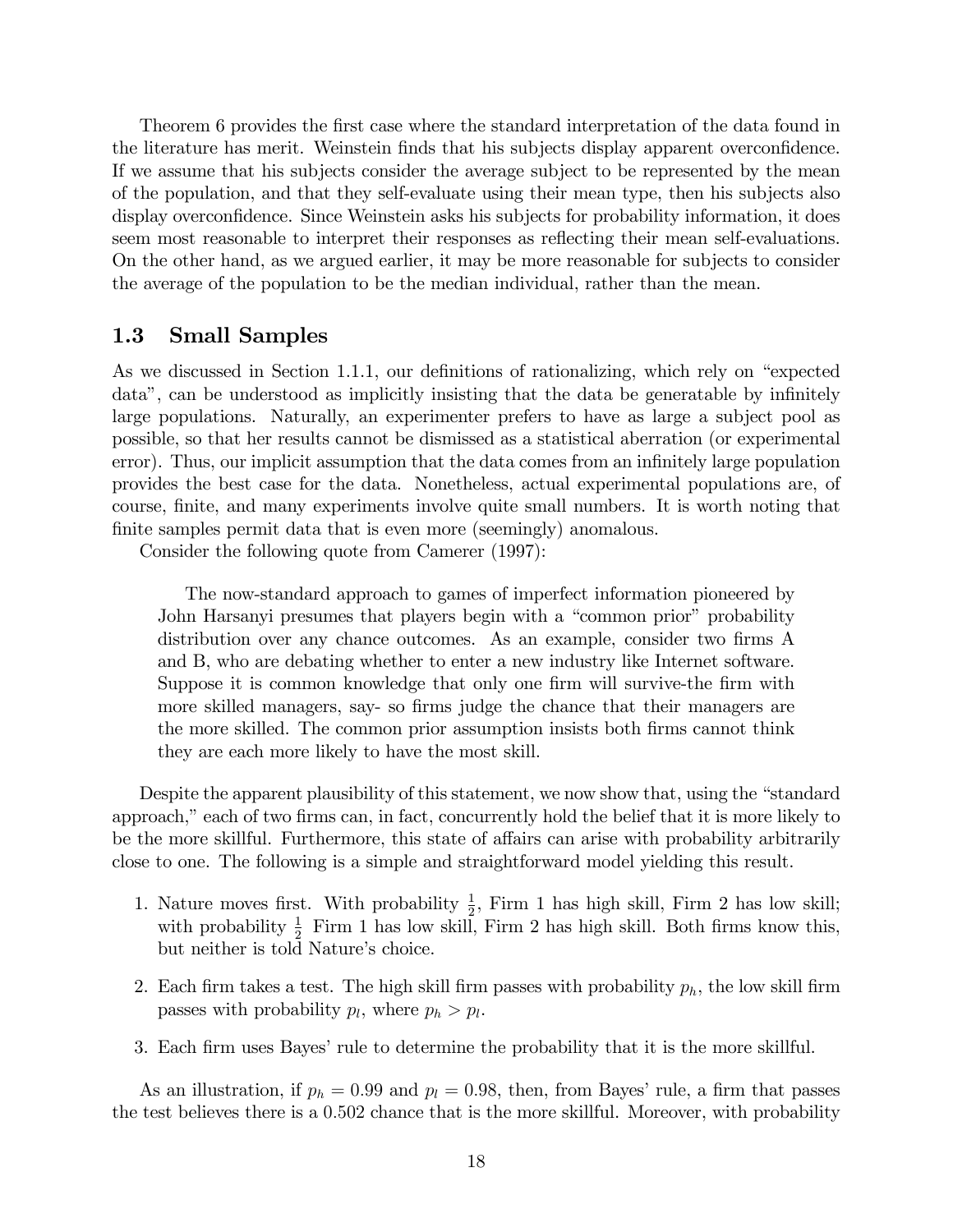0.97 both firms will pass the test. Thus, with probability 0.97 each firm will believe that it is more likely to be the more skillful. If  $p_h = 1$  and  $p_l = 0.5$ , then with probability  $\frac{1}{2}$  both firms will pass the test, and each will then simultaneously believe it has a  $\frac{2}{3}$  chance of being the more skillful. The following proposition generalizes these possibilities.

**Proposition 3** For any  $p \in (0, 1)$ , the parameters in the above model can be chosen so that with probability p each firm will believe there is strictly more than a  $\frac{1}{2}$  chance that it is the more skillful. In particular, the parameters can be chosen so that with a 50% chance each firm will believe there is a  $\frac{2}{3}$  chance that it is the more skillful; in order for the chance to be more than 50%, the belief must be smaller than  $\frac{2}{3}$ , in order for the belief to be greater than 2  $\frac{2}{3}$ , the chance must be less than 50%.

**Proof of Proposition 3.** The probability that a firm that passes the test is high skill is:

$$
p(\theta = H \mid pass) = \frac{\frac{1}{2}p_h}{\frac{1}{2}p_h + \frac{1}{2}p_l} > \frac{1}{2}
$$

The probability that both firms past the test is  $p_h p_l$ . Fixing  $p \leq p_l < \sqrt{p}$  (to ensure that  $1 \geq p_h > p_l$ , and setting  $p_h = \frac{p}{p_l}$  $\frac{p}{p_l}$  establishes the first part.

To establish the second part, note that the solution to the problem

$$
\max_{p_l, p_h} \frac{\frac{1}{2}p_h}{\frac{1}{2}p_h + \frac{1}{2}p_l}
$$

subject to  $p_h p_l \geq \frac{1}{2}$  $\frac{1}{2}$  and  $p_h > p_l$ , is  $\frac{2}{3}$  at  $p_h = 1, p_l = \frac{1}{2}$  $\frac{1}{2}$ .

We note that the first part of the proposition has nothing to do with there being two  $\text{firms}$  – an arbitrary finite number of firms can all believe they are the best firm with any probability  $p \in (0, 1)$ .

## 2 Actions

We have emphasized the ambiguity inherent in the interpretation of replies to questionnaires. A different approach to the study of overconfidence circumvents this ambiguity by asking subjects to take actions. The subjects' beliefs are then inferred from their actions. In this section we look at two such studies.

### 2.1 Entry

In an oft-cited paper, Camerer and Lovallo (1999) test for overconfidence using an experiment meant to model firms' entry decisions. N subjects ("firms") must decide whether to play In or Out. After the entry decisions are made, the subjects who have played In are ranked. The payoff to playing In is greater than the payoff to playing Out if and only if an entrant is ranked in the top  $k \leq N$  (hence, all subjects who play In do better than all subjects who play Out if fewer than  $k$  choose In). There are two treatments.

1. Treatment 1. The subjects who play In are ranked randomly.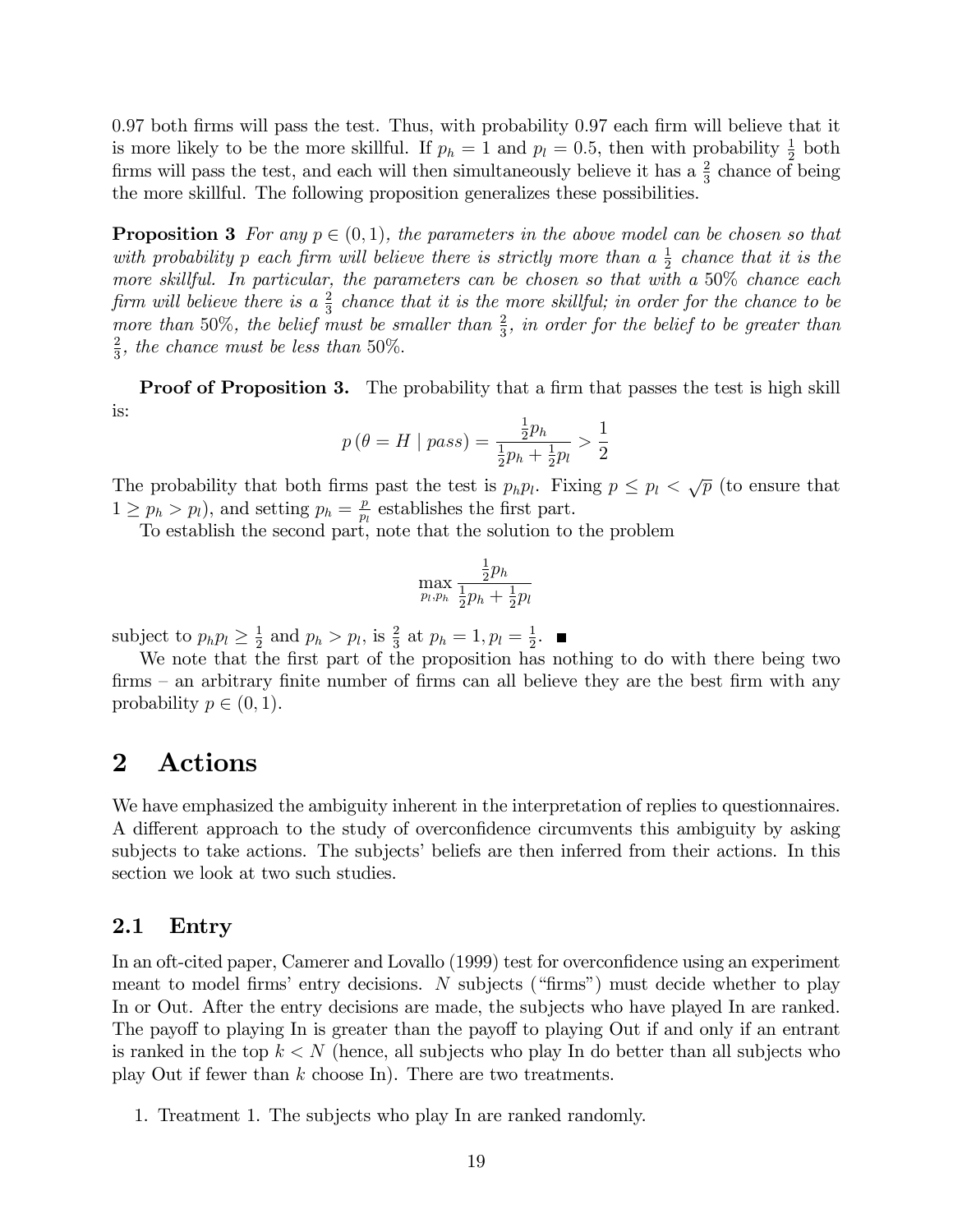2. Treatment 2. The subjects who play In are ranked according to their results on a skill or trivia test. (The test is administered after the entry decisions, but subjects are given sample questions beforehand).

Since the number of subjects that can profitably play In is independent of the treatment, the authors test for overconfidence on the part of subjects by testing if the number of entrants is greater under Treatment 2 than under Treatment  $1.^{26}$  They find that, indeed, more subjects enter under the second treatment than the first. But is this an indication of overconfidence, with its implication of irrationality, or apparent overconfidence, with no such implication?<sup>27</sup>

We now show that if more subjects enter under Treatment 2 than Treatment 1, this only shows apparent overconfidence.

We proceed with a slightly simpler setup than the one used by Camerer and Lovallo; the basic methodology and conclusions remain valid for their more intricate setup. Suppose there are two subjects  $(N = 2)$ , and that only one of them can profitably play In  $(k = 1)$ . Specifically, if both subjects enter, the higher ranked one earns 1, the lower ranked one loses 3. A subject who enters alone, again earns 1. A subject who does not enter earns 0. We can write "the subjective expected payoff matrix" for the game as follows, where  $p_i$  is subject i's belief that he or she will be the higher ranked:

In  
\nOut  
\n
$$
\ln \frac{D_{1}-3(1-p_{1}), p_{2}-3(1-p_{2})}{[p_{1}-3(1-p_{1}), p_{2}-3(1-p_{2})]} \frac{D_{1}}{[0, 0]}
$$

Since there are only two participants, the two treatments in this case are:

- 1. Under Treatment 1, if both subjects enter, the higher ranked subject is randomly chosen with probability  $\frac{1}{2}$ .
- 2. Under Treatment 2, if both subjects enter, their ranking is determined by a trivia test. The test is administered only after entry decisions have been made, but each subject is shown a sample question before.

To explain Camerer and Lovallo's finding of more entry under Treatment 2 than Treatment 1 as the result of apparent overconfidence, rather than overconfidence, we must specify a signalling model (preferably, a "reasonable" one); Section 1.3 provides one. Suppose that, before seeing the sample question, each subject believes there is a  $\frac{1}{2}$  chance that he will do better on the test, and (correctly) believes that if he is to do better (resp., worse) on the test, he will know the answer to the sample question with probability  $p_h$  (resp,  $p_l$ ,  $p_l < p_h$ ). Suppose also that  $p_h p_l > \frac{1}{2}$  $\frac{1}{2}$ , so that there is a greater than 50% chance that both subjects will correctly answer the test (and each will think he is likely to be the more skillful).

We find symmetric equilibria of the games induced by the two treatments:

 $\frac{26}{10}$ As they write "The *difference* in the number of entrants in the random and skill conditions is the primary measure of interest."

 $^{27}$ In fact, as a test of any kind of overconfidence, the results of the paper are muddied by several complicating issues, including the risk attitudes of the participants and their ability to play to an equilibrium. We consider the best case scenario (for their paper) in which participants are risk-neutral and play to an equilibrium.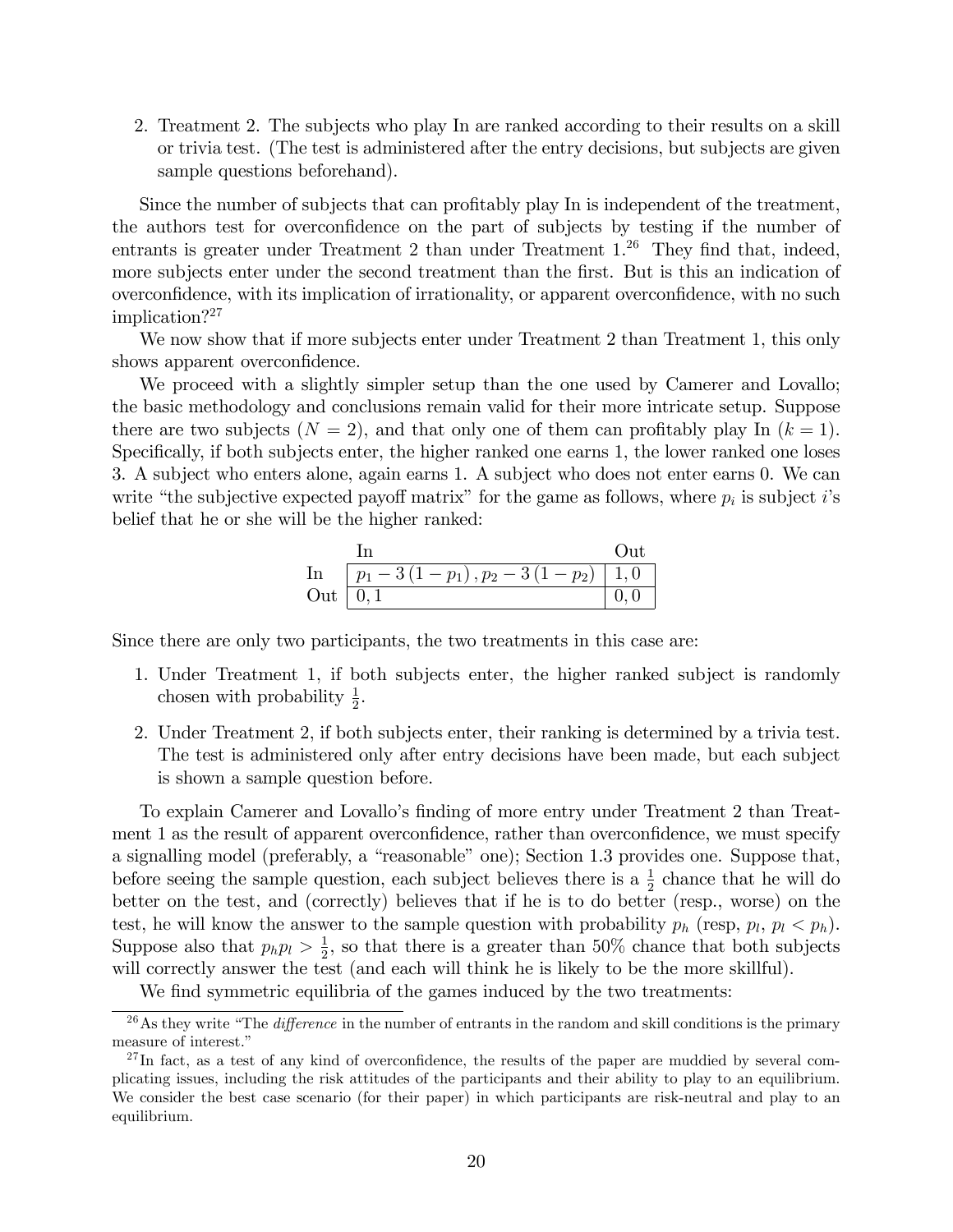- 1. Under the first treatment, each subject enters with probability  $\frac{1}{2}$ . The expected number of subjects that enters is 1.
- 2. Under the second treatment, each subject adopts the following strategy: If I answer the the sample question correctly, I enter with probability  $\frac{p_h+p_l}{4p_h p_l} > \frac{1}{2}$  $\frac{1}{2}$ , if I answer incorrectly, I do not enter. The expected number of firms that enter is  $\frac{1}{4p_h p_l}(p_h + p_l)^2$ .

Note that  $\frac{1}{4p_h p_l}(p_h + p_l)^2 > 1$ . Therefore, an experimenter should expect to find that more subjects enter under Treatment 2 than under Treatment 1, but this is only an indication of apparent overconfidence, not overconfidence.<sup>28</sup> Interestingly, this increased entry occurs even though a subject that answers the sample question correctly realizes that there is a good chance that the other subject will also consider himself to probably be the more skilled.

### 2.2 A Vocabulary Test

Hoelzl and Rustichini (2005) divide subjects into groups and present them with two options:

- 1. Option 1. You will be given a monetary prize M with probability  $\frac{1}{2}$ , as determined by the toss of a die.
- 2. Option 2. Everyone in your group will be administered a vocabulary test. You will be given M if your score places you in the top half of your group.

Hoelzl and Rustichini write, "Since only half of the subjects will win if the test decides the winner, any excess over a half of the subjects voting for the test indicates an erroneous evaluation of their own relative skills". This statement, which forms the basis of their analysis, is incorrect.

To see why the statement is incorrect, first note that a subject will prefer the test condition if she thinks that there is more than a 50% chance that her performance will be in the top half. If we assume, as Hoelzl and Rustichini do, that each person believes that test taking ability can be summarized by a single parameter, or type, then a person will prefer the test if the median of her beliefs about herself is better than the group median. If more than 50% of the people (strictly) prefer the test, then the population displays apparent overconfidence; this apparent overconfidence "indicates an erroneous evaluation" only if the data cannot be  $\alpha$ -rationalized (given that people are using their median types). However, as Theorem 1 indicates, any amount of apparent overconfidence can be  $\alpha$ -rationalized.<sup>29</sup> Thus, there is no error in judgement implied when more than half the subjects vote for the test.

 $28A$  different test is on the expected profits that subjects make, rather than the number of firms. If subjects are (truly) overconfident under Treatment 2, rather than ostensibly overconfident, they will make negative expected profits (see Section 5). However, Camerer and Lovallo do not find that subjects make negative profits (in the setting that does not suffer from a self-selection problem, which is a separate issue that the authors identify)

<sup>&</sup>lt;sup>29</sup>More precisely, Theorem 1 says that any degree of apparent overconfidence short of 100% can be  $\alpha$ rationalized. Given that any experiment must allow a margin for error, one could argue that even 100% apparent overconfidence is not problematic. Moreover,  $\alpha$ -rationalization is (implicitly) for an infinite population; for a finite rational population 100% ostensible overconfidence can be obtained without experimental error.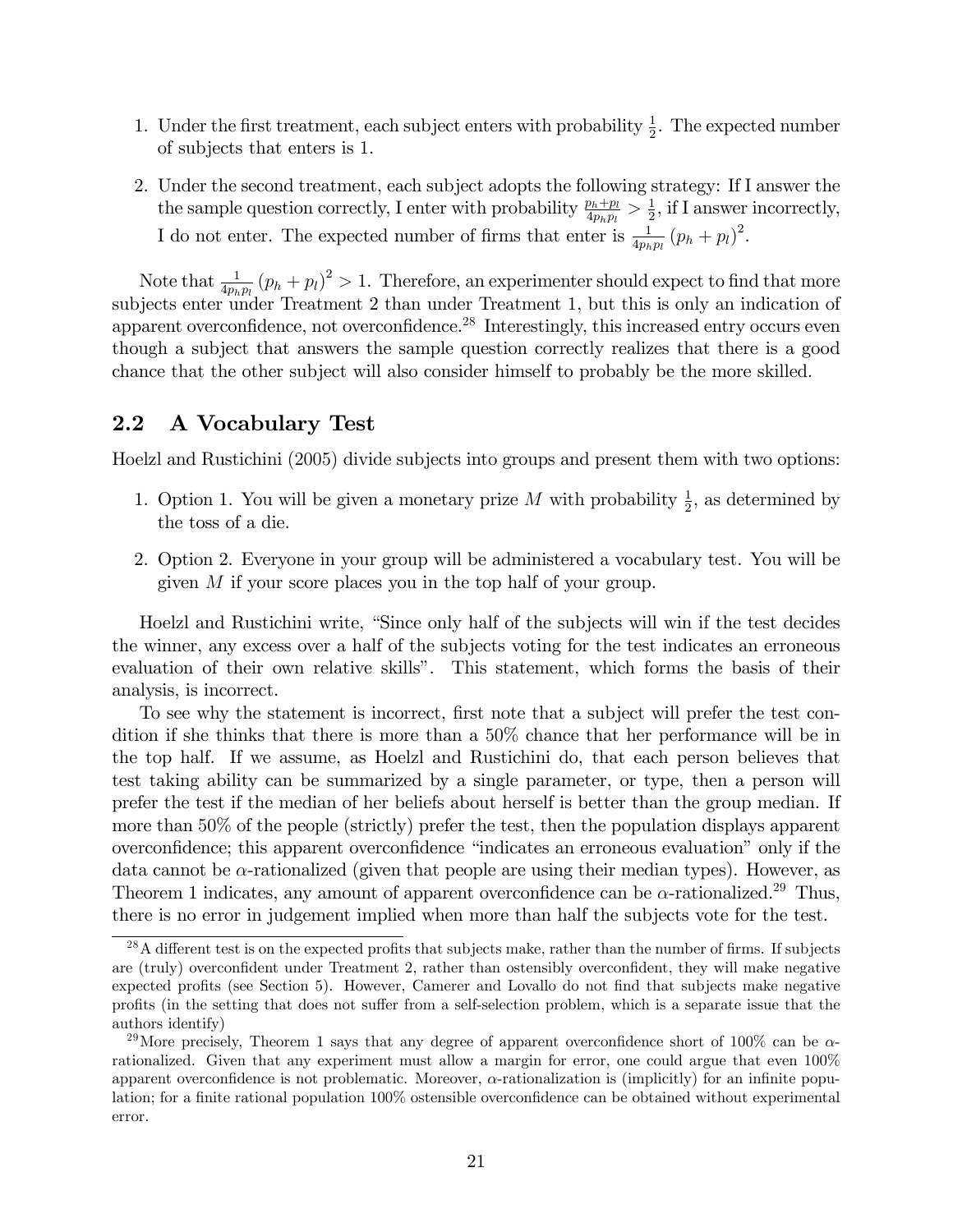In fact, even without the formalization in this paper, it is rather trivial to see that there is nothing wrong with more than half the subjects voting for the test. Imagine, for the sake of argument, 10 subjects who reach the following conclusion in the waiting room: Nine of them are native English speakers, with a perfectly ordinary command of the language, while one is a Haitian with a more recent knowledge of English. There is certainly nothing wrong with the nine native speakers voting for an English vocabulary test on the grounds that this gives each of them a  $\frac{5}{9} > \frac{1}{2}$  $\frac{1}{2}$  chance of winning the prize. Thus, the experimental design of Hoelzl and Rustichini cannot possibly prove what they set out to prove.

The authors actually run two treatments of their experiment, one in which the vocabulary test is easy, one in which it is difficult. In both cases, subjects vote on the options before the test is administered, but are shown sample questions (either easy or difficult) before the vote. Hoelzl and Rustichini find that more subjects vote for the test option when the test is easy, than when it is difficult  $(64\% \text{ vote}$  for the test when it is easy,  $39\%$  vote for the test when it is difficult). They write "Two interpretations of this result are possible. The first interpretation is that subjects confuse 'being good' with 'being better'... A second interpretation is possible in terms of ambiguity aversion". In fact, a third interpretation is possible within a completely rational framework. In Section 4.2 we show that one should expect apparent overconfidence when the test is easy and apparent *underconfidence* when the test is difficult.<sup>30</sup> To understand this result in the present context, imagine that the difficult (on average) test is a Haitian Creole vocabulary test. Now we should expect nine of the subjects to vote against the test, on the grounds that it would give each of them a  $\frac{4}{9} < \frac{1}{2}$  $\frac{1}{2}$  chance of winning.

# 3 Testing for (true) Overconfidence

While the experiment run by Hoelzl and Rustichini does not provide a proper test of overconfidence, we now provide two modifications that do provide a proper test. The validity of both experiments derives from Theorem 7 below, which generalizes the necessary conditions of Theorem 3.

### First Experiment

Suppose subjects are given the following two options:

- 1. Option 1. You will be given a monetary prize M with probability  $\frac{1}{2}$ , determined by the toss of a die.
- 2. Option 2. Everyone in your group will be administered a vocabulary test. You will be given M if your score places you in the top  $x\%$  of your group.

A subject prefers the test condition if she thinks that there is more than a 50% chance that she will perform in the top  $x\%$  of her group. That is, a person will prefer the test if her median type is in the top  $x\%$ . From Theorem 7, at most  $2x\%$  of the people can rationally hold such a belief (at least if the population is large), so that a choice of x smaller than  $50$ 

 $30$ In fact, Propostion 3 can also be turned on its head to the same effect.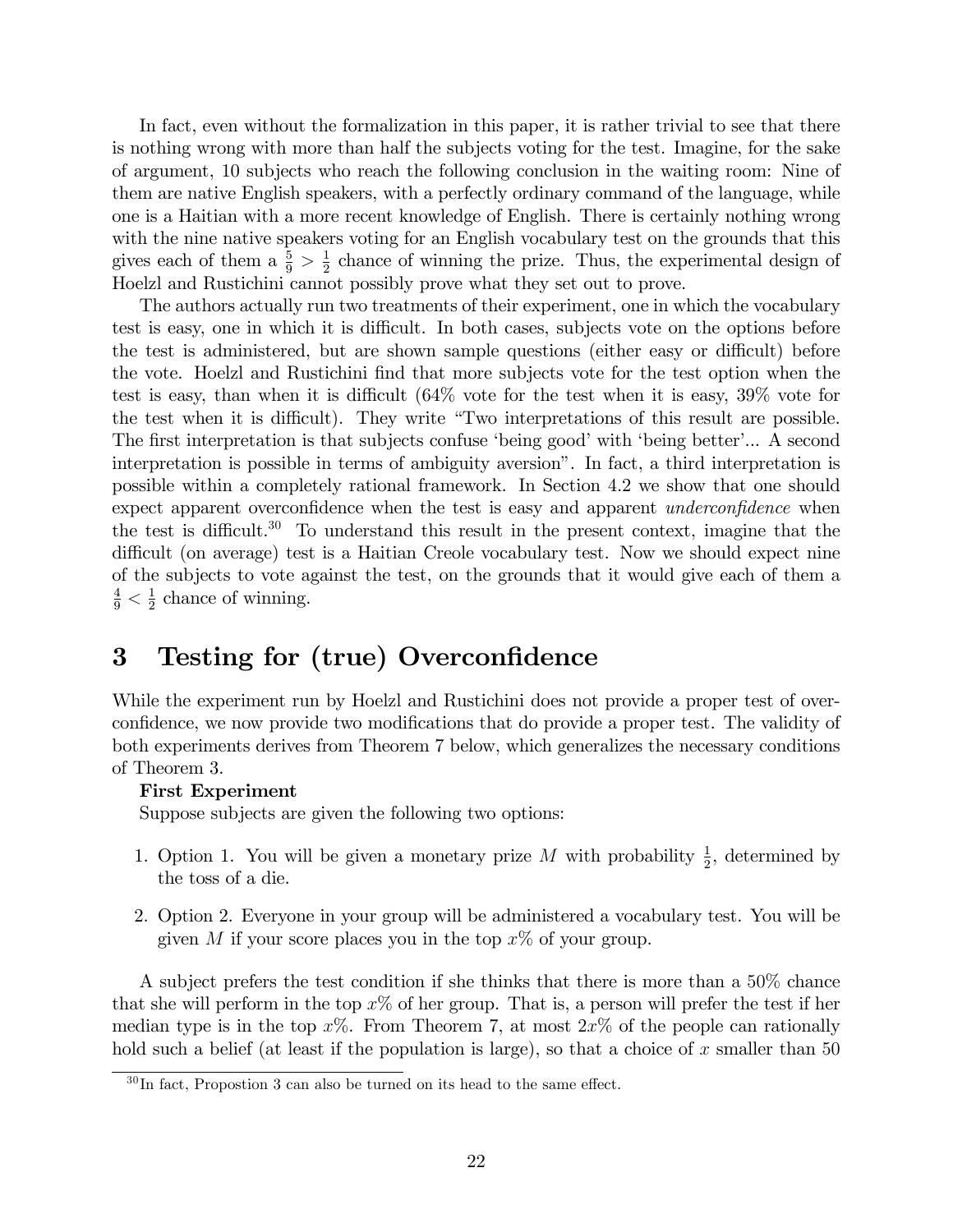by the experimenter provides a viable test. For instance if  $x = 30$  so that a subject wins if he or she places in the top  $30\%$ , then at most  $60\%$  can rationally vote for the test.<sup>31</sup>

#### Second Experiment

Suppose that 10 subjects are given the option between winning M with probability  $\frac{6}{10}$ , and winning  $M$  if they place among the top 5 in a vocabulary test. As the following theorem indicates, at most 8 of the subjects can rationally prefer the test.

**Theorem 7** A fraction y or greater of a population can rationally believe that there is at least a probability q that their types are strictly better than the worst type in the top  $x\%$  of the population if and only if  $qy \leq x$ .

# 4 Apparent Overconfidence?

Recent work has questioned the universality of overconfidence. In particular, there is evidence that when the skill under consideration is objectively measurable, populations do not display much apparent overconfidence, and that they even display apparent underconfidence when the skill is a difficult one to master. In this section, we explain these facts within our rational framework.

### 4.1 Objectivity

Moore (2007) writes "Attributes that are specific, public, and objectively measurable tend to show the weakest BTA [better-than-average] effects, whereas vague, private and subjective attributes tend to show the strongest BTA effects". It is reasonable to presume that people have more information and, hence, tighter estimates of their own abilities for attributes that are more objectively measurable. The following proposition indicates that when people are quite certain of their types, there cannot be much apparent overconfidence (or underconfidence).

For simplicity, suppose the type space  $\Theta$  is finite. For any two probability distributions  $p$  and  $q$  on  $\Theta$ , let the distance between them be

$$
d(p,q) = \max_{j} |p_j - q_j|.
$$

We say that a distribution q is  $\delta$ **-close to a degenerate** if there exists a  $j \leq |\Theta|$  such that for  $e^j$  (the  $j^{th}$  canonical vector)  $d(q, e^j) \leq \delta$ .

**Proposition 4** Consider a signalling model in which the proportion of individuals strictly above the median of the population distribution is  $\pi$ . For all  $\varepsilon$  there is a  $\delta$  and a t such that, if the expected fraction of the population who have beliefs (after receiving their signals) that are  $\delta$ -close to a degenerate is at least t, then  $|x_m - \pi| < \varepsilon$  and  $|x_\mu - \pi| < \varepsilon$ , where  $x_m(x_\mu)$  is the expected population median data when people self-evaluate using their median type (mean type).

<sup>&</sup>lt;sup>31</sup>We gratuitously (since we have not run an experiment) remark that we doubt that more than  $60\%$  would vote for the test.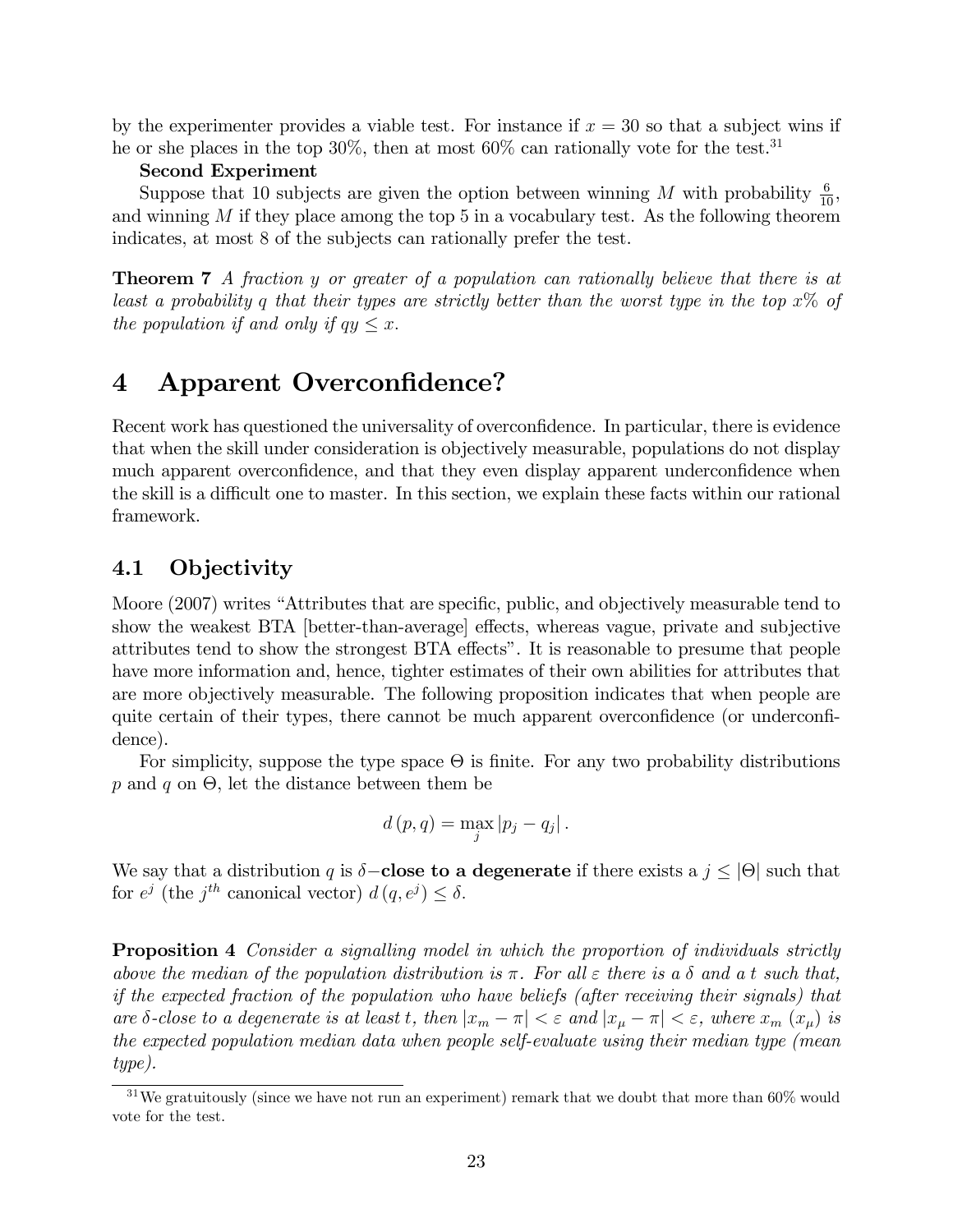This proposition is a "continuous" analogue of Proposition 1, which shows that population median data cannot be apparently overconfident when people's beliefs about themselves are degenerate.

### 4.2 Confidence and Difficulty

Kruger (1999) finds a "below-average effect in domains in which absolute skills tend to be low". Moore (2007), summarizing similar work, writes "When the task is difficult or success is rare, people believe that they are below average". Standard explanations for the confidence discrepancy between easy and difficult skills focus on cognitive errors, such as a tendency for people to "focus egocentrically on their own skills and insufficiently take into account the skills of the comparison group" (Kruger  $(1999)$ ). In this section, we offer a rational explanation (of course).

Imagine a large pool of subjects who are informed that the level of "g-ability" in the population varies uniformly from 0 to 1. Since none of them has ever heard of g-ability, each one (rationally) considers that his or her g-ability is equally likely to be anywhere from 0 to 1. Now suppose that they are given a test which measures g-ability. They are told that the test is an easy one: a person with ability t will pass with probability  $0.7 + 0.2t$ .

What will a person who passes the test conclude about his ability? He certainly will not be surprised that he passed, since he expected to pass the test regardless of his ability. Nonetheless, his confidence in his g-ability will increase, if only slightly. More precisely, using Bayes' rule, he will ascribe probability  $\frac{0.7+0.2t}{0.8} = 0.25t + 0.875$  to being of type t. His median type will be :53 and his mean type will be :52, <sup>32</sup> both better than the median (or mean) of the population. Thus, whether he ranks himself by his median type or mean type, he will consider himself to be better than average. Furthermore, his beliefs about himself will strictly first order stochastically dominate the prior. But, (about) 80% of population will pass the test, and so the population will exhibit apparent overconfidence. While the population is apparently overconfident, it is not overconfident.

Now let us change just one thing: The test is a difficult one, and everyone is so informed.<sup>33</sup> Specifically, the probability of passing the test is now  $0.1+0.2t$ , so that 80% of the people are expected to fail. Using Bayes' rule, those who fail will have a median type of 0.47, and mean type of 0.48, and the population distribution will strictly first order stochastically dominate their beliefs. Thus a population facing a difficult test will exhibit apparent underconfidence.

Theorem 8 below formalizes the above argument using a testing model (defined in Section 1.1.3). Let  $p$  be the prior that nature uses in the testing model and  $P$  be the associated cumulative distribution function. Then  $E(\theta) = \int \theta dP$  is the average number of people who pass the test, and this number is naturally interpreted as the difficulty of the test. We say that a test is **easy** if  $E(\theta) < \frac{1}{2}$  $\frac{1}{2}$  and **difficult** if  $E(\theta) > \frac{1}{2}$  $\frac{1}{2}$ . Let m be the median type.

**Theorem 8** Suppose that beliefs are generated by a symmetric testing model with a nondegenerate prior distribution p. Following the test, on average a fraction  $E(\theta)$  will consider

<sup>&</sup>lt;sup>32</sup>The median is the solution to  $\int_0^t (0.25t + 0.875) dt = \frac{1}{2}$ , while the mean is given by  $\int_0^1 (0.25t + 0.875) t dt$ .

 $33$ The crucial difference between our discussion here and the reasoning of Healy and Moore (2007), is that here everybody knows precisely the difficulty of the test they are taking. See Section 7 for a discusion of Healy and Moore (2007).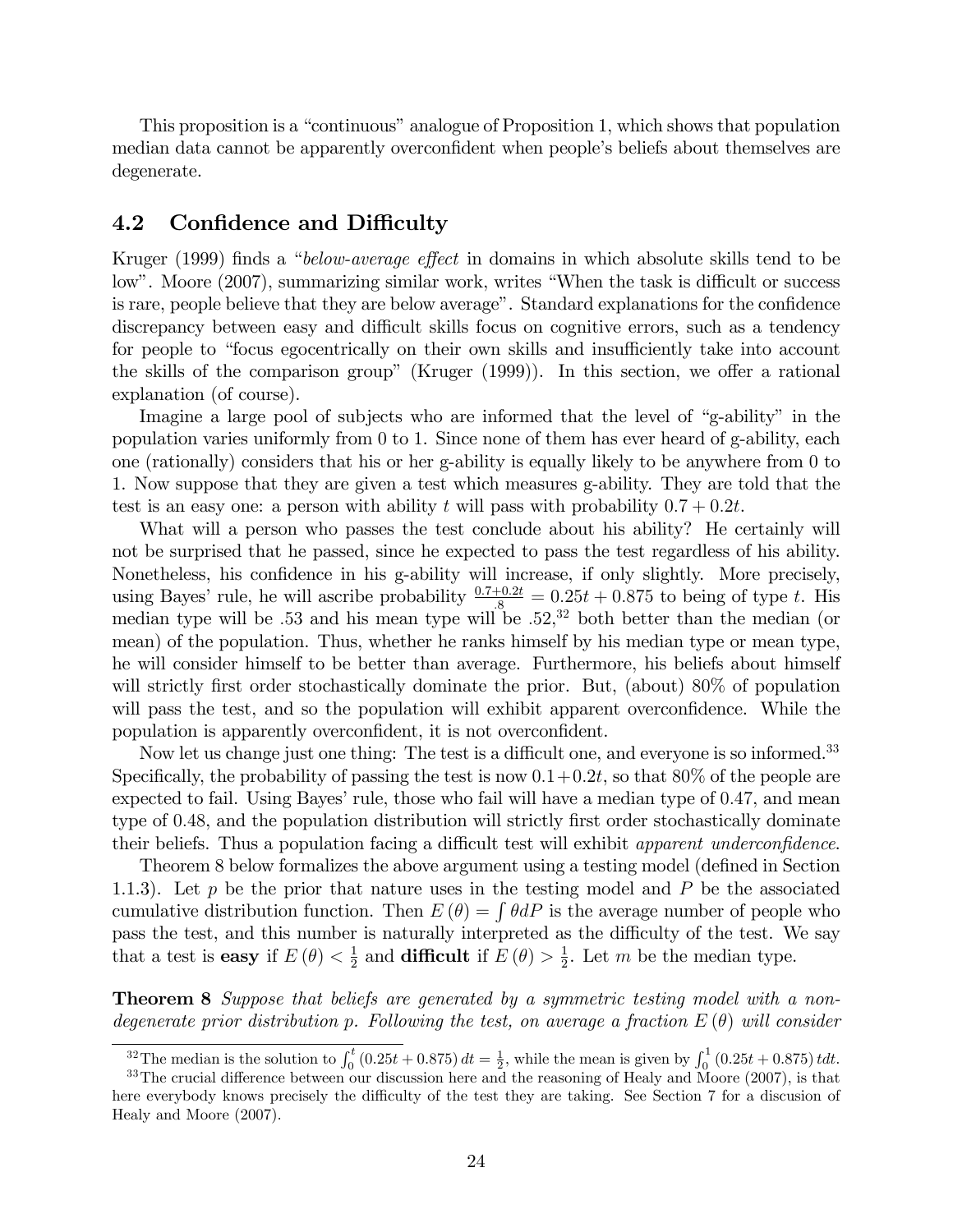that their mean type is strictly better than the population median and will have beliefs about themselves that strictly f.o.s.d the population distribution; a fraction  $1 - E(\theta)$  will consider that their mean type is strictly worse than the population median and will have beliefs about themselves that are strictly f.o.s.d by the population distribution. Furthermore, the fraction  $E(\theta)$  will consider that their median type is weakly better than the population median. If p has a density, or  $p(m)$  is small enough, the fraction  $E(\theta)$   $(1-E(\theta))$  will consider that their median type is strictly better (worse) than the population median. Thus, if the test is easy the population will exhibit apparent overconfidence, while if it is difficult, the population will  $exhibit$  apparent underconfidence.

Thus, when a "task is difficult or success is rare" we can expect apparent underconfidence, and when a task is easy, we can expect apparent overconfidence.

### 5 Does it Matter?

In Section 2.1, we saw that apparently overconfident entrepreneurs might enter an industry at a greater rate than entrepreneurs with neutral beliefs about their abilities. The same, of course, is true about (truly) overconfident entrepreneurs. This invites the question: does it really matter if a population is apparently overconfident but not overconfident, or is the distinction merely semantic minutia? In this section, we argue that the distinction is important.

Recall that in the two player game analyzed in Section 2.1, under the random ranking treatment the equilibrium expected number of firms is 1 while under the test treatment  $\overline{\phantom{a}}$ which leads to apparent overconfidence  $-\theta$  the equilibrium expected number of firms is greater than 1. Crucially, however, the expected profits of each firm is zero *under both treatments* (as is easily verified). In contrast, consider what happens when firms are truly overconfident. For instance, suppose each firm irrationally believes there is a  $\frac{3}{4}$  chance that it is the more skillful. Given these beliefs, entering is a dominant strategy for each firm, and in equilibrium each firm earns  $-1$ . Thus, while the presence of overconfidence requires us to rethink the basic economic tenet that firms will not enter an industry if there are negative profits to be made, the presence of apparent overconfidence does not.

Some authors use overconfidence as a springboard for assuming that agents have an irrational bias. For instance, in an influential finance paper, Malmendier and Tate (2005) write ìOur overconÖdence story builds upon a prominent stylized fact from the social psychology literature, the "better-than-average" effect. When individuals assess their relative skill, they tend to overstate their acumen relative to the average". Armed with this supposed evidence of irrationality, Malmendier and Tate go on to assume that the CEOs in their model overestimate the returns to their projects. However, if, as we have argued, the evidence is only that people are apparently overconfident, then the evidence is consistent with agents using all the information available to them in the best possible way, in which case it supplies no justification for assuming that agents make biased estimates. In particular, apparently overconfident CEOs who are not overconfident will, on average, have a correct estimate of the returns to their projects.

Should authorities regulate the behaviour of drivers by imposing speed limits, mandating seat belt use, etc..., rather than simply informing them of the risks? One argument in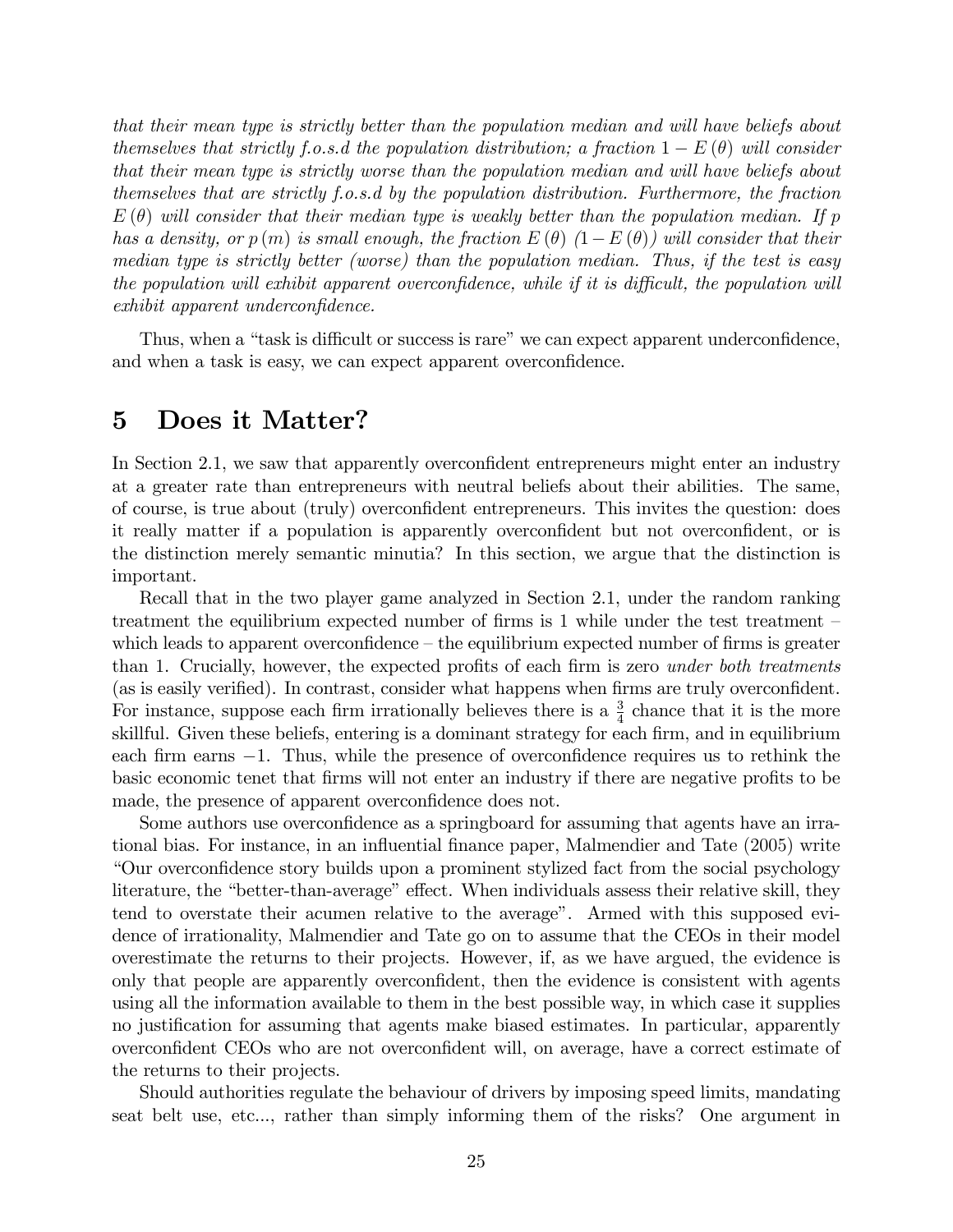favour of such regulation would be that drivers have too much confidence in their abilities. As Svenson writes, "Why should we pay much attention to information directed towards drivers in general if [we believe] we are safer and more skillful than they are?" But if drivers are only *apparently* overconfident, they may well pay attention. Note that in the driving example from the introduction, the  $\frac{3}{5}$  of the population who rate themselves above average still believe that with a probability of  $\frac{4}{9}$  they are no more skilled than average, so there is certainly no reason for them to simply ignore advice pitched at the general population.

# 6 Evidence on Our Approach

The basic principle driving our results is that people who receive good signals will tend to be confident, while those who receive bad signals will tend to be unconfident, regardless of the underlying probabilities of receiving the signals. Thus, the previously noted Önding that people tend to be apparently underconfident on difficult tasks (where they fail relatively often) and apparently overconfident on easy tasks lends support to our approach. In a similar vein, recall that Hoelzl and Rustichini show people difficult sample vocablulary questions (which are likely to send a person the bad signal that he could not answer the question) and easy sample questions (which are likely to send a good signal). A sample question is only one signal among a lifetime of signals, so that it is unclear how a person should rank himself given this piece of information. Nonetheless, ceteris paribus, a positive signal should induce a higher ranking than a negative signal, and Hoelzl and Rustichini do find that people rank themselves higher following an easy sample question than a difficult one.

An accident is, presumably, a negative signal about a driver's ability. Preston and Harris (1965) ask drivers who have recently had accidents to rate themselves on a scale from 0 to 9. The mean of their self-ratings turns out to be "almost identical" to the mean self-rating of a control group that has not had any accidents (the actual data is not reported). This finding tends to go against our reasoning. However, it should be noted that the accident drivers were interviewed while still in the hospital, and many faced severe legal and financial consequences as a result of the accidents, so there is considerable reason to view their answers with skepticism. Indeed, only 15 drivers admitted responsibility for their accidents, while police reports blamed 34; given the circumstances, these 19 denials can hardly be deemed irrational or surprising. While Preston and Harrisí evidence may be dubious, Marotolli and Richardson (1998) find similar results in a more neutral setting. They interview drivers (not selected for accident histories) in their homes, and still find no difference in the confidence levels of drivers who have had adverse driving events (according to their own reports) and the confidence levels of those who have not. Specifically,  $68\%$  of both groups rate themselves as being better than the average driver, and none rate themselves as being below average. On the other hand, in our favour Groenger and Grande (1996) find that drivers' self assessments are positively correlated to the average number of accident-free miles they have driven. Importantly, they also find that these self-assessments are uncorrelated to the number of accidents the drivers have had. The number of accident-free miles would seem to be the more relevant statistic, so Groenger and Grande's finding may help explain Marotolli and Richardson's negative result.<sup>34</sup>

<sup>&</sup>lt;sup>34</sup>To push the point further, one might expect better drivers to drive more, raising their number of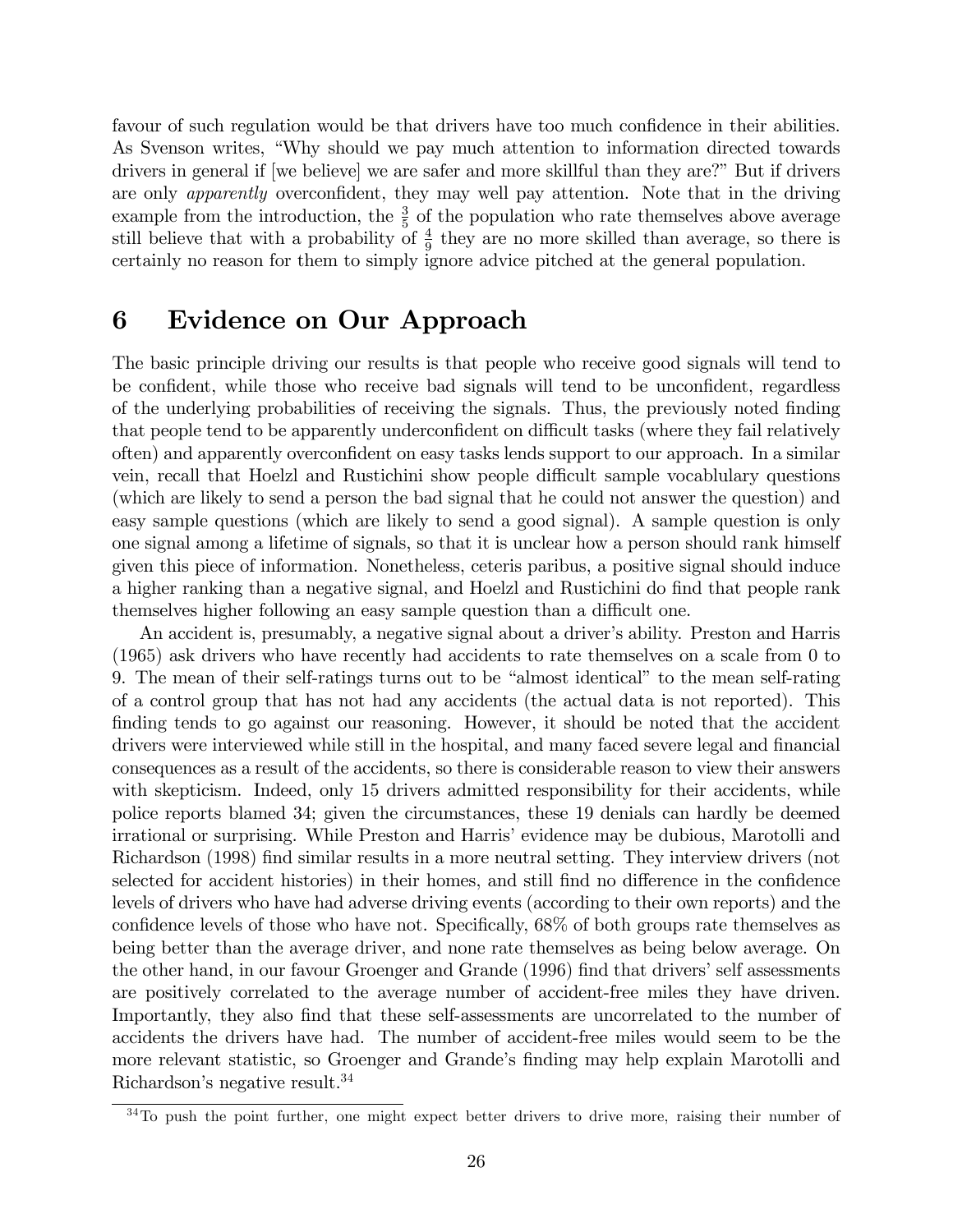We interpreted Proposition 4 of Section 4.1 as showing that populations should display less apparent overconfidence or underconfidence with reference to objectively defined traits, as researchers have found to be the case. Technically, the proposition says that populations in which people have tight estimates of their own skill levels should not display much overconÖdence or underconÖdence. Bayesian updaters have tighter estimates of their own skill as they gather more information. This suggests that we should expect drivers with more experience to display less apparent overconfidence. In line with this prediction, Walton (1999) interviews professional truck drivers, who have considerable driving experience (each one drives approximately 100; 000 kilometers per year), and Önds no bias in their selfassessments of their relative skills. Walton does find a majority of the truckers claiming to be safer than average.<sup>35</sup> However, it is quite possible that most of the truck drivers had not had an accident, and had only had safe drving experiences, so that a majority should rank themselves as safer than average.<sup>36</sup> Mathews and Moran (1986) question young drivers  $(18-25)$  and older drivers  $(35-50)$ . They find that while the young drivers rate themselves as being better overall drivers than their peers, the older drivers rank themselves comparably to drivers in their age group. Similarly, Holland (1993) finds no self-bias for drivers in their fifties, or for drivers in their seventies either.<sup>37</sup> On the other hand, Marotolli and Richardson  $(1998)$  find a pronounced better than average effect in a sample of drivers 72 years and older, as does Cooper (1990) in a sample aged at least 55 years.

Thus, we find existing evidence in favour of our approach, although not all the evidence is in our favour.<sup>38</sup> We note that it would be wrong-headed to attempt a direct test of our model by, say, trying to determine whether or not people actually know the distribution of types in the population. That is at once only a simplifying assumption and one that makes it harder to rationalize the data  $-\omega$  could easily relax the definition of a signalling model to one in which nature first picks one of several distributions, and people then receive signals about their own types and the population distribution, without altering our basic conclusions.

### 7 Literature

There is a vast literature on overconfidence, both testing for it and providing explanations for it. We have already mentioned some of the evidentiary literature. On the explanatory side, most of the literature accepts that there is something wrong when a majority of people believe they are above average, and either explains the phenomenon as resulting from a psychological "error", or finds a rational way around the data.

The first category of explanations include *egocentrism* (Kruger (1999)), *incompetence* 

accidents, so that the number of accidents itself would be a poor indicator of ability.

 $35$ Walton (1999) asks the drivers many questions, but skill and safety are the only ranking questions.

 $36$ That is, the notion that experience should dissipate apparent overconfidence is too coarse. In the "short run", this need not be the case.

 $37$ Holland does find that drivers in their seventies consider themselves less prone to non-driving mishaps (e.g., losing an important document) than average. However, Holland speculates that in this regard the drivers may be comparing themselves to all seventy year olds, not just the driving subpopulation, so that there is no apparent problem.

<sup>&</sup>lt;sup>38</sup>In line with the rest of our paper, we accept the evidence without examining the quality of the work (with the exception of the Preston and Harris paper).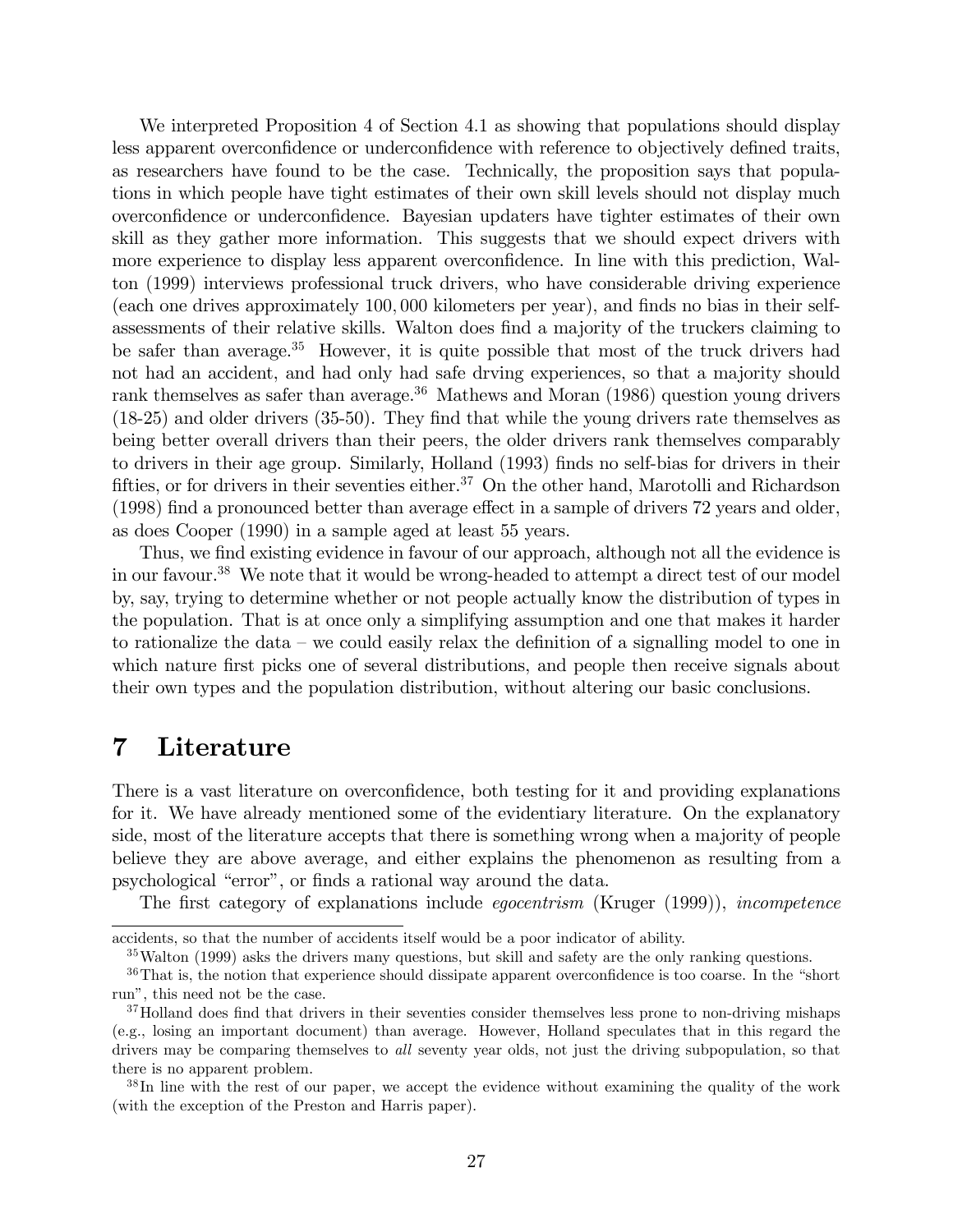(Kruger and Dunning (1999)) and *self-serving biases* (Greenwald (1980)). Bénabou and Tirole (2002) introduce a behavioral bias that causes people to become overconfident.

In the second category of explanations, Dunning et al. (1989) find that people may have varying notions of what, say, constitutes a good driver. If people are interpreting the question differently, there is not even an apparent contradiction when most people report themselves to be better than average (although there may be a self-seving bias in their interpretations). Van den Steen (2004) and Santos-Pinto and Sobel (2005) push this further and propose that as a result of these variances, people invest in skills in different ways. In the model of Santos-Pinto and Sobel, "Without the ability to add to skills... precisely  $p$  percent of the population would claim to be better than  $1 - p$  percent of the others." However, we have shown that there is no need for there to be this perfect calibration, even if everyone agrees on the evaluative criteria of skill and has no opportunity to invest in skills, provided only that people do not know their own skills exactly.

In Healy and Moore  $(2007)$ , people take a test that may be either difficult or easy.<sup>39</sup> Each person is uncertain about his own ability, and about the difficulty of the test he is taking. A person who takes the easy test and does well, is uncertain if this is because he is of high ability or because the test is easy; hence he rationally assigns weight to both possibilities and considers himself to be above average. Since most people who take the easy test do well, those who take the easy test appear to be overconfident. By the same token, those who take the difficult test appear to be underconfident. More precisely, following the logic of Healy and Moore, averaging over the entire population of test takers (those who take the easy and the difficult test), one should find no apparent overconfidence or underconfidence,  $40$  but the analyst makes a mistake by focussing on the groups separately. Again following their logic, if subjects understand the difficulty of their tasks, then their respective populations, even viewed in isolation, should not rate themselves above or below average. However, we have shown that there may be apparent overconfidence and underconfidence even in subjects who understand their environments perfectly. As noted in Section 2.2, Hoelzl and Rustichini find apparent overconfidence when their subjects are given an easy test and underconfidence when they are given a difficult test. In their experiment subjects are told which test they are taking (and it is obvious), so that Healy and Moore's analysis does not apply.<sup>41</sup> Similarly, Kruger's (1999) subjects consider easy tasks (e.g., riding a bicycle) and difficult tasks (e.g., juggling) that are clearly delineated. Nonetheless, there are doubtless areas where it is hard to judge difficulty and, even though that additional assumption is not necessary to generate apparent overconfidence, it may yield greater overconfidence.

While the above literature tries to explain how anomalous data can arise, we show that the data is, in fact, not anomalous at all. In this regard, Zábojnik  $(2004)$  is more in the

<sup>&</sup>lt;sup>39</sup>Healy and Moore (2007) have several purposes to their paper. To compare their work to ours, we focus on the extent to which their theory can provide a completely rational explanation of the overconfidence data. However, that is not their primary focus. We encourage the reader to consult their paper.

 $40$ One could find apparent overconfidence if the subjects underestimate the fraction of tests that are easy. However, as previously noted, we are interested in the extent to which Healy and Moore provide an explanation that does not rely on errors.

<sup>&</sup>lt;sup>41</sup>More precisely, the analysis of Healy and Moore does not apply if subjects know which test is easy and have a good idea of just how easy and difficult the tests are. There is evidence that the subjects did understand the degree of difficulty: Hoezl and Rustichini ask them to guess the mean scores of the tests and, for the tests they actually take, their estimates are remarkably close to the actual results.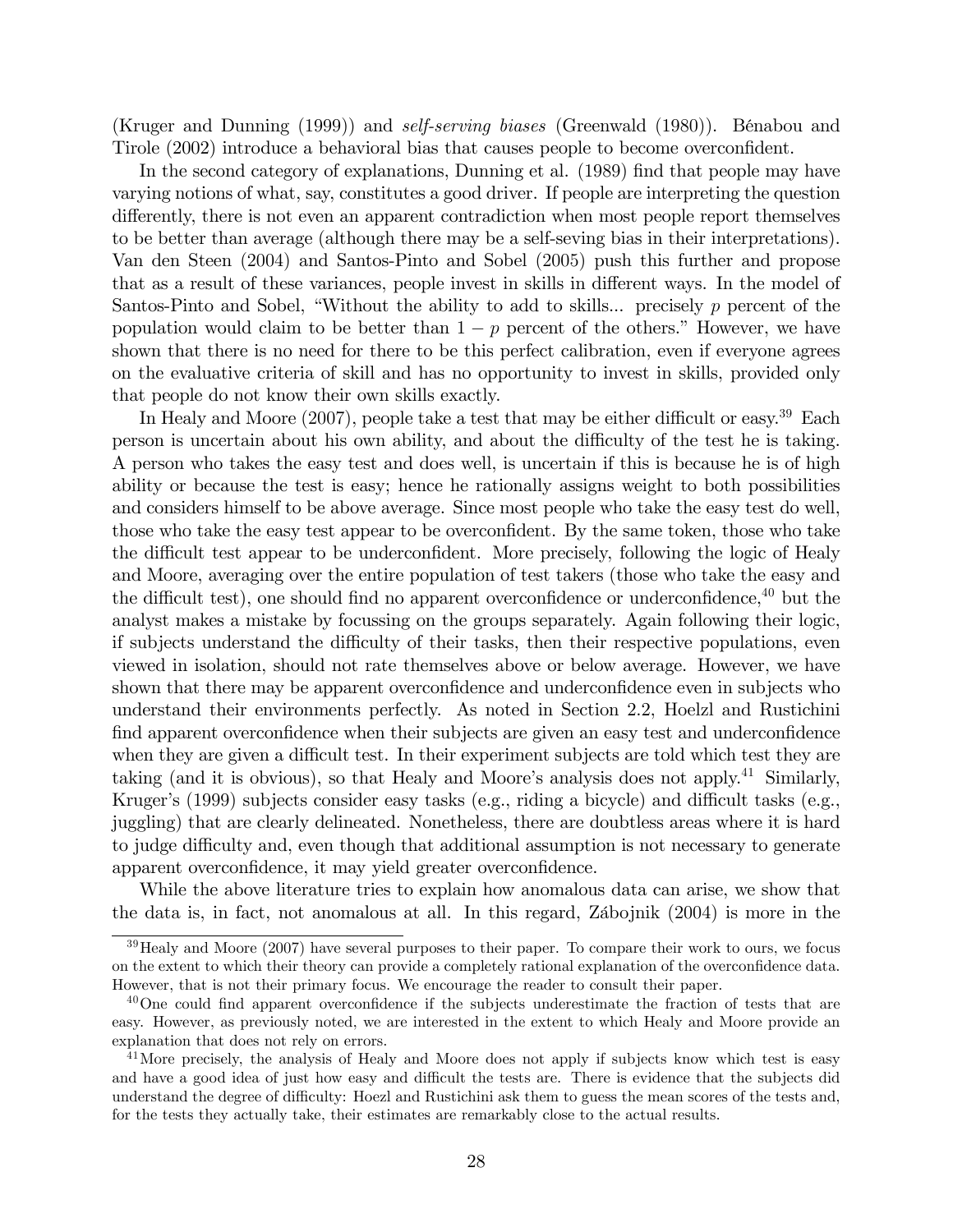spirit of our paper, although his approach is very different. In his model, agents can choose to forego consumption in order to learn about their abilities, which may be either high or low. Given certain technical assumptions – in particular  $U(a_t)$ , an individual's utility as a function of his ability, is strictly convex, and  $EU(a_t)/U(a_t)$  is decreasing – the optimal learning rule of agents leads them to halt their learning in a biased fashion. As a result, a disproportionate number end up ranking themselves as high in ability, despite the fact that they are all rational Bayesians. Hence, like us, Zábojnik finds that the mere fact that a disproportionate number of people rank themselves in the top  $x\%$  does not indicate a problem. However, as Zábojnik readily admits, he is not really concerned with explaining much of the experimental evidence, where his experimentation story is not very compelling. Furthermore, he requires technical assumptions which play no role in our work. For instance, we show that apparent overconfidence can rationally arise whether or not an agent's utility is convex. Beyond this, Zábojnik does not consider the possibility that people use their median types to self-evaluate, and has a model with only two types of agents and two signals.

In a tangentially related paper, Ledyard (1986) argues that Bayesian rationality imposes almost no restrictions on an agent's behaviour. Specifically, only the use of a dominated strategy can be ruled out. Our paper differs in many respects. First of all, at a purely technical level, the two sets of results are unrelated. Second of all, we do obtain important restrictions, as shown by Theorems 3, 6, and 7, so that the underlying messages of Ledyard's paper and ours are quite different. Finally, as Section 1.1.3 makes clear, our results do not depend upon pushing the Bayesian assumption to its "limits".

### 8 Conclusion

Consider two populations. In population A, about 50% of the people declare themselves to be better than the median. In population B, about 80% of the people make the same declaration. On the face of it, population A has good self knowledge, while population B is somewhat delusional. Nevertheless, we have shown that unless agents have a very good idea of their own skills, the declaration of population B is no more aberrational than the declaration of population A. Put differently, there is no more reason to try and "justify" B's data than A's; both sets of data can naturally arise as the result of agents receiving information about their skills.

Is there a tendency for people to be overconfident? We do not know, and have no stake in the answer one way or the other. Psychologists do have theories independent of the Exter-than-average" evidence we have cited for believing in overconfidence. However, it is imperative to have a clear statement of the problem (which we hope to have provided), and to conduct proper empirical tests (such as the ones suggested in Section 3). As it stands, much of the supposed evidence for overconfidence shows nothing of the sort, even if the evidence is taken completely on its own terms.

At the most abstract level, our reasoning makes it no more likely that a population will rate itself above average than below average. Thus, if populations consistently rate themselves as being better than average, a puzzle remains. However, recent evidence has shown that the supposed universality of overconfidence has been overstated. In particular, populations appear to be underconfident with respect to difficult skills, and there is little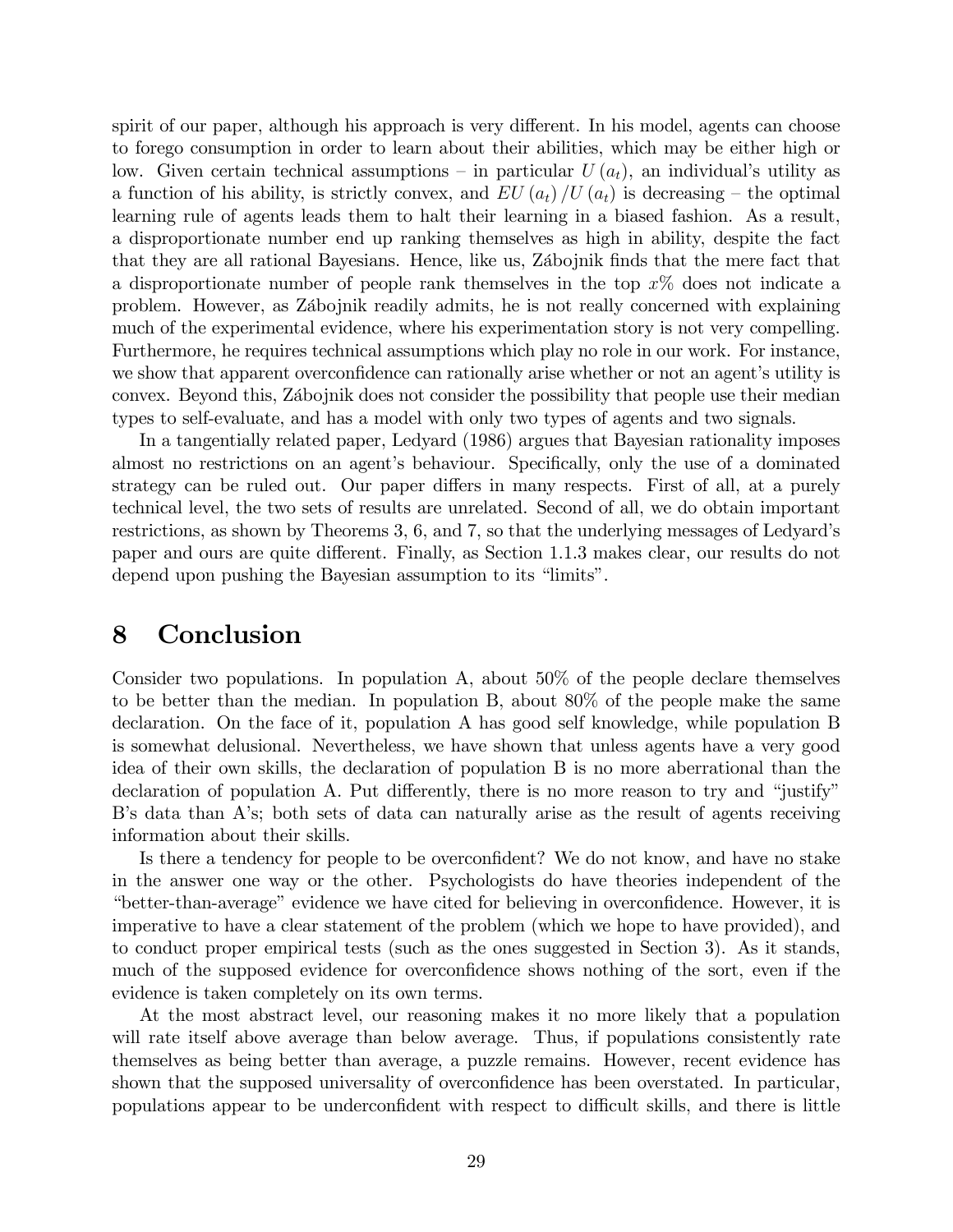apparent overconfidence, or underconfidence, when the skill is objectively defined. Our theory predicts these differences. Moreover, even if it were to turn out that the relative number of studies pointing to overconfidence rather than underconfidence cannot be fully accounted for by an easy/difficult skill distinction, it is important to emphasize that the statement, "there are many studies, which taken together as a whole indicate that people are overconfident" is a very different, and weaker, statement than "there are many studies, each of which individually indicate that people are overconfident".

We emphasize that our goal is not so much to provide a concrete explanation for the better-than-average data as much as it is to show that the data has been misinterpreted. Thus, we have argued that even making the extreme, and possibly unrealistic, assumptions that everybody knows the distribution of types in the population exactly, that they use Bayes' rule perfectly, and that the subject pool is arbitrarily large, apparently overconfident data can be generated. There is no need for recourse to errors of any kind. At the same time, in keeping with our goal, we have accepted the experimental as given, although criticisms could be made.<sup>42</sup>

Some psychologists will reject our approach out of hand, on the prior grounds that individuals do not use Bayes' rule and, for that matter, may not even understand simple probability. Even for these researchers, however, the basic challenge of this paper remains: To indicate why a finding that a majority of people rank themselves above the median is indicative of *overconfidence*. If such a finding does not show overconfidence in a Bayes' rational population, there can be no presumption that it indicates overconfidence in a less rational population.

## 9 Appendix

**Proof of Proposition 1.** We present the proof for the case in which the type space and the signal space are finite; the proof when either is infinite is technically more involved, but the essential reasoning is the same.

Let  $p$  describe the distribution of types in the population. Suppose that person  $i$  is of type  $\hat{\theta}^i$ ,  $p\left(\hat{\theta}^i\right) > 0$ , and that i has received the signal si. Since the posterior of i is degenerate, there is a  $\tilde{\theta}^i$  such that

$$
\Pr\left(\widetilde{\theta}^{i} \mid s_{i}\right) = 1 \Leftrightarrow \frac{\Pr\left(s_{i} \mid \widetilde{\theta}^{i}\right) \Pr\left(\widetilde{\theta}^{i}\right)}{\sum_{i=1}^{n} \Pr\left(s_{i} \mid \theta^{i}\right) \Pr\left(\theta^{i}\right)} = 1
$$

$$
\Leftrightarrow \forall \theta \neq \widetilde{\theta}^{i} s.t. \ p(\theta) > 0, \ \Pr\left(s_{i} \mid \theta^{i}\right) = 0.
$$

Since only type  $\tilde{\theta}^i$  receives the signal  $s_i$  with strictly positive probability, we have  $\hat{\theta}^i = \tilde{\theta}^i$ . Thus, if beliefs are generated by a signalling model and these beliefs are degenerate, they

<sup>&</sup>lt;sup>42</sup>For instance, most researchers fail to determine whether subjects are comparing themselves to the population median or mean. Also, the ecological validity of many experiments in unclear. In a slightly different context Gigerenzer et al. (1997) write "there is apparently not a single study on confidence in knowledge where a reference class has been defined and a representative (or random) sample of generalknowledge questions has been drawn from this population.<sup>"</sup>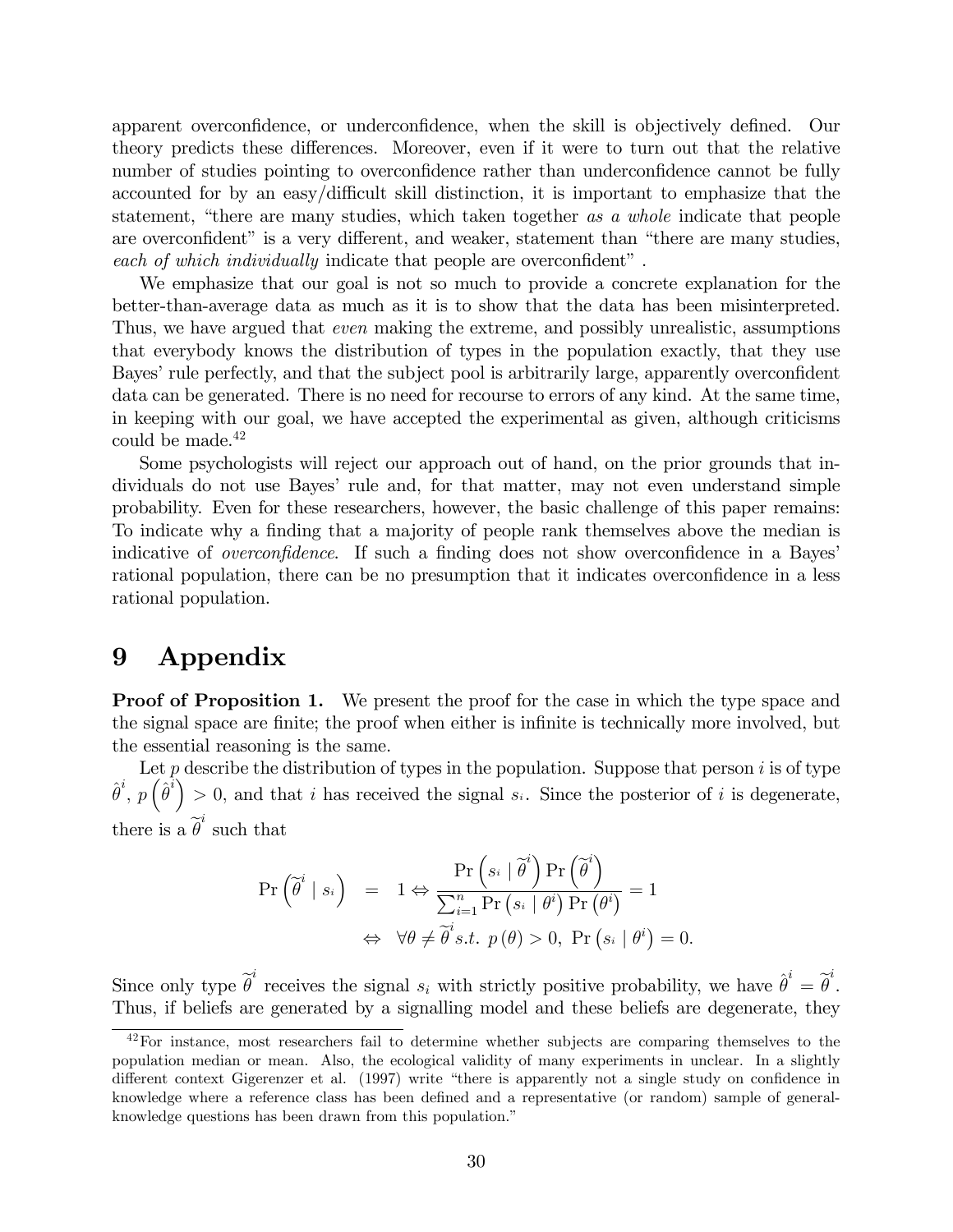are correct, and it cannot be that more than half the population believes it is better than the median.  $\blacksquare$ 

**Proof of Theorem 1.** Fix the population median data that is to be rationalized,  $1 > x > 1/2$  and fix  $y < \frac{1}{2} - \frac{x}{1+1}$  $\frac{x}{1+x}$ . We now define the elements of a symmetric signalling model that will  $\alpha$ ,  $\beta$ , and  $\gamma$  rationalize the population data x. The signalling structure consists of the signal space  $S = \{0, 1\}$ , the type space  $\Theta = \{\frac{3x-1}{2}, x, \frac{1+x}{2}\}$ , and the probability distributions  $f_{\theta}(1) = \theta$ . The types are distributed in the population according to the prior p, which assigns probability 2y to x, and  $\frac{1}{2} - y$  to each of  $\frac{3x-1}{2}$  and  $\frac{1+x}{2}$ . The expected fraction of people who observe  $s = 1$  is x. A person that observes 1 has a posterior belief given by

$$
p(\theta | 1) = \begin{cases} \frac{1+x}{2x} (\frac{1}{2} - y) & \theta = \frac{1+x}{2} \\ 2y & \theta = x \\ \frac{3x-1}{2x} (\frac{1}{2} - y) & \theta = \frac{3x-1}{2} \end{cases}
$$

:

We now check that this posterior distribution (strictly) first order stochastically dominates the prior:

$$
p\left(\frac{1+x}{2} \mid 1\right) = \frac{1+x}{2x} \left(\frac{1}{2} - y\right) > \frac{1}{2} - y = p\left(\frac{1+x}{2}\right)
$$
  

$$
p(x \mid 1) = 2y = p(x)
$$
  

$$
p\left(\frac{3x-1}{2} \mid 1\right) = \frac{3x-1}{2x} \left(\frac{1}{2} - y\right) < \frac{1}{2} - y = p\left(\frac{3x-1}{2}\right)
$$

Thus, the population ranking data x can be  $\gamma$ -rationalized.

To see that the population ranking data x can be  $\beta$ -rationalized, notice that the posterior mean of a person who observes 1 is strictly larger than the prior mean,  $x$ , which is also the prior median.

To see that the population ranking data x can be  $\alpha$ -rationalized, notice that the posterior median of a person that observes 1 is  $\frac{(1+x)}{2}$ , since

$$
p\left(\frac{1+x}{2} \mid 1\right) > \frac{1}{2} \Leftrightarrow \frac{1+x}{2x} \left(\frac{1}{2} - y\right) > \frac{1}{2} \Leftrightarrow \frac{1}{2} - \frac{x}{1+x} > y
$$

by construction. Furthermore,  $\frac{(1+x)}{2} > x$ .

**Proof of Theorem 2.** Pick any  $1 > x, q > 1/2$ . Let the signalling structure be given by  $S = \{0, 1\}, \Theta = \{\frac{3x-1}{2}, x, \frac{1+x}{2}\}, \text{ and } f_{\theta}(1) = \theta.$  On  $\Theta$ , define a probability distribution p that assigns probability  $2q - 1$  to x, and  $1 - q$  to each of  $\frac{3x-1}{2}$  and  $\frac{1+x}{2}$ . Notice that the fraction of the population whose type is at most  $x$  is  $q$ .

An observation of 1 occurs with probability x. A person that observes 1 has a posterior belief given by

$$
p(\theta | 1) = \begin{cases} \frac{1+x}{2x}(1-q) & \theta = \frac{1+x}{2} \\ 2q-1 & \theta = x \\ \frac{3x-1}{2x}(1-q) & \theta = \frac{3x-1}{2} \end{cases}
$$

and an expected type that is strictly larger than  $x$ . Therefore, the expected fraction of people who will have a mean type strictly greater than the fraction  $q$  of the population is  $x$ .

The case  $0 < x, q < \frac{1}{2}$  is symmetrical, while the remaining cases are easy.

We prove necessity in Theorem 3 with a lemma that will be used elsewhere.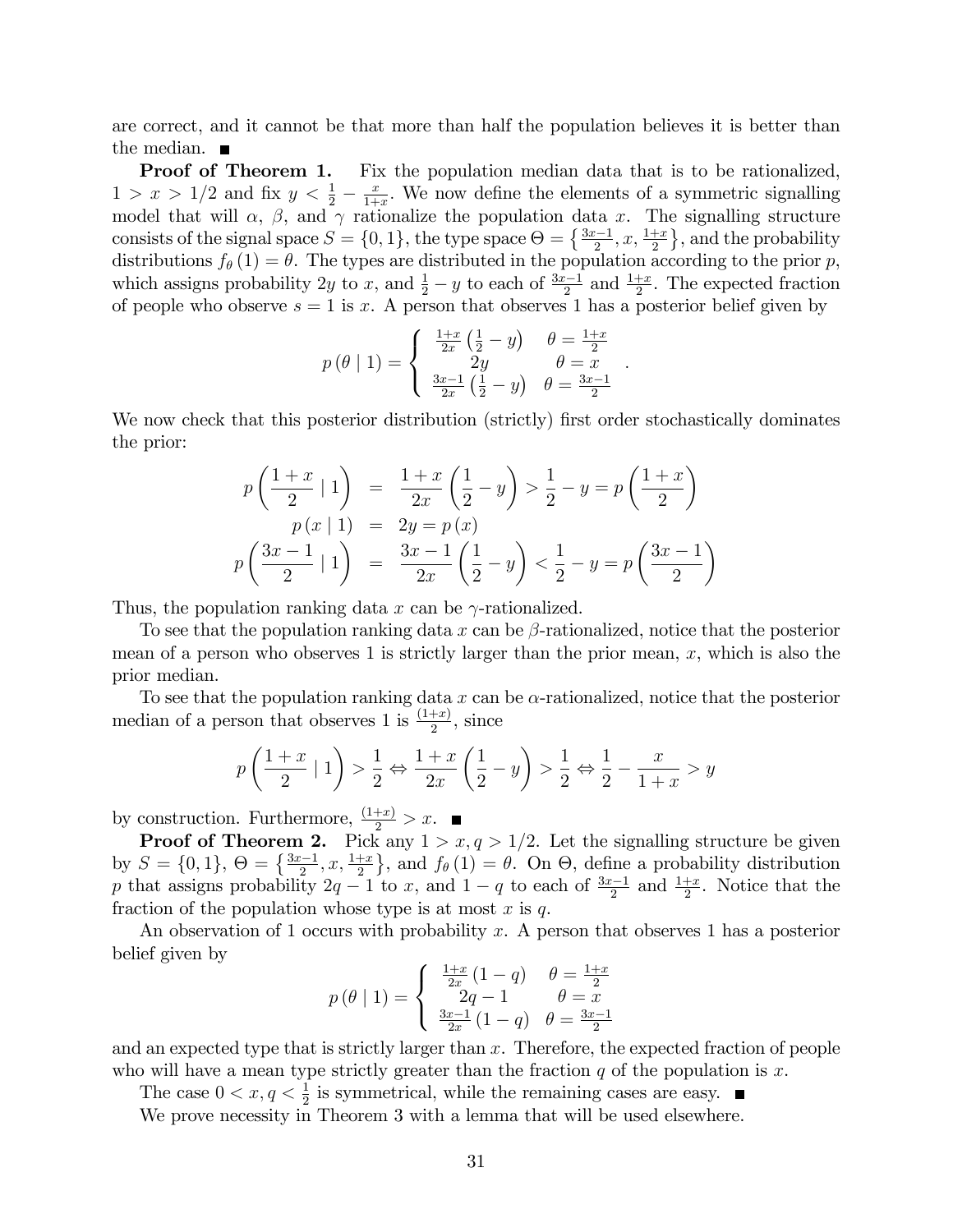Lemma 1 A fraction y or greater of a population can rationally believe that there is at least a probability q that their types are: strictly better than the worse type in the top  $x\%$  of the population only if  $qy \leq x$ ; weakly better than a type  $\theta^*$  such that  $p(\theta \geq \theta^*) = x$  only if  $qy \leq x$ ; weakly worse than a type  $\theta_*$  such that  $p(\theta \le \theta_*) = x$  only if  $qy \le x$ 

**Proof.** For the first claim, note that given p, the worse type in the top  $x\%$  is  $\theta^* =$  $\min\{z : p(\theta \leq z) \geq 1-x\},\$  which implies  $p(\theta > \theta^*) \leq x$ . Let  $S_w \subset S$  be the set of signals s such that  $p(\theta > \theta^* | s) \geq q$ , and let F denote the marginal distribution over signals so that  $y = F(S_w)$ . Then,

$$
x \ge p(\theta > \theta^*) = \int p(\theta > \theta^* \mid s) dF(s) \ge \int_{S_w} p(\theta > \theta^* \mid s) dF(s) \ge \int_{S_w} qdF(s) = qy.
$$

For the second claim, let  $S_w^* \subset S$  be the set of signals s such that  $p(\theta \ge \theta^* | s) \ge q$ , and let F denote the marginal distribution over signals so that  $y = F(S_w^*)$ . Then,

$$
x = p(\theta \ge \theta^*) = \int p(\theta \ge \theta^* \mid s) dF(s) \ge \int_{S_w^*} p(\theta \ge \theta^* \mid s) dF(s) \ge \int_{S_w^*} q dF(s) = qy.
$$

The third claim is analogous to the second, and omitted.

We prove Theorem 3 using the following lemma, which we prove below.

**Lemma 2** Let  $\Delta^k$  be the simplex in  $\mathbb{R}^k$ :  $\Delta^k = \{x \in \mathbb{R}^k : x_i \in [0,1], i = 1, ..., k, \sum x_i = 1\}$ . Fix  $x \in \Delta^k$  and suppose that

$$
\sum_{j=i}^{k} x_j \leq \frac{2}{k} (1 + k - i), i = \left\lceil \frac{k+1}{2} \right\rceil, ..., k \text{ and}
$$
  

$$
\sum_{j=1}^{i} x_j \leq \frac{2}{k}i, i = 1, ..., \left\lceil \frac{k-1}{2} \right\rceil
$$

Then there exists a  $k \times k$  matrix P, such that  $xP = \left(\frac{1}{k}\right)$  $\frac{1}{k},...,\frac{1}{k}$  $\frac{1}{k}$ ), and for  $p^i$  the i<sup>th</sup> row of P,  $p^i \in \Delta^k$ ,  $\sum_{j=1}^i p_j^i \ge \frac{1}{2}$  $\frac{1}{2}$  and  $\sum_{j=i}^{k} p_j^i \geq \frac{1}{2}$  $rac{1}{2}$ .

**Proof of Theorem 3. Necessity.** To prove necessity, simply apply claims 2 and 3 of Lemma 1 with  $q = 1/2$  and  $x = i/k$  for  $i = 1, 2, ..., k$ .

**Sufficiency.** Let P,  $p^i$  be as in Lemma 2. Consider the following simple signalling structure,  $S = \{1, 2, ..., k\}, \Theta = [0, k]$ , the distribution of the population is uniform over the type space, and types in k-cile j observe signal i with probability  $f_j(i) = kp_j^i x_i$ , for  $i, j = 1, ..., k.$ 

Note the following:

1)

$$
\Pr\left(s^{i}\right) = \sum_{j} \Pr\left(s^{i} \mid k - \text{cile } j\right) \Pr\left(j\right) = \sum_{j} k p_{j}^{i} x_{i} \frac{1}{k} = \sum_{j} p_{j}^{i} x_{i} = x_{i} \sum_{j} p_{j}^{i} = x_{i},
$$

so that a fraction  $x_i$  of the population see the signal j.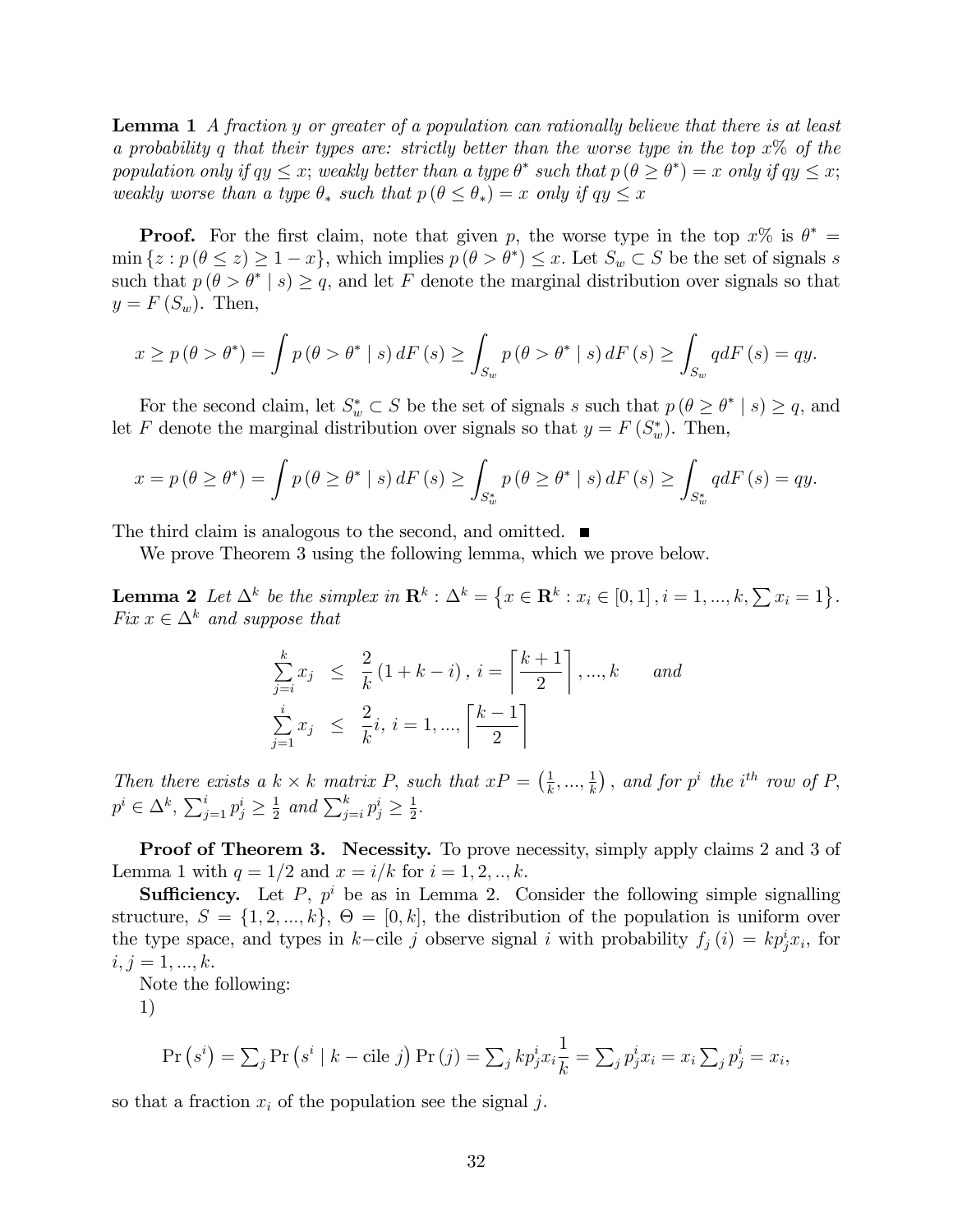2)

$$
\Pr\left(\theta \in k - \text{cile } j \mid s = i\right) = \frac{\Pr\left(s^i \mid j\right) \Pr\left(j\right)}{\Pr\left(s^i\right)} = \frac{kp_j^i x_i \frac{1}{k}}{x_i} = p_j^i,
$$

so that an individual who sees the signal *i*, ascribes the probability  $p_j^i$  to being in *k*-cile *j*. 3) Since  $\sum_{j=1}^{i} P_{ij} = \sum_{j=1}^{i} p_j^i \ge \frac{1}{2}$  $\frac{1}{2}$  and  $\sum_{j=i}^{k} P_{ij} = \sum_{j=i}^{k} p_j^i \ge \frac{1}{2}$  $\frac{1}{2}$ , the median type of an individual that observes signal  $i$  is in  $k$ -cile  $i$ .

1), 2), and 3) together imply the sufficiency part of the Theorem.  $\blacksquare$ 

**Proof of Lemma 2.** Fix an  $x \in \Delta^k$ . We say that  $r \in \Delta^k$  can be justified if there exists a  $k \times k$  matrix Q, such that  $xQ = r$ , and for  $q^i$ , the i<sup>th</sup> row of Q,  $q^i \in \Delta^k$ ,  $\sum_{j=1}^i Q_{ij} \ge \frac{1}{2}$ 2 and  $\sum_{j=i}^{k} Q_{ij} \geq \frac{1}{2}$  $\frac{1}{2}$ . Let  $\mathcal{R}$  be the set of distributions that can be justified. Note that  $\mathcal{R}$  is non-empty, since x itself can be justified by the identity matrix. Furthermore,  $\mathcal R$  is closed and convex. We need to show that  $(\frac{1}{k}, ..., \frac{1}{k}) \in \mathcal{R}$ .  $k$ ,  $\ldots$ ,  $k$ 

Suppose not. Then, since  $f(t) = ||t - \left(\frac{1}{k}\right)$  $\frac{1}{k},...,\frac{1}{k}$  $\frac{1}{k}$ ||<sup>2</sup> is a strictly convex function, there is a unique  $\left(\frac{1}{k}\right)$  $\frac{1}{k},...,\frac{1}{k}$  $(\frac{1}{k}) \neq r = \arg \min_{t \in \mathcal{R}} f'(t)$ . Let Q be a matrix that justifies r.

Since  $r \neq \left(\frac{1}{k}\right)$  $\frac{1}{k},...,\frac{1}{k}$  $(\frac{1}{k})$  there exists some  $r_i \neq \frac{1}{k}$  $\frac{1}{k}$ , and since  $r \in \Delta^k$ , there must be some i for which  $r_i > \frac{1}{k}$  $\frac{1}{k}$ , and some *i* for which  $r_i \leq \frac{1}{k}$  $\frac{1}{k}$ . Let  $i^* = \max\left\{i : r_i \neq \frac{1}{k}\right\}$  $\frac{1}{k}$  and  $i_*$  =  $\min\left\{i : r_i \neq \frac{1}{k}\right\}$  $\frac{1}{k}$ .

Step 1: We have  $r_{i^*}, r_{i_*} < \frac{1}{k}$  $\frac{1}{k}$  .

Suppose instead that  $r_{i^*} > \frac{1}{k}$  $\frac{1}{k}$  (a similar argument establishes that  $r_{i_*} < \frac{1}{k}$  $\frac{1}{k}$ ). Then, for all  $j > i^*, r_j = \frac{1}{k}$  $\frac{1}{k}$  and for some  $i < i^*, r_i < \frac{1}{k}$  $\frac{1}{k}$ . Let  $\widetilde{i} = \max\left\{i : r_i < \frac{1}{k}\right\}$  $\frac{1}{k}$ . We show that for all  $i > \tilde{i}$  (a) for any j such that  $j \leq \tilde{i}$  or  $j > i$ , either  $x_j = 0$  or  $Q_{ji} = 0$ ; (b) either  $x_i = 0$  or  $\sum_{j=i}^k Q_{ij} = \frac{1}{2}$  $\frac{1}{2}$ .

To see (a) fix an  $i' > i$  and suppose  $x_{j'} > 0$  and  $Q_{j'i'} > 0$  for some  $j' \leq i$  or  $j' > i'$ . Define  $\text{the matrix } \widetilde{Q} \text{ by } \widetilde{Q}_{j\widetilde{q}} = Q_{j\widetilde{q}} + \varepsilon Q_{j'i'}, \widetilde{Q}_{j'i'} = (1-\varepsilon) \, Q_{j'i'}, \text{and for all } (f,g) \notin \Big\{ (j',i') \, , \Big(j',\widetilde{i}\Big) \Big\},$  $Q_{fg} = Q_{fg}$ . We have  $\mathbf{v}$ 

For 
$$
i \neq j'
$$
,  $\sum_{j=1}^{i} \tilde{Q}_{ij} = \sum_{j=1}^{i} Q_{ij} \ge \frac{1}{2}$  and  $\sum_{j=i}^{k} \tilde{Q}_{ij} = \sum_{j=i}^{k} Q_{ij} \ge \frac{1}{2}$   
\nIf  $j' \le \tilde{i}$ ,  $\sum_{j=1}^{j'} \tilde{Q}_{j'j} = \sum_{j=1}^{j} Q_{ij} \ge \frac{1}{2}$  and  $\sum_{j=j'}^{k} \tilde{Q}_{ij} = \sum_{j=i}^{k} Q_{ij} + \varepsilon Q_{j'i'} - \varepsilon Q_{j'i'} \ge \frac{1}{2}$   
\nIf  $i' < j'$ ,  $\sum_{j=1}^{j'} \tilde{Q}_{j'j} = \sum_{j=1}^{j'} Q_{ij} + \varepsilon Q_{j'i'} - \varepsilon Q_{j'i'} \ge \frac{1}{2}$  and  $\sum_{j=j'}^{k} \tilde{Q}_{ij} = \sum_{j=i}^{k} Q_{ij} \ge \frac{1}{2}$   
\nFor  $\varepsilon$  sufficiently small, define  $\tilde{r} = x\tilde{Q}$ .

We have  $\widetilde{r}_{\widetilde{i}} = r_{\widetilde{i}} + x_{j'}\varepsilon Q_{j'i'}, \ \widetilde{r}_{i'} = r_{i'} - x_{j'}\varepsilon Q_{j'i'},$  and for  $i \notin \left\{i', \widetilde{i}\right\}, \ \widetilde{r}_{i} = r_{i}.$  Therefore  $\sum_{i=1}^{k} \widetilde{r}_i = \sum_{j=1}^{k} r_i = 1$ . For small enough  $\varepsilon, 1 \geq \widetilde{r}_{i'} \geq 0$  for all *i*, since  $x_{j'}, Q_{j'i'} > 0$  implies that  $r_{i'} > 0$ . Hence  $\widetilde{r} \in \Delta^k$  and, given (i),  $\widetilde{r} \in \mathcal{R}$ .

We now show that  $f(\tilde{r}) < f(r)$ .

$$
f(\tilde{r}) - f(r) = \left(r_{\tilde{i}} + x_{j'}\varepsilon Q_{j'i'} - \frac{1}{k}\right)^2 - \left(r_{\tilde{i}} - \frac{1}{k}\right)^2 + \left(r_{i'} - x_{j'}\varepsilon Q_{j'i'} - \frac{1}{k}\right)^2 - \left(r_{i'} - \frac{1}{k}\right)^2
$$
  

$$
= (x_{j'}\varepsilon Q_{j'i'})^2 + 2x_{j'}\varepsilon Q_{j'i'}\left(r_{\tilde{i}} - \frac{1}{k}\right) + (x_{j'}\varepsilon Q_{j'i'})^2 - 2x_{j'}\varepsilon Q_{j'i'}\left(r_{i'} - \frac{1}{k}\right)
$$
  

$$
= 2(x_{j'}\varepsilon Q_{j'i'})\left[x_{j'}\varepsilon Q_{j'i'} + r_{\tilde{i}} - \frac{1}{k} - r_{i'} + \frac{1}{k}\right] = 2(x_{j'}\varepsilon Q_{j'i'})\left[x_{j'}\varepsilon Q_{j'i'} + r_{\tilde{i}} - r_{i'}\right]
$$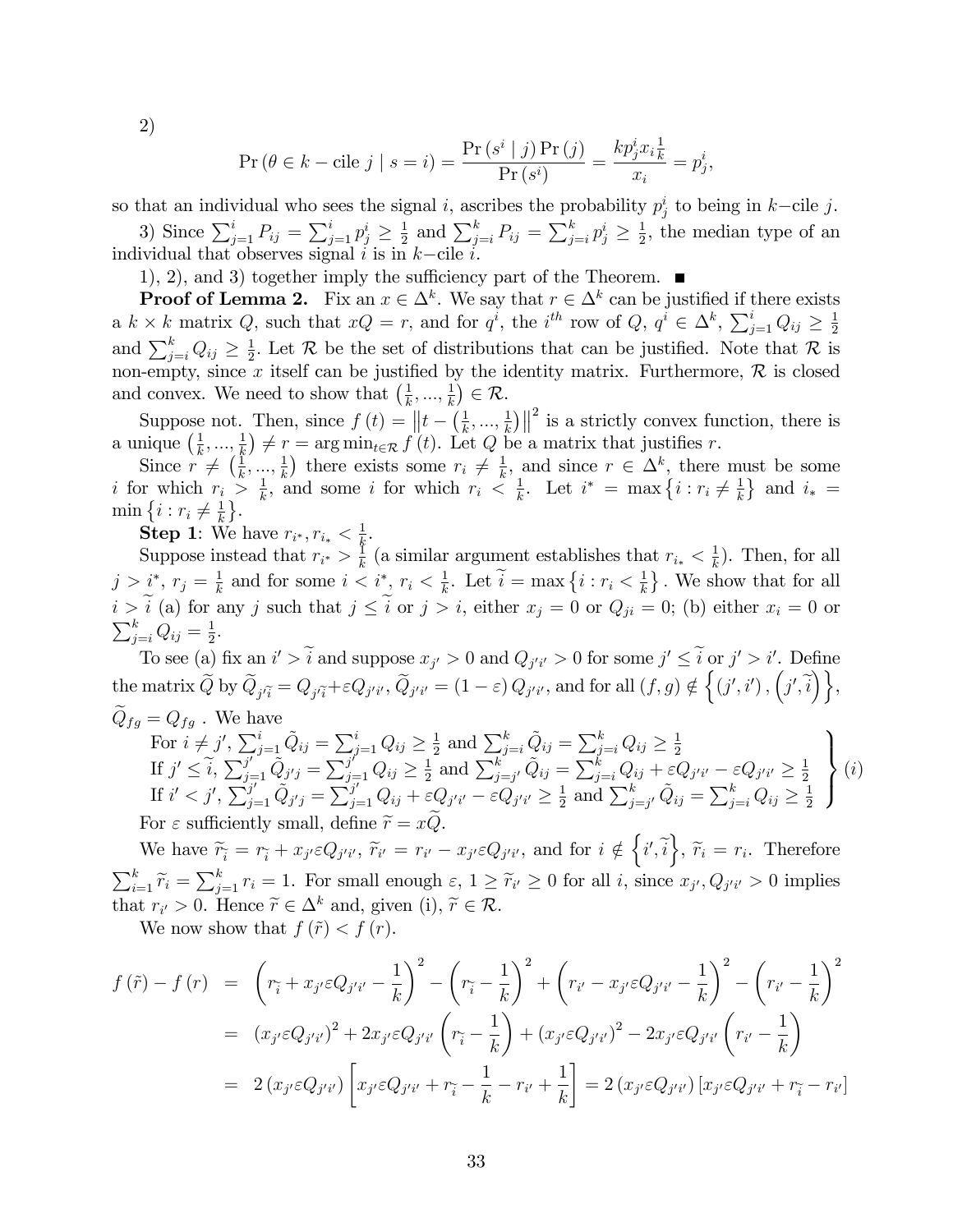Recall that  $r_{\tilde{i}} < \frac{1}{k}$  $\frac{1}{k}$ , and since  $i' > \tilde{i}$ ,  $r_{i'} \geq \frac{1}{k}$  $\frac{1}{k}$ . Hence, for  $\varepsilon$  sufficiently small,  $[x_{j'} \varepsilon Q_{j'i'} + r_{\tilde{i}} - r_{i'}] <$ 0. We have a contradiction, since, by definition  $r = \arg \min_{t \in \mathcal{R}} f(t)$ .

To see (b), suppose that for some  $i' > \tilde{i}$  we have  $x_i'$  $Q'_{i'} > 0$  and  $\sum_{j=i'}^{k} Q_{i'j} > \frac{1}{2}$  $\frac{1}{2}$ . Pick some  $j' \geq i'$  with  $Q_{i'j'} > 0$ . For  $\varepsilon$  sufficiently small, define  $\widetilde{Q}$  by  $\widetilde{Q}_{i'}\widetilde{q} = Q_{i'}\widetilde{q} + \varepsilon Q_{i'j'}$ ,  $\widetilde{Q}_{i'j'} = (1 - \varepsilon) Q_{i'j'}$ , and for all  $(f, g) \notin \{(i', j'), (i', \tilde{i})\}, \widetilde{Q}_{fg} = Q_{fg}$ . Define  $\widetilde{r} = x\widetilde{Q}$ . As before,  $\widetilde{r} \in \mathcal{R}$  and  $f(\widetilde{r}) < f(r)$ , a contradiction.

Given (a) and (b), and recalling the defintion of  $i$ , we have

$$
\frac{k-\tilde{i}}{k} < \sum_{t=\tilde{i}+1}^{k} r_t = \sum_{t=\tilde{i}+1}^{k} \sum_{j=1}^{k} x_j Q_{jt}
$$
\n
$$
= \sum_{t=\tilde{i}+1}^{k} \sum_{j=\tilde{i}+1}^{k} x_j Q_{jt} \text{ (by (a), } j \leq \tilde{i} \text{ implies } x_j = 0, \text{ or } Q_{jt} = 0)
$$
\n
$$
= \sum_{j=\tilde{i}+1}^{k} x_j \sum_{t=\tilde{i}+1}^{k} Q_{jt} = \sum_{j=\tilde{i}+1}^{k} x_j \sum_{t=j}^{k} Q_{jt} \text{ (by (a), } j > t > \tilde{i} \text{ implies } x_j = 0, \text{ or } Q_{jt} = 0)
$$
\n
$$
= \sum_{j=\tilde{i}+1}^{k} \frac{x_j}{2} \text{ (by (b) either } x_j = 0 \text{ or } \sum_{t=j}^{k} Q_{jt} = \frac{1}{2})
$$
\n
$$
\leq \frac{k-\tilde{i}}{k} \text{ (by assumption of the Lemma)}
$$

Thus we have a contradiction.

**Step 2:** From Step 1 there exists an  $\hat{i}$ ,  $i_* < \hat{i} < i^*$ , such that  $r_{\hat{i}} > \frac{1}{k}$ **Step 2**: From Step 1 there exists an  $i, i_* < i < i^*$ , such that  $r_{\hat{i}} > \frac{1}{k}$ . Since  $r_{\hat{i}} = \sum_{i=1}^k x_i Q_{\hat{i}}$ , for some  $i^* Q_{\hat{i}} > 0$ . We now show that this leads to a contradiction.  $_{j=1}^{k} x_j Q_{\hat{j}}$ ; for some  $j^* Q_{j^* \hat{i}} > 0$ . We now show that this leads to a contradiction. Consider a small enough  $\varepsilon$ .

If  $j^* < \hat{i}$ , define  $\widetilde{Q}$  by  $\widetilde{Q}_{j^*\hat{i}} = (1 - \varepsilon) Q_{j^*\hat{i}}$ ,  $\widetilde{Q}_{j^*i^*} = Q_{j^*i^*} + \varepsilon Q_{j^*\hat{i}}$ , and for all  $(j, h) \notin$  $\left\{\left(j^*,\hat{i}\right),\left(j^*,i^*\right)\right\},\ \widetilde{Q}_{jh}\ =\ Q_{jh}. \quad \text{If}\ \ j^*\ >\ \hat{i},\ \text{define}\ \ \widetilde{Q}\ \ \text{by:}\ \widetilde{Q}_{j^*i_*}\ =\ Q_{j^*i_*} \ +\ \varepsilon Q_{j^*\hat{i}},\ \ \widetilde{Q}_{j^*\hat{i}}\ =\ \widetilde{Q}_{j^*\hat{i}_*}\ \ \widetilde{Q}_{j^*\hat{i}_*}\ =\ \widetilde{Q}_{j^*\hat{i}_*}\ \ \widetilde{Q}_{j^*\hat{i}_*}\ =\ \widetilde{Q}_{j^*\hat{i}_*}\ \ \$  $(1-\varepsilon) Q_{j\hat{i}},$  and for all  $(j,h) \notin \left\{ (j^*, \hat{i}) , (j^*, i_*) \right\}, \widetilde{Q}_{jh} = Q.$  In either case, for all  $i \neq j^*,$  $\tilde{Q}_{ij} = Q_{ij}$  so  $\sum_{j=1}^{i} \tilde{Q}_{ij} \ge \frac{1}{2}$  $\frac{1}{2}$  and  $\sum_{j=i}^{k} \tilde{Q}_{ij} \ge \frac{1}{2}$  $\frac{1}{2}$ ; for  $i = j^*$  if  $j^* < \hat{i}$ ,  $\sum_{j=1}^i \tilde{Q}_{ij} = \sum_{j=1}^i Q_{ij} \ge \frac{1}{2}$ and  $\sum_{j=i}^{k} \tilde{Q}_{ij} = \sum_{j=i}^{k} Q_{ij} - \varepsilon Q_{j} \hat{\varepsilon}_{i} + \varepsilon Q_{j} \hat{\varepsilon}_{i} \geq \frac{1}{2}$ ; for  $i = j^*$  if  $j^* > \hat{i}$ ,  $\sum_{j=1}^{i} \tilde{Q}_{ij} = \sum_{j=1}^{i} Q_{ij} - \varepsilon Q_{j} \hat{\varepsilon}_{i}$  $\frac{1}{2}$ ; for  $i = j^*$  if  $j^* > \hat{i}$ ,  $\sum_{j=1}^i \tilde{Q}_{ij} = \sum_{j=1}^i Q_{ij}$  $\varepsilon Q_{j^*\widehat{i}}+\varepsilon Q_{j^*\widehat{i}}\geq \frac{1}{2}$  $\frac{1}{2}$  and  $\sum_{j=i}^{k} \tilde{Q}_{ij} = \sum_{j=i}^{k} Q_{ij} \ge \frac{1}{2}$  $\frac{1}{2}$ . For  $\tilde{r} = xQ$  it is easy to show (as in Step 1) that  $f(\widetilde{r}) < f(r)$  – a contradiction.

If  $j^* = \hat{i}$ ,  $Q_{j^*j^*} > 0$  and so  $\sum_{j=1}^{j^*} Q_{j^*j} > 1/2$  or  $\sum_{j=j^*}^k Q_{j^*j} > 1/2$ . Suppose that  $\sum_{j=1}^{j^*} Q_{j^*j} > 1/2$  (an analogous argument can be made if  $\sum_{j=j^*}^k Q_{j^*j} > 1/2$ ). Define  $\widetilde{Q}$  $\lim_{n \to \infty} \widetilde{Q}_{j^*i^*} \; = \; Q_{j^*i^*} + \, \varepsilon Q_{j^*j^*}, \; \widetilde{Q}_{j^*j^*} \; = \; (1-\varepsilon) \, Q_{j^*j^*}, \; \text{and for all} \; (j,h) \; \notin \; \{(j^*,j^*), \; (j^*,i^*)\}$  $\widetilde{Q}_{jh} = Q_{jh}$ . One can then verify that for small enough  $\varepsilon$ , for all  $i$ ,  $\sum_{j=1}^{i} \widetilde{Q}_{ij} \geq \frac{1}{2}$  $rac{1}{2}$  and  $\sum_{j=i}^k \tilde{Q}_{ij} \geq \frac{1}{2}$  $\frac{1}{2}$ . Defining  $\tilde{r} = xQ$ , we obtain  $f(\tilde{r}) < f(r)$  – a contradiction.

This concludes the proof.

**Proof of Theorem 4.** Let  $J = \{j \in \{1, ..., k\} | x_j > 0\}$  and write  $J = \{s_1, ... s_r\}$ . We define a signalling model with n people, where  $n = ak$  for  $a \in \mathbb{N}$ , and  $a > 3k$ , individual i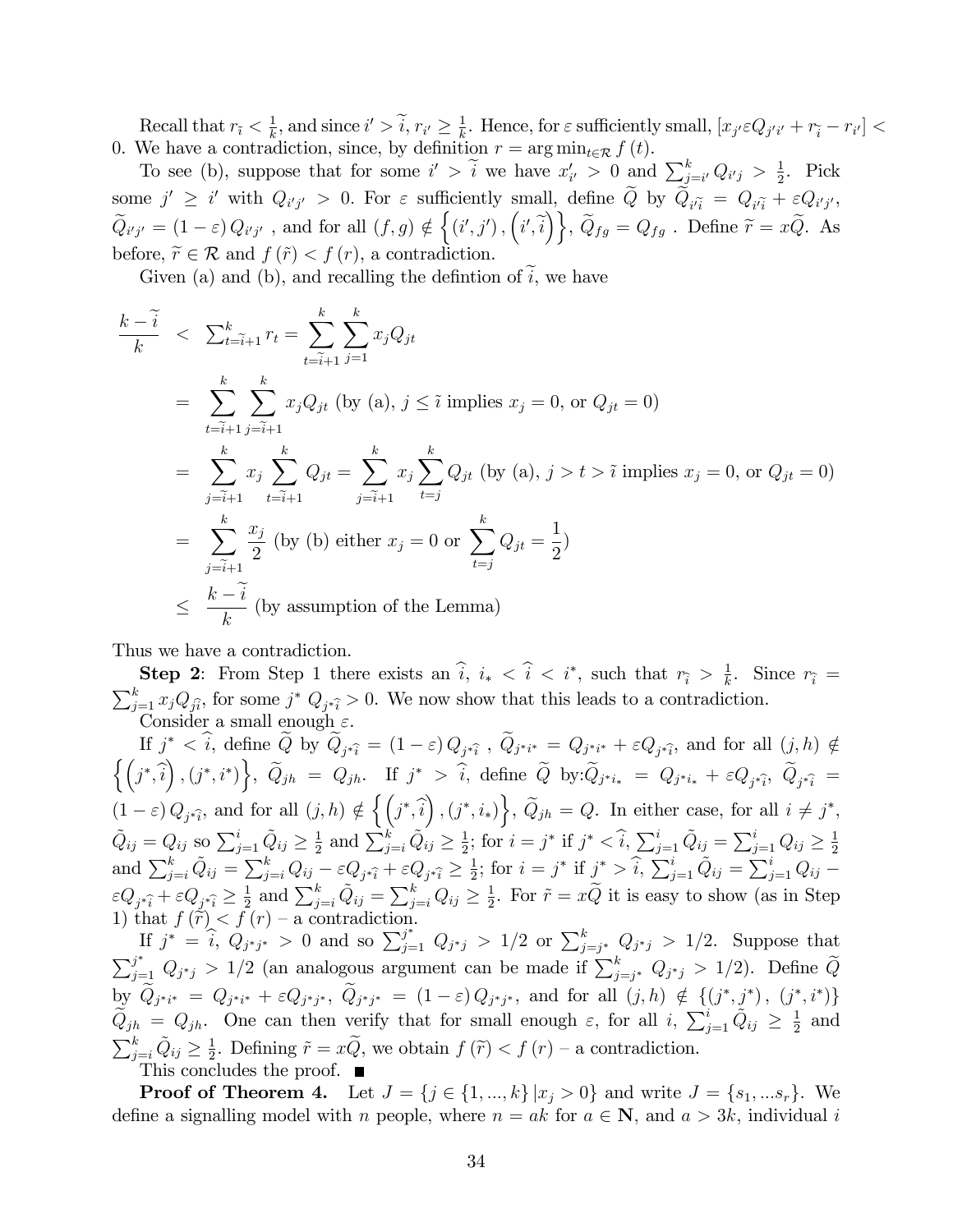is of type  $\theta_i$ , and the set of signals is  $\{s_1, ..., s_r\}$ . Define  $f_{\theta_{n-r+j}}(s_j) = 1$  for  $j = 1, ..., r$ . For  $i = 1, ..., n-r, j = 1, 2, ..., r$  define  $f_{\theta_i}(s_j)$  so that  $\frac{1}{n} \sum_{i=1}^n f_{\theta_i}(s_j) = x_{s_j}$ . We now describe the types  $\theta_i$  in greater detail. First we fix any numbers  $\theta_i$  such that  $\theta_i$  is strictly increasing in i for  $i = 1, ..., n-r$  and  $\frac{n-1}{n}\theta_{n-r} < \theta_1$ . Considering only individuals  $1, ..., n-k$ , for  $i = 1, ..., k$ , let  $m_i$  be a median type of k-cile i (the k<sup>th</sup> k-cile is r members short of  $\frac{n}{k}$ ).

Note that for  $j = 1, ..., r$ ,  $p(\theta = \theta_{n-r+j}|s = s_j) = \frac{\frac{1}{n}}{x_{s_i}} \ge \frac{1}{n}$  $\sum_{i=1}^{n-r} p(\theta = \theta_i | s = s_j) \theta_{n-r} = \theta_{n-r} \sum_{i=1}^{n-r} p(\theta = \theta_i | s = j) \leq \theta_{n-r} \frac{n-1}{n} < \theta_1 < m_{s_j}$ . Set  $\theta_{n-r+j}$  $\frac{1}{n}$ . Therefore,  $\sum_{i=1}^{n-r} p(\theta = \theta_i | s = s_j) \theta_i \leq$ so that  $E(\theta|s=s_j) = \sum_{i=1}^n p(\theta = \theta_i|s=s_j) \theta_i = \sum_{i=1}^{n-r} p(\theta = \theta_i|s=s_j) \theta_i + p(\theta = \theta_{n-r+j}|s=s_j) \theta_{n-r+j} \approx$  $m_{s_j}$  and  $\theta_{n-r+j} \neq \theta_i$  for all  $i \neq n-r+j$ . Note that the types which form each k-cile may have now shifted slightly, since we may have  $\theta_{n-r+j} < \theta_{n-r}$  for some j. However, since  $n > 3k^2$ , the number of types in each k-cile is larger than  $3k$ , so that  $m_{s_j}$  is still in k-cile  $s_j$ .

A person who sees signal  $s_j$  has mean type  $E(\theta|s=s_j) \approx m_{s_j}$ . Therefore, a person who sees signal  $s_j$  has mean type in the jth k-cile. Furthermore, a fraction  $x_{s_j}$  of the population sees signal  $s_j$ , and we are done.

**Proof of Theorem 5.** The proofs of Theorems 1 and 2 used symmetric testing models, in which a signal of 1 is "pass the test". Therefore, those proofs also prove this theorem.  $\blacksquare$ 

**Proof of Proposition 2.** Suppose data  $(\varepsilon, \varepsilon, \frac{1}{2} - \varepsilon, \frac{1}{2} - \varepsilon) = (x_1, x_2, x_3, 1 - x_2 - x_3)$ can be  $\alpha$ -rationalized by a signalling structure  $\sigma = (S, \Theta, f)$  that satisfies mlrp. It can be shown that it is w.l.o.g. to assume that  $S = (1, 2, 3, 4)$  and that a person who sees signal  $i = 1, 2, 3, 4$  declares himself to be of type i. Since  $\sigma$  satisfies mlrp,  $f_1 (4) \le f_2 (4) \le f_3 (4)$ . Since the signalling structure rationalizes the data, the expected number of people who observe signal  $j$  is  $x_j$ . Hence

$$
\sum_{i=1}^{4} f_i(1) = 4x_1, \sum_{i=1}^{4} f_i(2) = 4x_2 \text{ and } \sum_{i=1}^{4} f_i(3) = 4x_3
$$

Since those who observe signal  $s = 4$  believe their median type is in quartile 4, we have

$$
\frac{1 - f_4(1) - f_4(2) - f_4(3)}{4 - \sum_{i=1}^4 f_i(1) - \sum_{i=1}^4 f_i(2) - \sum_{i=1}^4 f_i(3)} \ge \frac{1}{2}
$$
\n
$$
\sum_{i=1}^4 f_i(1) + \sum_{i=1}^4 f_i(2) + \sum_{i=1}^4 f_i(3) \ge 2 + 2f_4(1) + 2f_4(2) + 2f_4(3) \tag{1}
$$

Since those who observe signal  $s = 3$  believe their median type is in quartile 3, we have

$$
\frac{f_3(3) + f_4(3)}{\sum_{i=1}^4 f_i(3)} \ge \frac{1}{2}
$$
  
2f\_3(3) + 2f\_4(3)  $\ge \sum_{i=1}^4 f_i(3)$  (2)

$$
f_3(3) + f_4(3) \geq f_1(3) + f_2(3) \tag{3}
$$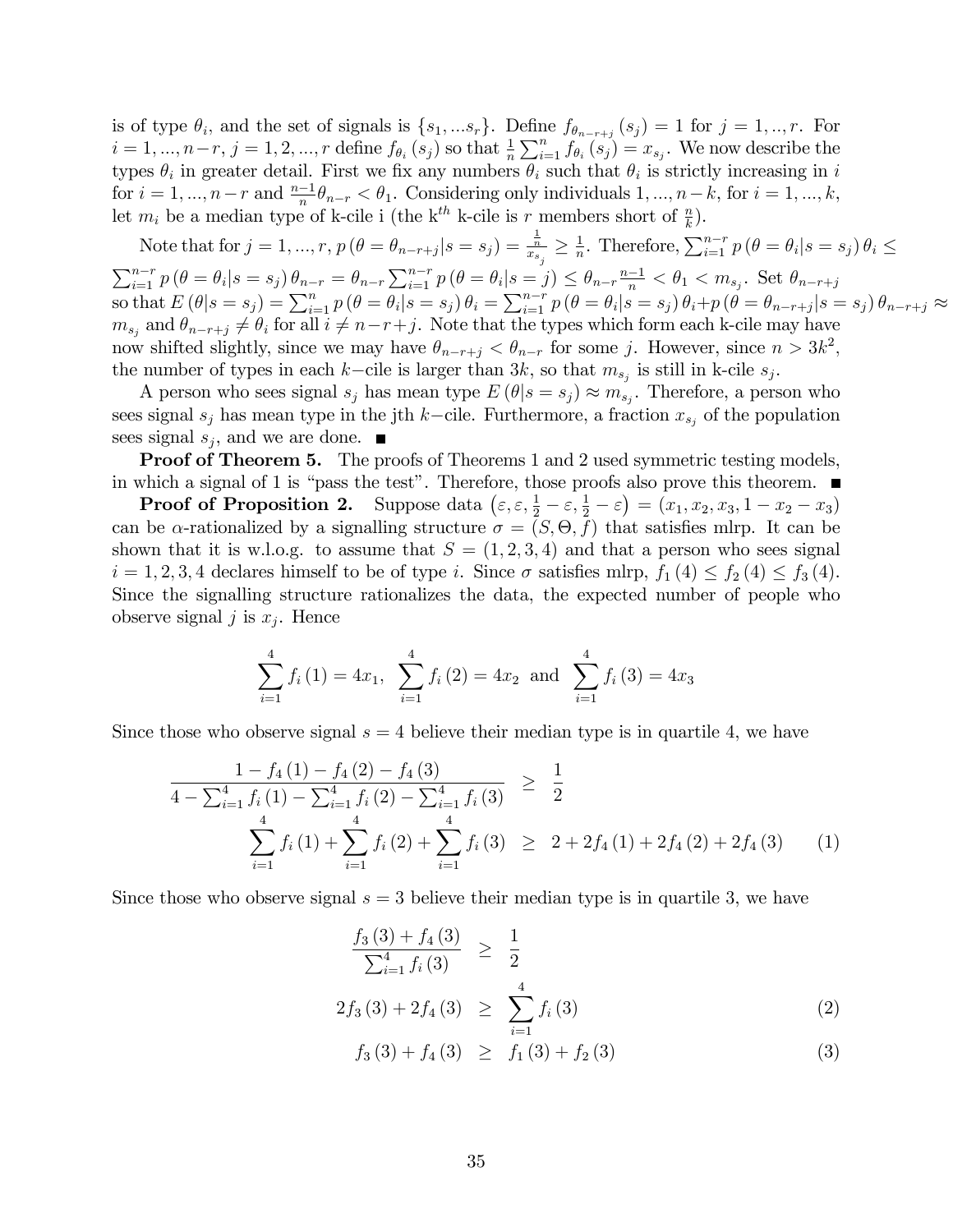Inequalities (1) and (2) together imply

$$
2f_3(3) + 2f_4(3) \geq \sum_{i=1}^4 f_i(3) \geq 2 + 2f_4(1) + 2f_4(2) + 2f_4(3) - \sum_{i=1}^4 f_i(1) - \sum_{i=1}^4 f_i(2)
$$
  

$$
f_3(3) \geq \frac{2 + f_4(1) + f_4(2) - \sum_{i=1}^3 f_i(1) - \sum_{i=1}^3 f_i(2)}{2}.
$$

Thus

$$
f_3(4) = 1 - f_3(1) - f_3(2) - f_3(3)
$$
  
\n
$$
\leq 1 - f_3(1) - f_3(2) - \frac{2 + f_4(1) + f_4(2) - \sum_{i=1}^3 f_i(1) - \sum_{i=1}^3 f_i(2)}{2}
$$
  
\n
$$
= \frac{f_1(1) + f_2(1) - f_3(1) - f_4(1) + f_1(2) + f_2(2) - f_3(2) - f_4(2)}{2}
$$

Given that  $f_1 (4) \le f_2 (4) \le f_3 (4)$ , we have

$$
f_1(4) \le f_2(4) \le f_3(4) \le \frac{f_1(1) + f_2(1) - f_3(1) - f_4(1) + f_1(2) + f_2(2) - f_3(2) - f_4(2)}{2} \tag{4}
$$

From 4, and since  $\sum_{j=1}^{4} f_i(j) = 1$  for any *i*,

$$
f_1(3) + f_2(3) = 2 - (f_1(1) + f_2(1)) - (f_1(2) + f_2(2)) - (f_1(4) + f_2(4))
$$
  
\n
$$
\geq 2 - (f_1(1) + f_2(1)) - (f_1(2) + f_2(2))
$$
  
\n
$$
- (f_1(1) + f_2(1) - f_3(1) - f_4(1) + f_1(2) + f_2(2) - f_3(2) - f_4(2))
$$
  
\n
$$
= 2 - 2(f_1(1) + f_2(1)) - 2(f_1(2) + f_2(2)) + f_3(1) + f_4(1) + f_3(2) + f_4(2)
$$
 (\*)

Since  $\sum_{i=1}^{4} f_i(j) = 4x_j$  for any j we have that

$$
(*) = 2 - 2(4x1 - f3(1) - f4(1)) - 2(4x2 - f3(2) - f4(2)) + f3(1) + f4(1) + f3(2) + f4(2)
$$
  
= 2 - 8x<sub>1</sub> - 8x<sub>2</sub> + 3(f<sub>3</sub>(1) + f<sub>4</sub>(1) + f<sub>3</sub>(2) + f<sub>4</sub>(2))

Given 3, we obtain

$$
f_3(3) + f_4(3) \ge f_1(3) + f_2(3)
$$
  
\n
$$
\ge 2 - 8x_1 - 8x_2 + 3(f_3(1) + f_4(1) + f_3(2) + f_4(2)) \ge 2 - 8x_1 - 8x_2.
$$
  
\n
$$
4x_3 = \sum_{i=1}^4 f_i(3) \ge 4 - 16(x_1 + x_2)
$$
  
\n
$$
4\left(\frac{1}{2} - \varepsilon\right) \ge 4 - 16(2\varepsilon)
$$
  
\n
$$
\varepsilon \ge \frac{1}{14}
$$

 $\blacksquare$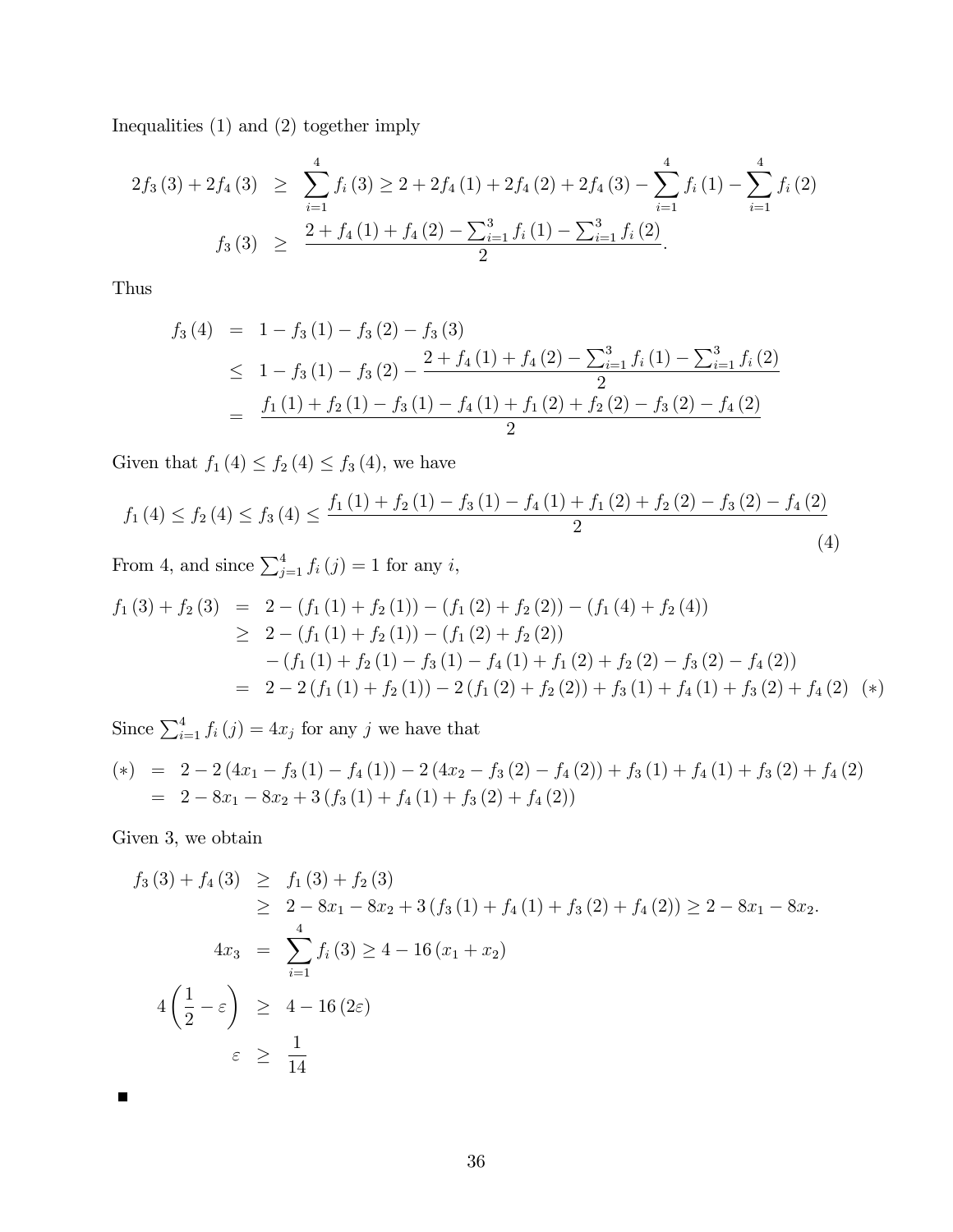**Proof of Theorem 6.** Let p be the distribution of types in the population and  $Pr(s)$ be the probability that someone sees the signal s. We have

$$
\sum_{s} \Pr(s) p(\theta = t | s) = \sum_{s} \left\{ \sum_{\theta} p(\theta) f_{\theta}(s) \right\} \frac{f_{t}(s) p(t)}{\sum_{\tau} f_{\tau}(s) p(\tau)} = \sum_{s} f_{t}(s) p(t) = p(t)
$$

Let  $\bar{t}(s) = \sum_t tp(\theta = t|s)$ . Then

$$
E(\bar{t}(s)) = \sum_{s} \Pr(s) \bar{t}(s) = \sum_{s} \Pr(s) \left( \sum_{t} tp(\theta = t|s) \right)
$$
  
= 
$$
\sum_{t} t \sum_{s} \Pr(s) p(\theta = t|s) = \sum_{t} tp(t) = E(p).
$$

By definition  $E(p) = m$ . Hence,  $E(\bar{t}(s)) = E(p) = m$ , and  $E(\frac{1}{n})$  $\frac{1}{n}\sum_{i=1}^{n} \bar{t}_i$  = m, as was to be shown. ■

**Proof of Theorem 7.** Necessity is proved by the first claim in Lemma 1. For sufficiency take any q, y and x such that  $qy \leq x$ . Let the type space be  $\Theta = [0, 1]$ , let the population be distributed uniformly on  $[0, 1]$ , and let  $S = \{0, 1\}$ .

If  $y \ge x$  let the signalling structure be such that  $f_{\theta}(1) = \frac{y-x}{1-x}$  for  $\theta \le 1-x$ , and  $f_{\theta}(1) = 1$ for  $\theta > 1 - x$ . Recall that a type z is in the top  $x\%$  of the population if  $p(\theta \leq z) \geq 1 - x$ , so the worst type in the top  $x\%$  is  $1 - x$  and  $p(\theta > 1 - x) = x$ . Then,

$$
p(\theta > 1 - x | s = 1) = \frac{\Pr(1 | \theta > 1 - x) p(\theta > 1 - x)}{\Pr(1 | \theta > 1 - x) p(\theta > 1 - x) + \Pr(1 | \theta \le 1 - x) p(\theta \le 1 - x)}
$$
  
= 
$$
\frac{x}{x + (1 - x) \frac{y - x}{1 - x}} = \frac{x}{y} \ge q.
$$

If  $y < x$ , let the signalling structure be such that  $f_{\theta}(1) = 0$  for  $\theta \leq 1 - y$ , and  $f_{\theta}(1) = 1$ for  $\theta > 1 - y$ . Then,  $y\%$  observe signal 1 and

$$
p(\theta > 1 - x \mid s = 1) = 0 + p(\theta > 1 - y \mid s = 1) = y/y = 1 \ge q
$$

as was to be shown.

**Proof of Proposition 4.** Consider a signalling structure  $(S, \Theta = (\theta_1, ..., \theta_n), f_{\theta})$  and population distribution p with median m and a fraction  $\pi$  of types strictly greater than m. For any  $\delta < \frac{1}{2}$  and distribution q over  $\Theta$  that is  $\delta$ -close to being degenerate, let  $\theta_{\delta}(q) \in \Theta$  be such that  $q(\theta_\delta(q)) \geq 1 - \delta$ . Note that  $\theta_\delta(q)$  is the median of q. Also, there exists a  $\overline{\delta}$  such that if  $\delta < \delta$  then for any distribution q whose mean is greater than m, we have  $\theta_{\delta}(q) > m$ , and for any distribution q whose mean is less than or equal to m, we have  $\theta_{\delta}(q) \leq m$ . Set t and  $\delta < \overline{\delta}$ , such that  $\pi < (1 - \delta) (\pi + \varepsilon + t - 1)$  and  $1 - \pi < (1 - \delta) (t - \pi + \varepsilon)$ .

Let  $(p \mid s)$  denote the posterior of p given s, and define  $S^* = \{s \in S : (p \mid s) \text{ is } \delta\text{-close}$ to degenerate),  $\hat{S}^m = \{s \in S : \text{median of } (p \mid s) > m\}, S^m = \{s \in S^* : \theta_{\delta}((p \mid s)) > m\},\$  $\hat{S}^{\mu} = \{ s \in S : (p \mid s) \text{ has mean } > m \}$  and  $S^{\mu} = \{ s \in S^* : (p \mid s) \text{ has mean } > m \}.$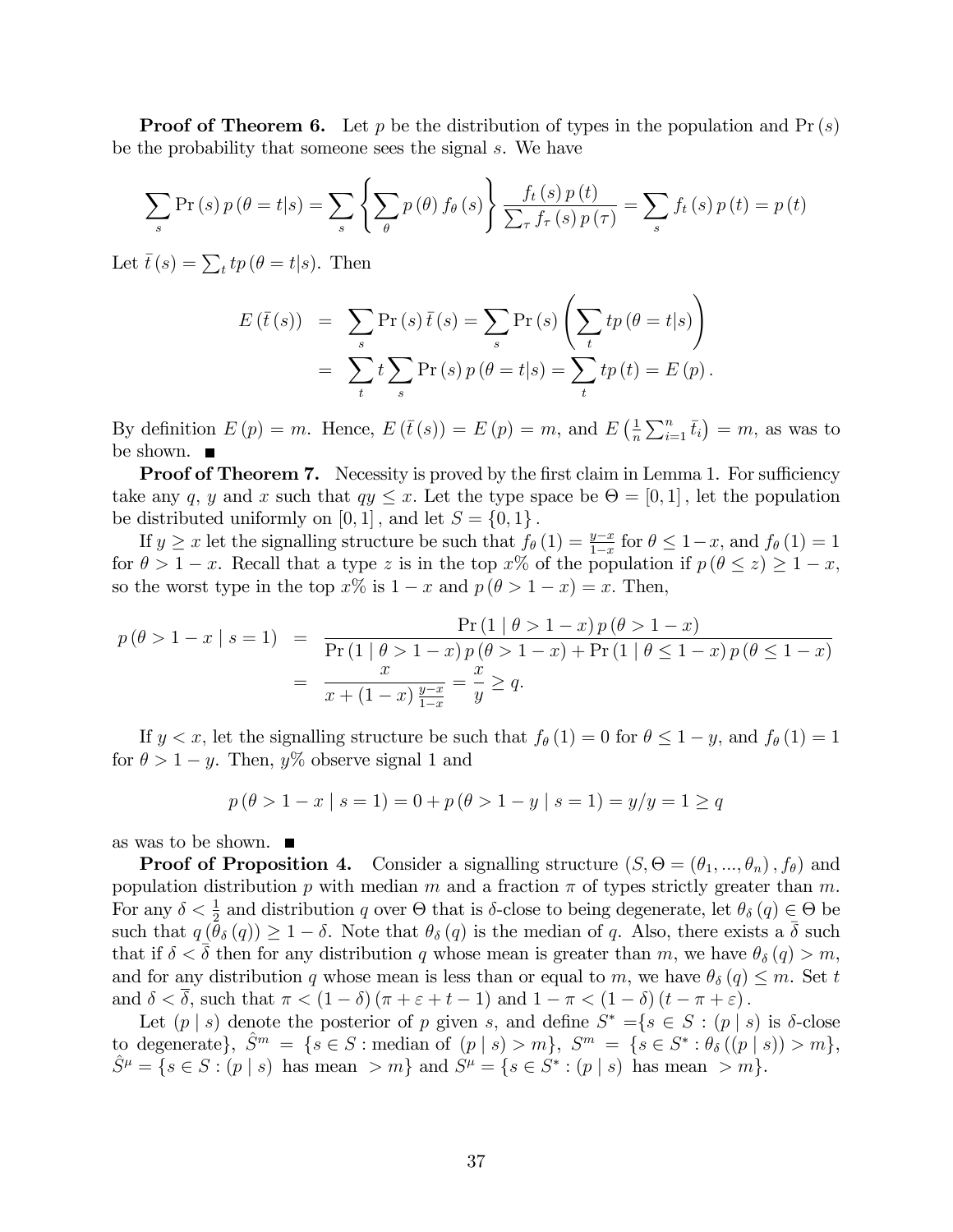Suppose, by way of contradiction, that  $P(S^*) \ge t$  and  $P(\hat{S}^m) = x_m \ge \pi + \varepsilon$ . Note that  $P(S^m) \ge x_m - (1 - t)$ . We have

$$
\pi = P\{\theta > m\} = \sum_{s} P(\theta > m \mid s) P(s) \ge \sum_{s} P(\theta > m \mid s) P(s)
$$
  
\n
$$
\ge \sum_{s} (1 - \delta) P(s) = (1 - \delta) \sum_{s} P(s) = (1 - \delta) P(s) \ge (1 - \delta) (x_m - 1 + t)
$$
  
\n
$$
\ge (1 - \delta) (\pi + \varepsilon - 1 + t)
$$

which is a contradiction. A similar argument establishes a contradiction if we assume that  $P\left(\hat{S}^{\mu}\right) = x_{\mu} \geq \pi + \varepsilon$ , (with  $S^{\mu}$  playing the role of  $S^{m}$ ).

Let  $\hat{S}_m = \{s \in S : \text{median of } (p \mid s) \le m\}, S_m = \{s \in S^* : \theta_\delta((p \mid s)) \le m\}$  and suppose that  $P\left(\hat{S}^m\right) = x_m \leq \pi - \varepsilon$ . Then,

$$
1 - \pi = P \{ \theta \le m \} = \sum_{s} P(\theta \le m \mid s) P(s) \ge \sum_{s_m} P(\theta \le m \mid s) P(s)
$$
  
\n
$$
\ge \sum_{s_m} (1 - \delta) P(s) = (1 - \delta) \sum_{s_m} P(s) = (1 - \delta) P(s_m) \ge (1 - \delta) (1 - x_m - 1 + t)
$$
  
\n
$$
\ge (1 - \delta) (t - x_m) \ge (1 - \delta) (t - \pi + \varepsilon),
$$

which is a contradiction. Again, the argument for  $x_{\mu}$  is similar.

The proof of Theorem 8 is a corollary of the following lemma, versions of which are well known (see Wolfstetter (1999) Chapter 4). We will use the strict inequalities in this version of our lemma, and in addition we do not require that the probability distribution has a density.  $\blacksquare$ 

Lemma 3 The posterior after passing a test fosd the prior, which fosd the posterior after failing the test. Moreover, letting n denote a fail, y a pass, and letting p be the population distribution, for any x such that  $1 > p(\theta \leq x) > 0$ ,

$$
p(\theta \le x | n) > p(\theta \le x)
$$
 and  $p(\theta \le x) > p(\theta \le x | y)$ 

**Proof of Lemma 3.** We only compare the prior to the posterior after  $n$ , since the comparison between the prior and the posterior after  $y$  is symmetric. From Bayes' Rule we must show that

$$
p(\theta \le x \mid n) = \frac{\int_0^x (1-z) dp(z)}{\int_0^1 (1-z) dp(z)} \ge \int_0^x dp(z) = p(\theta \le x)
$$
  
\n
$$
\Leftrightarrow \int_0^x \left[ \frac{1-z}{\int_0^1 (1-z) dp(z)} - 1 \right] dp(z) \ge 0
$$
  
\n
$$
\Leftrightarrow \int_0^x \frac{E(\theta) - z}{1 - E(\theta)} dp(z) \ge 0
$$
\n(5)

and that the inequality is strict whenever  $p (\theta \leq x) > 0$ . First notice that for any  $x \leq$  $E(\theta)$ , the last inequality is trivially satisfied. The integrand in the last inequality is strictly decreasing in z, and is 0 for  $z = E(\theta)$ . If for some  $x > E(\theta)$  we had

$$
\int_0^x \frac{E(\theta) - z}{1 - E(\theta)} dp(z) < 0,
$$
\n
$$
(6)
$$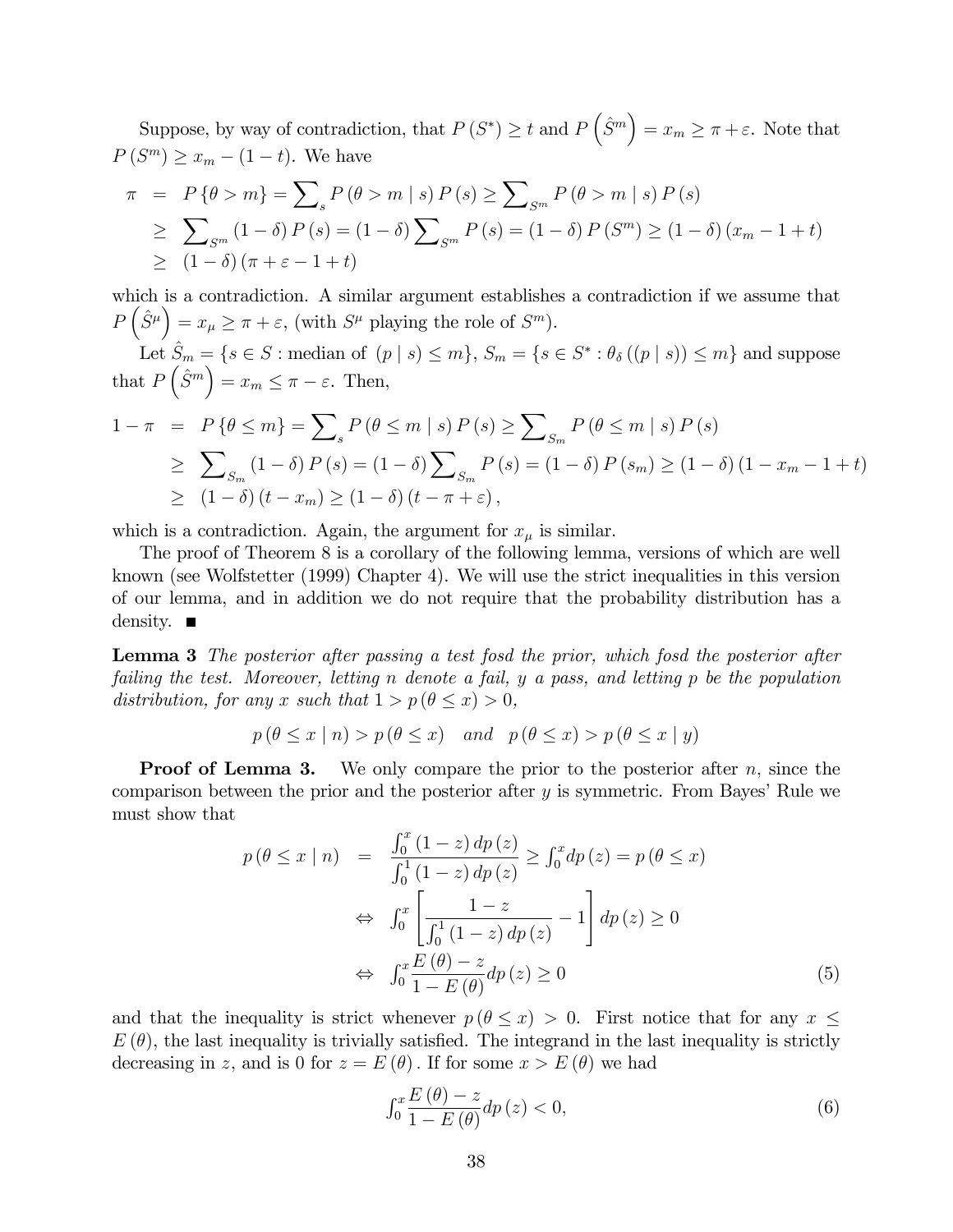then for any  $x' > x$  we would also have

$$
\int_0^{x'} \frac{E(\theta) - z}{1 - E(\theta)} dp(z) < 0,
$$

since  $\frac{E(\theta)-z}{1-E(\theta)} < 0$  for all  $z > x > E(\theta)$ . But this contradicts  $\int_0^1$  $E(\theta)-z$  $\frac{E(\theta)-z}{1-E(\theta)}dp(z)=\frac{E(\theta)-E(\theta)}{1-E(\theta)}dp(z)=$  $\theta$ .

Now let us turn to the strict inequalities. Pick any  $x \le E(\theta)$ , with  $1 > p(\theta \le x) > 0$ . If  $x = E(\theta)$ , we know that  $p(\theta < x) > 0$  (because p is non degenerate), and since the integrand in inequality (5) is strictly positive for all  $z < E(\theta)$ , we must have that the integral is strictly positive, as was to be shown. If  $x < E(\theta)$ , the strictly positive integrand and  $p(\theta \leq x) > 0$ ensure that the integral is also strictly positive.

Pick any  $x > E(\theta)$ , and assume that

$$
\int_0^x \frac{E(\theta) - z}{1 - E(\theta)} dp(z) \le 0.
$$

Since  $1 > p(\theta \leq x)$  holds, we must have  $p(\theta > x) > 0$ . But then,  $\frac{E(\theta) - z}{1 - E(\theta)} < 0$  for all  $z \geq x >$  $E(\theta)$  and  $p(\theta > x) > 0$  imply that

$$
0 = \int_0^1 \frac{E(\theta) - z}{1 - E(\theta)} dp(z) = \int_0^x \frac{E(\theta) - z}{1 - E(\theta)} dp(z) + \inf_{w > x} \int_w^1 \frac{E(\theta) - z}{1 - E(\theta)} dp(z)
$$
  

$$
\leq 0 + \inf_{w > x} \int_w^1 \frac{E(\theta) - z}{1 - E(\theta)} dp(z) < 0
$$

which is a contradiction.  $\blacksquare$ 

**Proof of Theorem 8.** Let y denote passing the test, and n denote failing it. We will develop the arguments for the posterior after  $y$ , since those for  $n$  are analogous. By Lemma 3, the posterior  $p(\cdot | y)$  strictly fosd the population distribution, which implies that the posterior mean is strictly larger than the prior mean, which is also the median by symmetry.

Let m be the population median. By Lemma 3, the fraction  $E(\theta)$  who observe y consider that their median type is weakly larger than the population median. Suppose first that the population distribution has a density. Then,

$$
p(\theta \le m \mid y) = \frac{\int_0^m \theta \, dp}{E(\theta)} < \frac{m \int_0^m \, dp}{E(\theta)} = \frac{mp(\theta \le m)}{E(\theta)} = p(\theta \le m) = \frac{1}{2}
$$

so that  $m$  is no longer the median belief of a person who has seen  $y$ . As we know, the person's median belief is weakly larger than  $m$ , so in fact it must be strictly larger.

If the distribution does not have a density, assume that  $p(m)$  is small enough that

$$
p(m)m + p(\theta < m) \, E(\theta \mid \theta < m) < m/2
$$

Then,

$$
p(\theta \le m) = \int_0^m dp \ge \frac{1}{2} > \frac{p(m)m + p(\theta < m)E(\theta \mid \theta < m)}{m} = \frac{\int_0^m \theta dp}{E(\theta)} = p(\theta \le m \mid y)
$$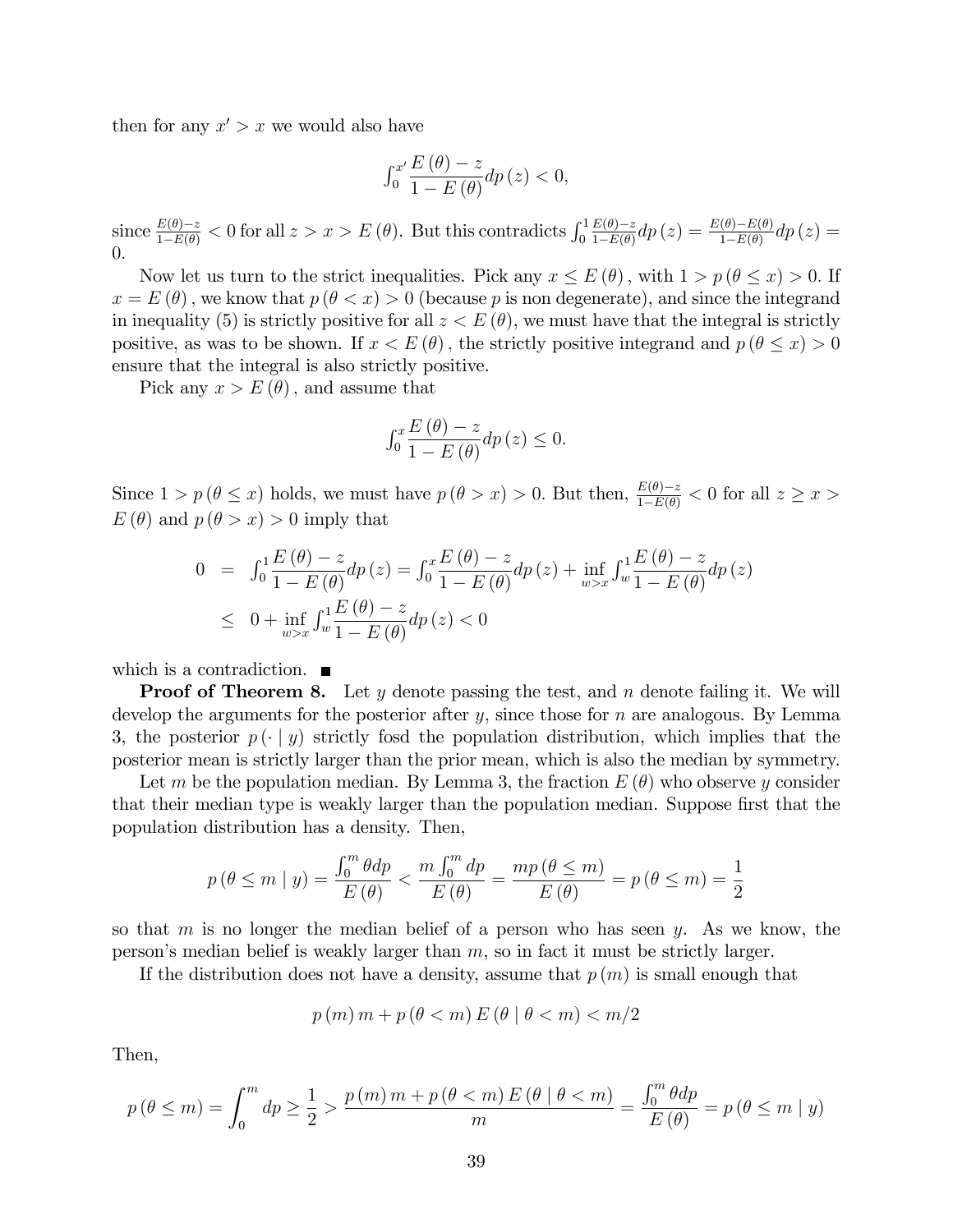and again which establishes that m is not a median of the posterior after y.  $\blacksquare$ 

# References

Alicke, M. D., M. L. Klotz, D. L. Breitenbecher, T. J. Yurak, and D.S. Vredenburg, (1995), *i*Personal contact, individuation, and the better-than-average effect," Journal of Personality and Social Psychology,  $68(5)$ ,  $804-825$ .

Bénabou, R. and J. Tirole, (2002) "Self-Confidence and Personal Motivation," Quarterly Journal of Economics, 117(3), 871-915.

Biais, B., D. Hilton, K. Mazurier and S. Pouget, (2005), "Judgemental Overconfidence, Self-Monitoring, and Trading Performance in an Experimental Financial Market," Review of Economic Studies, 72(2), 287-312.

Barber, B. and T. Odean (2001), "Boys Will Be Boys: Gender, Overconfidence, And Common Stock Investment," Quarterly Journal of Economics, 116(1), 261-92.

Bernardo, A. and I. Welch (2001), "On the Evolution of Overconfidence and Entrepreneurs," Journal of Economics & Management Strategy,  $10(3)$ , 301-330.

Burson, K., R. Larrick, and J. Soll (2005), Social Comparison and Confidence: When Thinking You're Better than average Predicts Overconfidence, Ross School of Business Working Paper No. 1016.

Camerer, C. (1997), "Progress in Behavioral Game Theory," Journal of Economic Perspectives,  $11(4)$ . pp. 167-88.

Camerer, C. and Lovallo, D. (1999). Overconfidence and excess entry: an experimental approach', American Economic Review,  $89(1)$ , pp. 306–18.

Chuang, W. and B. Lee,  $(2006)$ , "An empirical evaluation of the overconfidence hypothesis," Journal of Banking & Finance, 30(9), 2489-515.

Daniel, K., D. Hirshleifer and A. Subrahmanyam (2001), "Overconfidence, Arbitrage, and Equilibrium Asset Pricing," Journal of Finance,  $56(3)$ , 921-65.

De Bondt, W. and R. H. Thaler, (1995), "Financial decision-making in markets and firms: a behavioral perspective', in  $(R, A, Jarrow, V, Maksimovic and W, T. Ziemba, eds), Fi$ nance, Handbooks in Operations Research and Management Science, vol. 9, pp. 385–410. Amsterdam: North Holland.

Dunning, D. (1989) "Ambiguity and Self-Evaluation: The Role of Idiosyncratic Trait Definitions in Self-Serving Assessments of Ability", Journal of Personality and Social Psychology, 57(6), 1082-1090

Fang, H. and G. Moscarini, (2005) "Morale Hazard," Journal of Monetary Economics,  $52(4)$ , 749-777.

Garcia, D., F. Sangiorgi and B. Urosevic, (2007), "Overconfidence and Market Efficiency with Heterogeneous Agents," Journal Economic Theory,  $30(2)$ , 313-36.

Gigerenzer, G., U. Hoffrage, and H. Kleinbolting, (1997) "Probabilistic mental models: A Brunswikian theory of confidence," appearing in Research on Judgnent and Decision Making, Cambridge University Press.

Healy, P.J. and D. Moore,  $(2007)$ , "Bayesian Overconfidence," mimeo.

Hoelzl, E. and A. Rustichini,  $(2005)$ , "Overconfident: do you put your money on it?" the Economic Journal, 115, pp. 305-18.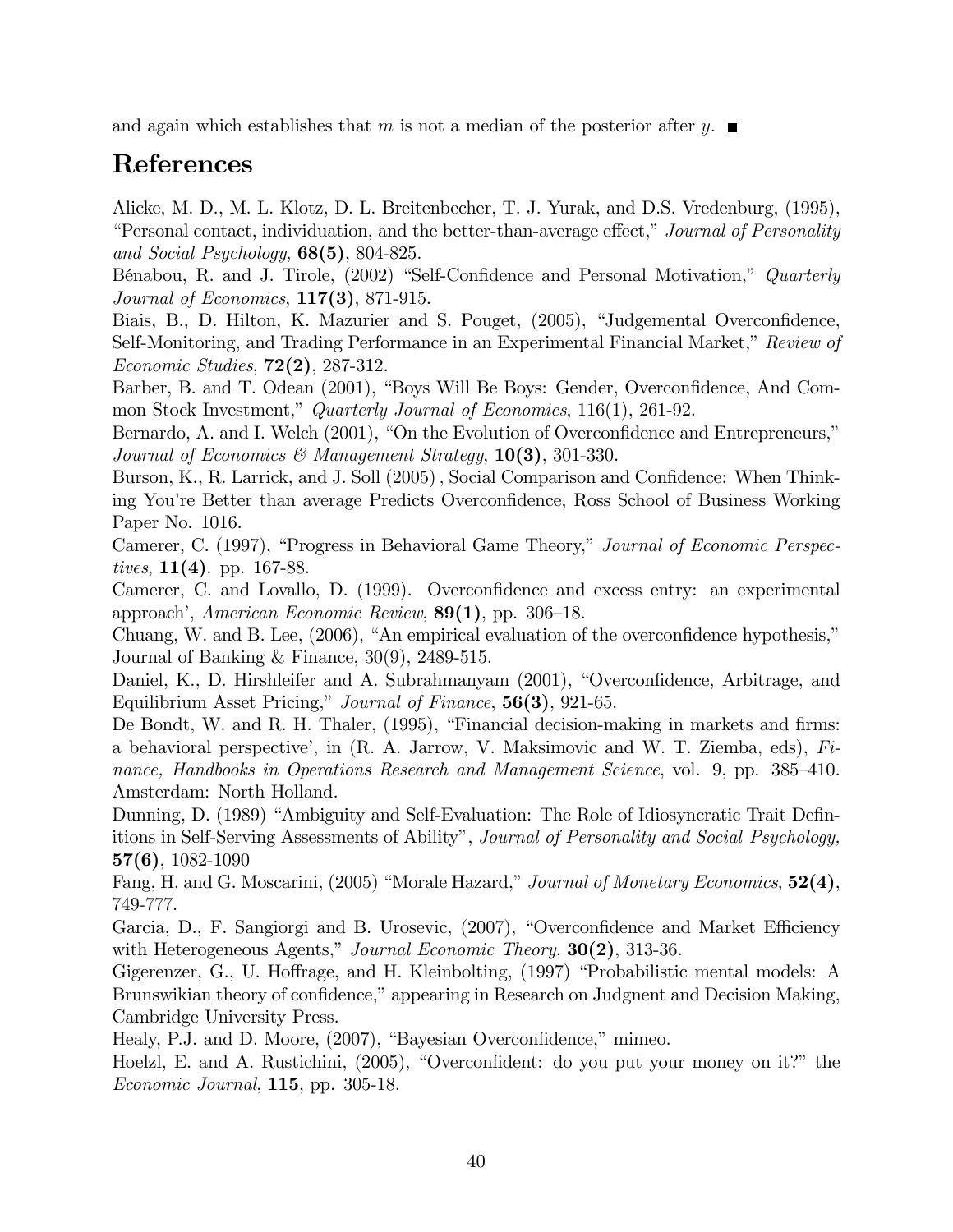Holland, C., (1993) "Self-bias in older drivers' judgments of accident likelihood", Accident Analysis and Prevention,  $(25)(4)$ , pp. 431-441

Koszegi, B., (2006), "Ego Utility, Overconfidence, and Task Choice," Journal of the European Economic Association,  $4(4)$ , 673-707.

Kruger, J. (1999), "Lake Wobegon Be Gone! The "Below-Average Effect" and the Egocentric Nature of Comparative Ability Judgements", Journal of Personality and Social Psychology, 77(2), 221-232.

Kruger, J., and D. Dunning (1999), "Unskilled and Unaware of it: How difficulties in Recognizing One's Own Incompetence Lead to Inflated Self-Assessments," Journal of Personality and Social Psychology,  $77(6)$ , 1121-1134.

Kyle, A. and F.A. Wang, (1997), "Speculation Duopoly with Agreement to Disagree: Can Overconfidence Survive the Market Test?" Journal of Finance,  $52(5)$ , 2073-90.

Ledyard, J.O. (1986), "The Scope of the Hypothesis of Bayesian Equilibrium," Journal of Economic Theory, 39, 59-82.

Malmendier, U. and G. Tate (2005), "CEO Overconfidence and Corporate Investment," Journal of Finance, 60(6), 2661-700.

Marottoli, R. and E. Richardson (1998), "Confidence in, and self-rating of, driving ability among older drivers," Accident Analysis and Prevention,  $(30)(3)$ , pp. 331-336.

Mathews, M., and A. Moran (1986), "Age differences in male driver's perception of accident risk: the role of perceived driving ability", Accident Analysis and Prevention,  $(18)(4)$ , pp.299-313.

Menkhoff, L., U. Schmidt and T. Brozynski, (2006) "The impact of experience on risk taking, overconfidence, and herding of fund managers: Complementary survey evidence," European Economic Review, 50(7), 1753-66

Moore, D. (2007), "Not so above average after all: When people believe they are worse than average and its impications for theories of bias in social comparison," Organizational Behavior and Human Decision Processes,  $102(1)$ , pp 42-58.

Myers Social Psychology, 6th edition

Noth, M. and M. Weber, (2003), "Information Aggregation with Random Ordering: Cascades and Overconfidence," Economic Journal, 113(484), 166-89.

Peng, L. and W. Xiong, (2006), "Investor attention, overconfidence and category learning," Journal of Financial Economics, 80(3), 563-602.

Sandroni, A. and F. Squintani, (2008), "Overconfidence, Insurance and Paternalism" forthcoming, American Economic Review.

Santos-Pinto, L., and J. Sobel, (2005) "A Model of Positive Self-Image in Subjective Assessments," American Economic Review,  $95(5)$ , 1386–1402.

Scheinkman, J. and W. Xiong, (2003), "Overconfidence and Speculative Bubbles," Journal of Political Economy, 111(6), 1183-1219.

Schwarz, N., Knäuper, B., Hippler, H. J., Norllr-Neumann, E., and Clark, F. (1991), "Rating Scales: Numeric values may change the meaning of scale labels, *Public Opinion Quarterly*, 55, 570-582.

Svenson, O.,  $(1981)$ , "Are we all less risky and more skillful than our fellow drivers?" Acta  $Psychologica$ , **94**, pp 143-148.

Taylor, S. E. and J.D. Brown, J. D. (1988), "Illusion and well-being: A social psychological perspective on mental health," *Psychological Bulletin*, **103**, 193–210.